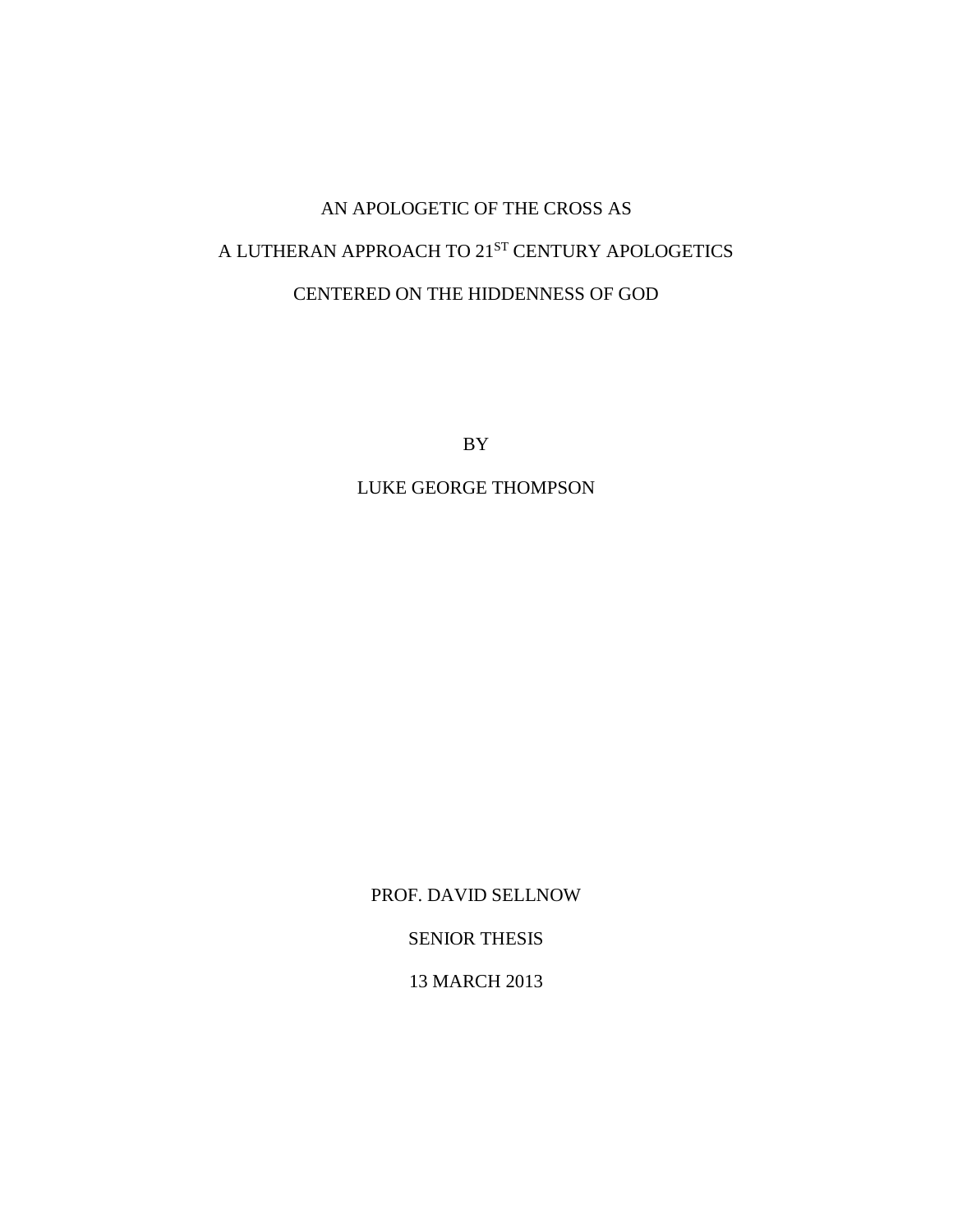## **Abstract**

This research examines contemporary Christian apologetics to contextualize current apologetic developments and demonstrate where Lutheran theology departs from popular evangelical approaches to apologetics. It then proposes a Confessional Lutheran approach to 21<sup>st</sup> century Christian apologetics, exploring how the concepts of reason, total depravity, the theology of the cross, the hiddenness of God (i.e., God's masks in nature, Christ's incarnation and crucifixion, and the Christian himself through vocation) interact with evangelism and conversion. This paper proposes an *apologetic of the cross* as an evangelism tool for the Lutheran pastor/apologist. Although strictly speaking only special revelation carries the gospel message, all masks bear witness to the God of Scripture and are at the evangelist/apologist's disposal to bring unbelievers into an encounter with the gospel. This *apologetic of the cross* alters the traditional view of apologetics and its relationship to evangelism. The goal of Lutheran apologetics is not to demonstrate how reasonable our faith is, but rather to point out that the unreasonable did, in fact, take place. When the unreasonable gospel message of forgiveness and the historical event of the incarnation, are brought together, then apologetics has been properly united with the gospel ministry.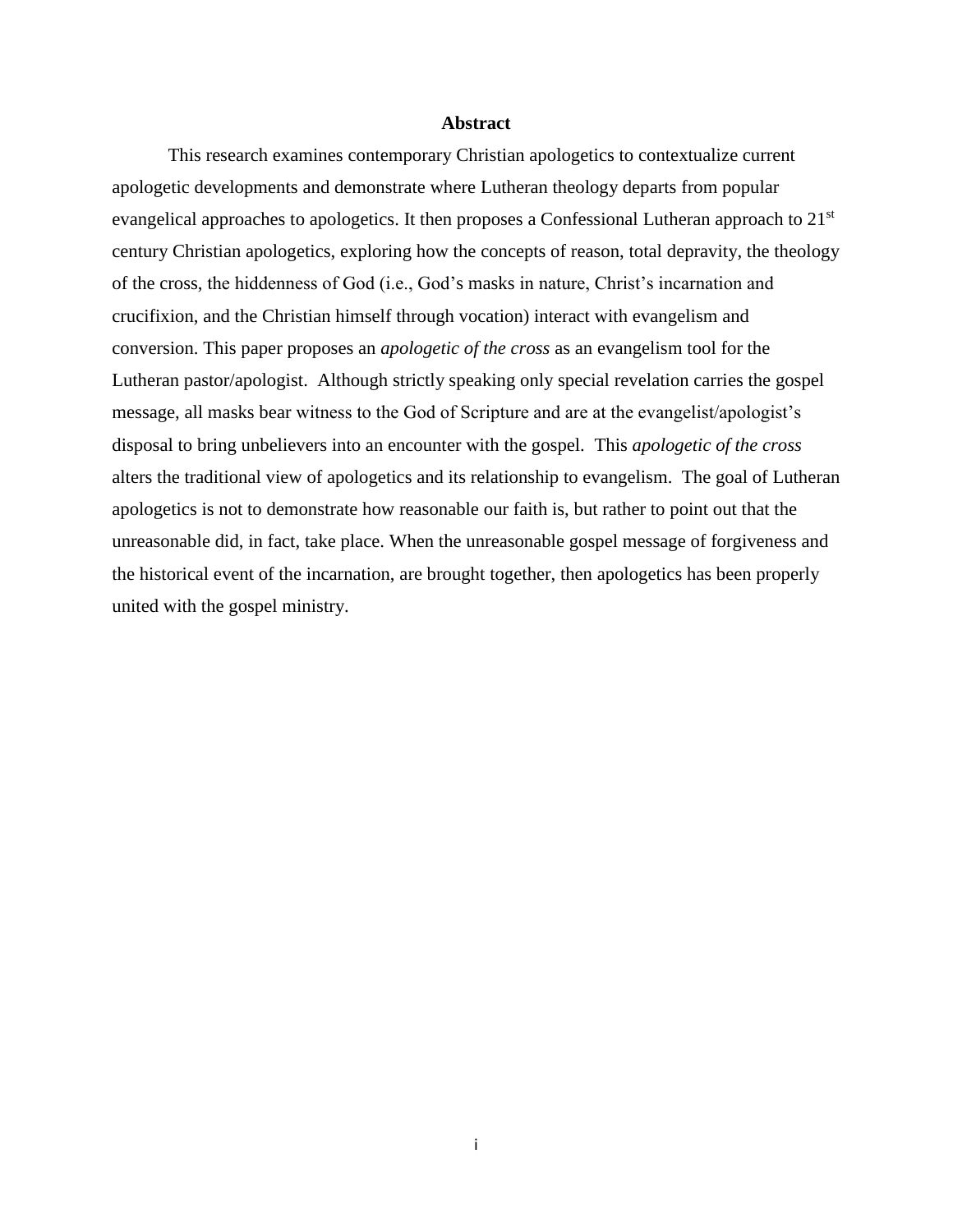## **TABLE OF CONTENTS**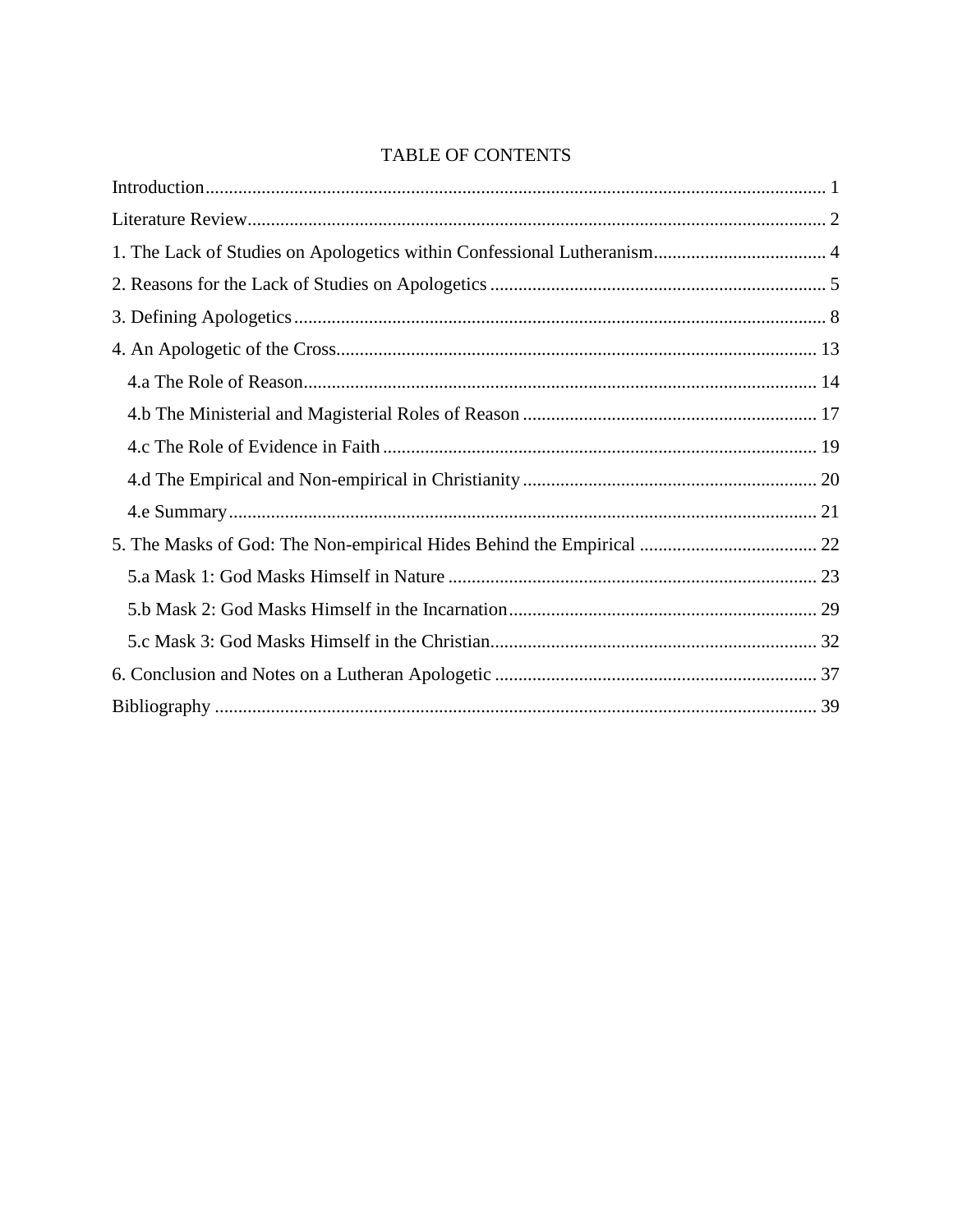## **Introduction**

<span id="page-3-0"></span>Christian apologetics is growing rapidly as a major branch of theology today in American Evangelicalism, yet Lutheran dogmatics texts devote little if any ink to the subject. Wellestablished apologetics departments exist in almost every major evangelical Christian university in the United States, yet Confessional Lutheran seminaries virtually never require the study of apologetics. Lutherans are certainly involved in the field, but professional involvement tends to be regulated to Lutherans in other disciplines, such as law, science, and philosophy. The result is that very few Lutheran theologians have systematically analyzed apologetics as it exists in today's Christendom, and very few Lutheran pastors understand how Confessional Lutheran theology interacts and intersects with the field.

The main goal of this thesis will be to propose how Lutheran pastors ought to approach the broad field of 21st century Christian apologetics, given the nuances of Confessional Lutheran theology. I will propose an *apologetic of the cross*. The Lutheran apologist ought to approach the defense of the faith with the doctrine of the hiddenness of God in the forefront: God's masking himself in nature, his masking himself in Christ's incarnation and crucifixion, and his masking himself in the Christian. This approach will provide Christians with an apologetic that stresses continual reference to God's Word and the goal of evangelism. This approach will also help not only contextualize the Lutheran amid  $21<sup>st</sup>$  century developments (such as scientific, historical, philosophical, and literary apologetics), but also clearly delineate where Lutheran theology departs from popular evangelical apologetic theologies today (such as conceptions of the use of reason in apologetics and conversion).

I begin with an assessment of current Lutheran work in Christian apologetics, followed by a study on why Lutherans may hesitate in becoming familiar with the field. I then define apologetics as the concept is used among  $21<sup>st</sup>$  century Christians, before formally exploring the role of reason, faith, and empirical data within the theology of the cross. Once this is established, I examine the masks of God in nature, the incarnation, and the Christian as ways God makes himself known to the world. I offer some final thoughts on how this might alter our current understanding of what apologetics is and its relationship to evangelism.

1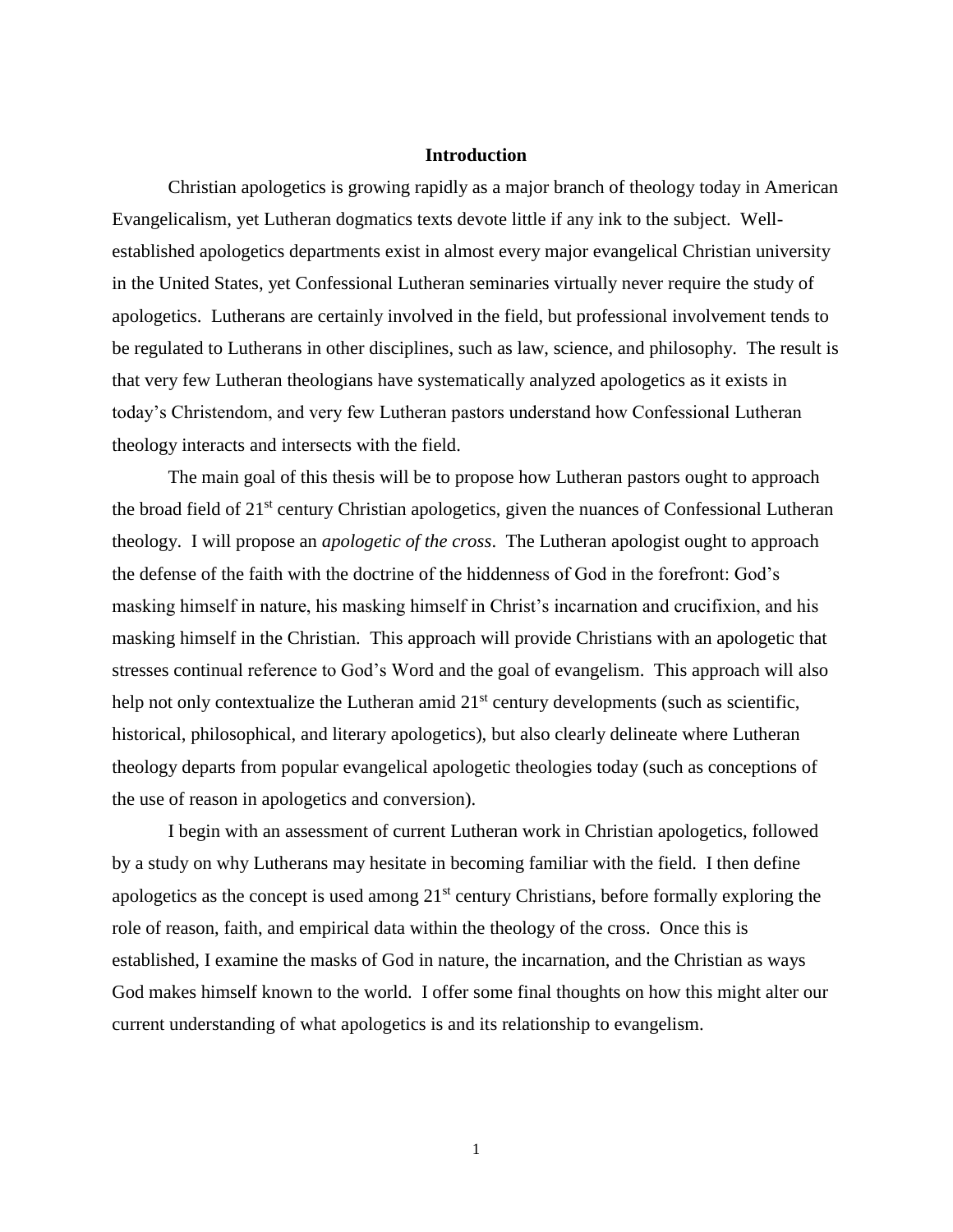#### **Literature Review**

<span id="page-4-0"></span>This paper examines four areas of theology—contemporary Christian apologetics, Lutheran scholarship in apologetics, the theology of the cross (and divine hiddenness), and the doctrine of vocation—to develop a Lutheran approach to apologetics: an *apologetic of the cross*.

The field of contemporary apologetics is both intricate and diverse. Leading apologists such as William Lane Craig, J.P. Moreland, Gary Habermas, John Warwick Montgomery, Alvin Plantinga, Richard Swinburne, and Jay Richards have established contemporary fields of study that range from scientific to philosophical inquiries.

While professional literature in apologetics is plentiful, Confessional Lutheran writers within the field are limited. The works of John Warwick Montgomery, Siegbert Becker, Craig Parton, Allen Quist, Gene Edward Veith, and Angus Menuge represent the majority of the field with works that range from evidential apologetics to Christian vocation in academia. Within the Wisconsin Evangelical Lutheran Synod (WELS) and Evangelical Lutheran Synod (ELS), publications on apologetics are rare. A handful of book reviews on apologetic topics, Lyle Lange's 2011 *Lutheran Synod Quarterly* article "Lutheran Apologetics: From Our Classrooms and into the World," as well as a few essays in the Wisconsin Lutheran Seminary (WLS) Essay File comprise the near totality of WELS scholastic output on the topic.

Luther's *Bondage of the Will* and *Heidelberg Disputation* first explored the concept of the theology of the cross. Since the  $16<sup>th</sup>$  century, research has been relatively quiet on this topic until recently when there has been a renewed interest on the theology of the cross and the hiddenness of God as a unique theological doctrine. Theologians Siegbert Becker, Gerhard Forde, Herman Sasse, and John Schaller are examples of  $20<sup>th</sup>$  century Lutheran writers treating the subject. Non-Lutheran philosophers and theologians such as James Keller, Daniel Howard-Snyder, Robert McKim, Michael Murray, and Robert Oakes explore divine hiddenness not as a theological doctrine but as a philosophical problem.

Interest has also been renewed recently regarding the doctrine of vocation. The subject has been popularly explored through the books of Gene Edward Veith, who examines Christians' vocations both in and out of the home and how they specifically relate to bearing one's cross. The recent essays of Ken Cherney, Mark Paustian, and Jonathan Schroeder examine vocation more specifically in light of the hiddenness/masks of God.

2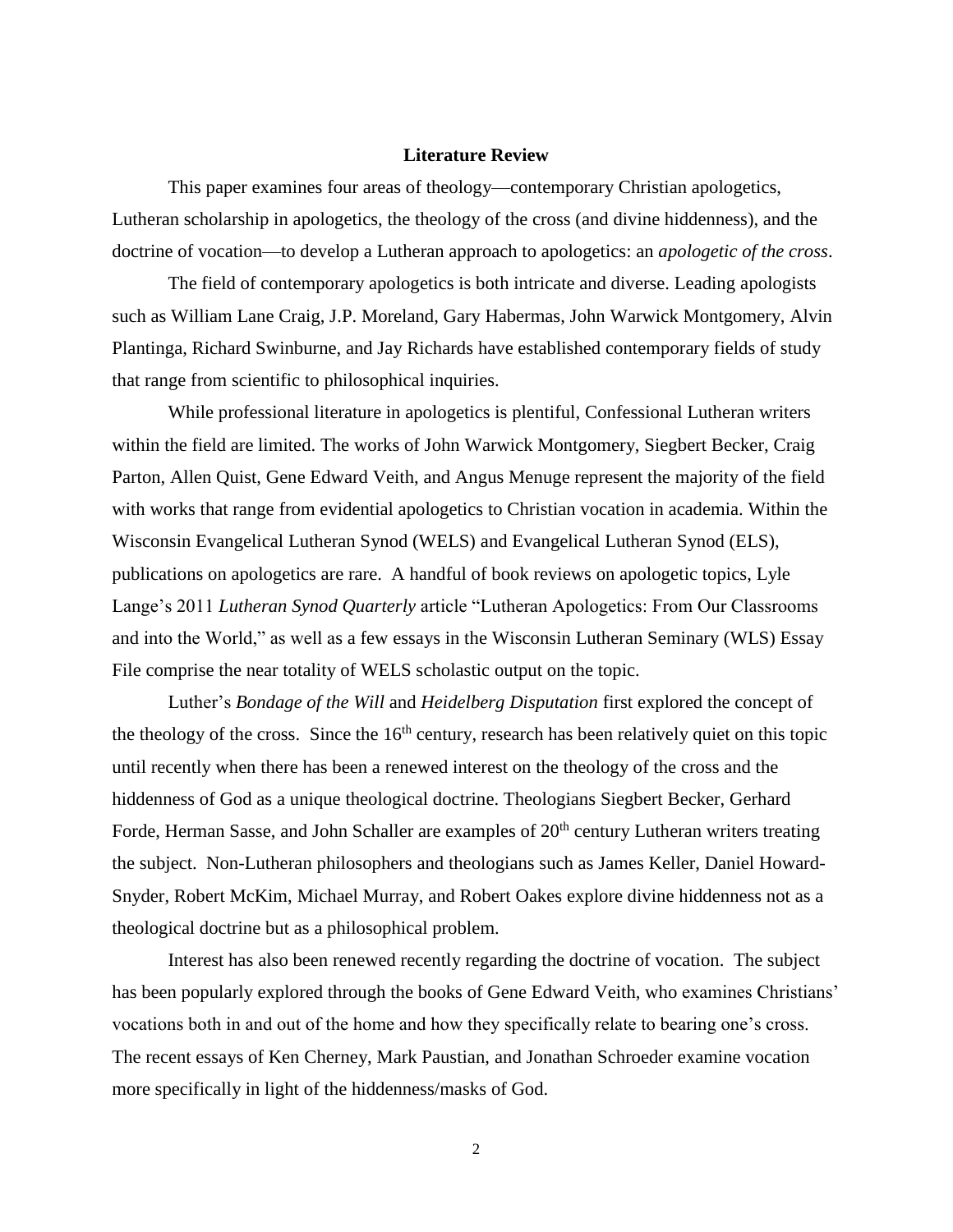These four broad areas serve as the basis for developing a contemporary Lutheran apologetic. Finding where Lutheran understandings of reason, vocation, and the hiddenness of God fit into contemporary Christian apologetics fills a void in Confessional Lutheran scholarship in general. It is the goal of this essay to fill that void by showing where Lutheran scholarship on the theology of the cross and vocation can help develop a distinctively Lutheran approach to apologetics and alter our current understanding of what apologetics is and its relationship to evangelism.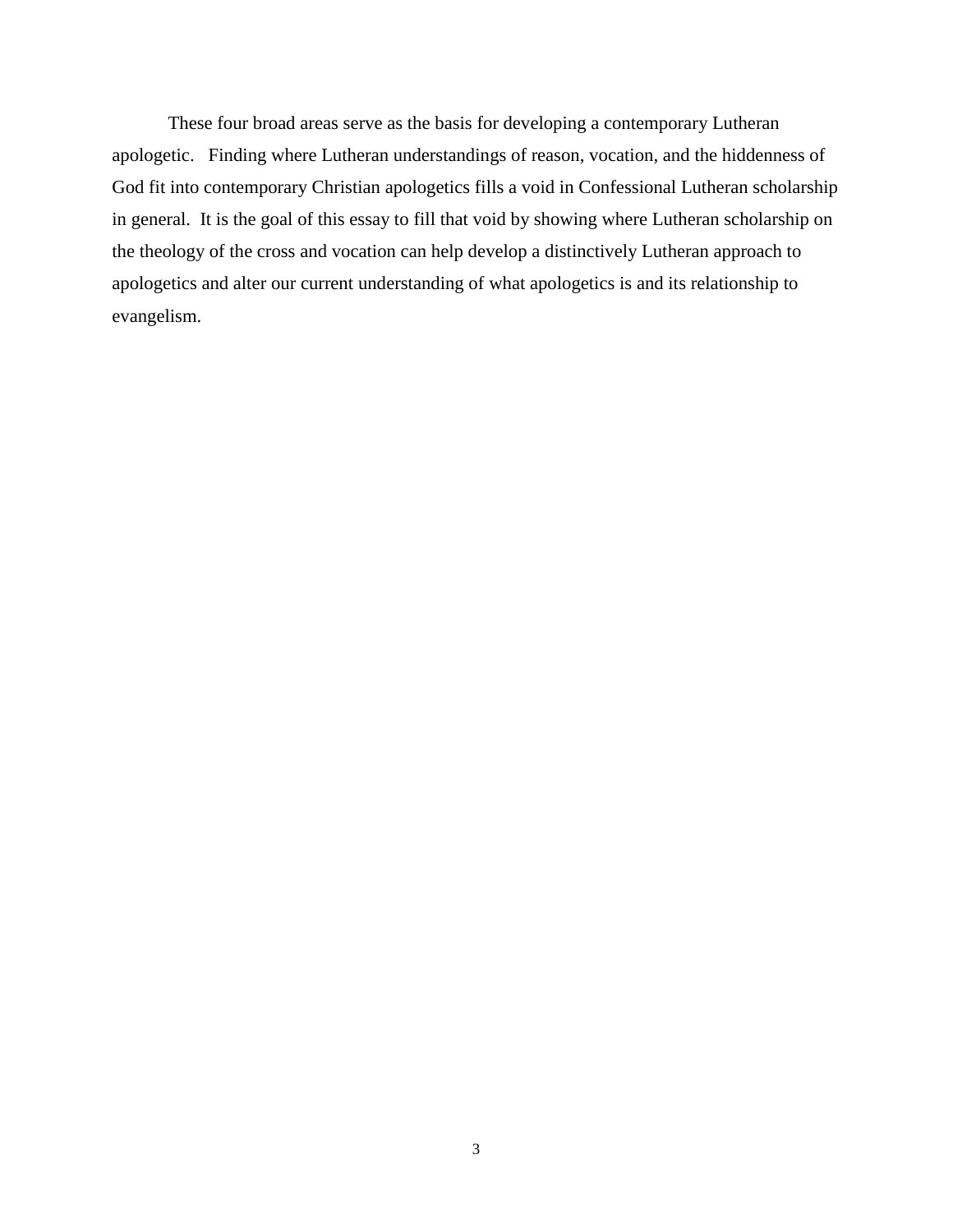## **1. The Lack of Studies on Apologetics within Confessional Lutheranism**

<span id="page-6-0"></span>Within the discipline of theology, apologetics is becoming one of the most popular areas of study for American Evangelicals. Apologetics is already widespread and shows no signs of slowing as a major field in theology. Graduate programs alone in apologetics are springing up at an increasing rate.<sup>1</sup> Many of today's leading itinerant evangelists are recognized apologists, including Josh McDowell of Campus Crusade (the world's largest Christian organization) and Ravi Zacharius. Even within non-Christian universities, apologetics is a major public force with apologetics chapters and organizations existing in the Western world's top academic tiers.<sup>2</sup>

Yet within recent Confessional Lutheran theological studies, apologetics remains peripheral. In neither the Lutheran Church Missouri Synod (LCMS), WELS, nor Evangelical Lutheran Synod (ELS), is apologetics a required course. LCMS offers an elective on the course. WLS offered its first apologetics summer course in 1977, <sup>3</sup> and has since then periodically offered apologetics as a winterim elective to its seminary students. Bethany Lutheran College (BLC) hosted a multi-college faculty development conference on the topic of apologetics in 2010 involving several members of religion departments.<sup>4</sup> This exhausts much of Confessional Lutheranism's involvement in apologetics on the college and seminary level.

 $<sup>1</sup>$  Graduate programs alone in apologetics include: Azusa Pacific University, Biola University (where</sup> William Lane Craig, J.P. Moreland, and Philip Johnson teach), Dallas Theological Seminary, Denver Seminary, Fuller Theological Seminary, Gordon-Conwell Theological Seminary, Liberty University (where Gary Habermas teaches), Oxford Centre for Christian Apologetics (where Alister McGrath and Ravi Zacharias teach), Princeton Theological Seminary, Reformed Theological Seminary, Southeastern Baptist Theological Seminary, Southern Baptist Theological Seminary, Southern Evangelical Seminary, Southwestern Baptist Theological Seminary, Trinity Evangelical Divinity School, Union University, Westminster Theological Seminary, Wheaton College Graduate School, and Veritas Evangelical Seminary (where Norman Geisler presently teaches). Many of these programs did not exist twenty five years ago.

 $2$  For one example, the well-established Veritas Forum has chapters in over 60 major universities across the world, including Amherst College, Brown University, Cambridge University, Georgetown University, Harvard University, Northwestern Uuniversity, London School of Economics, Oxford University, University of California-Berkeley, University of Chicago, University of Michigan, Yale University, as well as chapters in France, Canada, and the Netherlands. The growing apologetics network Ratio Christi has over 30 chapters on different university campuses.

<sup>3</sup> "News and Comments." *Wisconsin Lutheran Quarterly* 74 (1977): 332–341.

<sup>4</sup> Hosted by Bethany Lutheran College, Mankato, MN, the conference was titled, "Professing Total Truth, Expressing Christian Tolerance," August 8-10, 2010. This Lutheran College Conference included religion faculty from Wisconsin Lutheran College and Martin Luther College, as well as faculty members from mathematics, psychology, philosophy and other departments.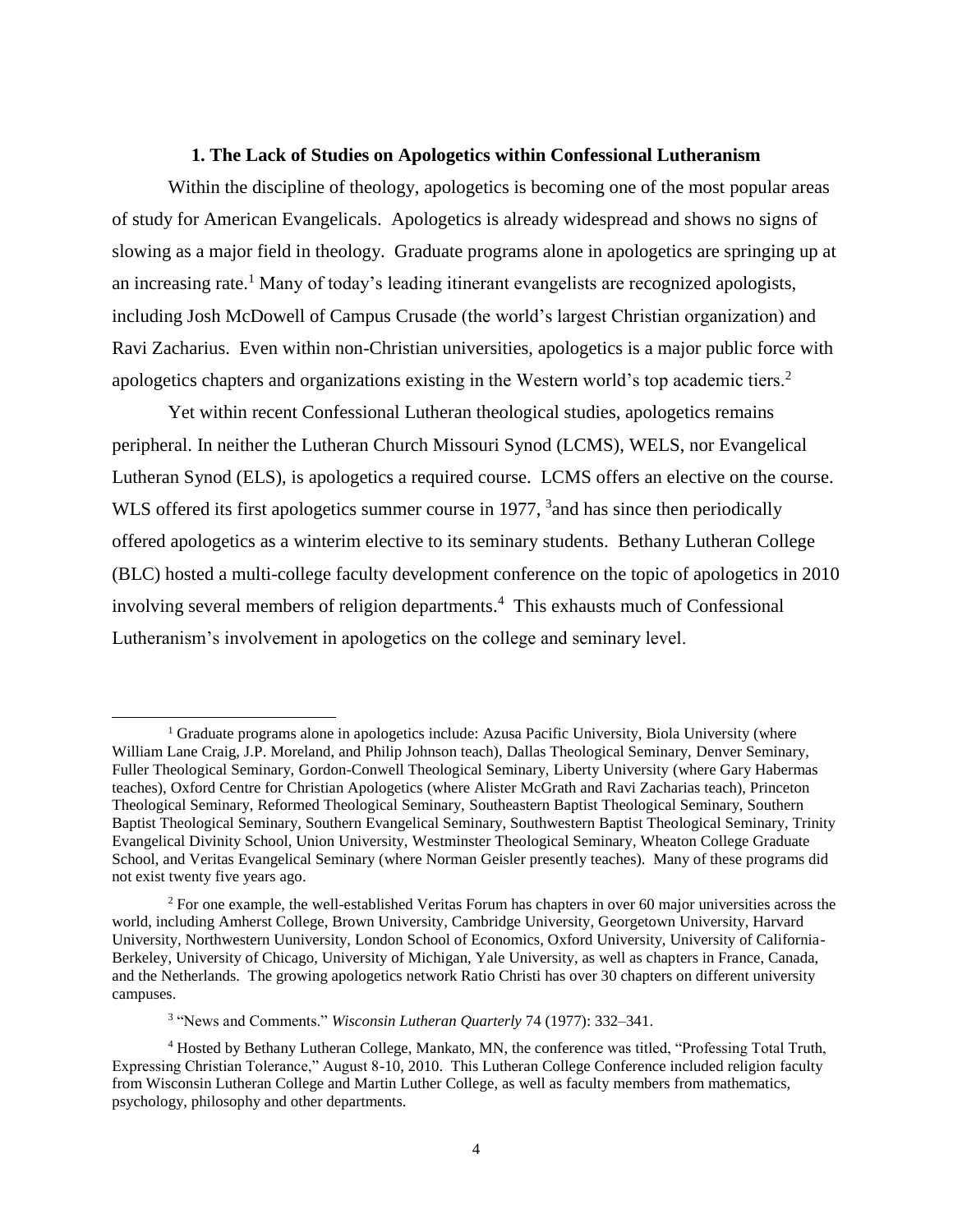This is not to say Confessional Lutherans have not contributed to apologetics, but contributions in recent times come almost entirely from outside seminary walls. (Historically this has not been typical within Confessional Lutheranism.<sup>5</sup>) John Warwick Montgomery, one of the  $20<sup>th</sup>$  century's most influential Christian apologists, with over 50 books written related to the field, practices law. Angus Menuge, author and co-author of several works on apologetics and vocation, is a philosopher. Craig Parton, who delivered several presentations on apologetics within WELS, is a lawyer. Gene Edward Veith, author of *Loving God With all Your Mind*, is an English professor. Allen Quist, ELS member and author of *Many Convincing Proofs*, is involved in politics. But apart from Lutherans in other vocations, there are no major works or systematic analyses of apologetics by theologians. Apart from a handful of dogmaticians touching on the subject (for example, Becker's essay, "Luther's Apologetics," later published in his *Foolishness of God*, and Lyle Lange's recent article "Lutheran Apologetics: From Our Classrooms and into the World"), apologetics remains a mysterious and often avoided area of study, leading theologians in our own circles to state that our understanding of apologetics and our use of apologetics are found wanting.<sup>6</sup>

## **2. Reasons for the Lack of Studies on Apologetics**

<span id="page-7-0"></span>Why have  $20<sup>th</sup>$  and  $21<sup>st</sup>$  century Lutherans spent little energy in apologetics? Some would argue this sentiment was modeled by Luther who at times spoke strongly against reason. Becker begins his *The Foolishness of God*, a study on Luther's use of the term *reason*, quoting Luther, "Reason is a big red murderess, the devil's bride, a damned whore, a blind guide, the enemy of faith, the greatest and most invincible enemy of God." It is extremely tempting to stop here and not continue to read the very next sentence, also a quote from Luther, "Reason is God's greatest and most important gift to man, of inestimable beauty and excellence, a glorious light, a most

<sup>&</sup>lt;sup>5</sup> In his essay, "Lutheran Theology & Defense of Biblical Faith," Montgomery provides a catalog of the sixteenth and seventeenth century Lutheran dogmaticians and citations of their work on natural theology and the objective defense of Christian truth. Dogmaticians include Chemnitz, Heerbrand, Hunnius, Hafenreffer, Gerhard, J. V. Andreae, Calov, Quenstedt, Baier, and Hollaz. John Warwick Montgomery, *Faith Founded on Fact : Essays in Evidential Apologetics*. (New York: Thomas Nelson, 1978), 147-149.

<sup>6</sup> Siegbert W. Becker, "Luther's Apologetics," 1958, *Wisconsin Lutheran Seminary Essay File*, , http://www.wlsessays.net/node/127 (accessed 22 Oct. 2012). Lyle W. Lange, "Lutheran Apologetics: From Our Classrooms and into the World." *Lutheran Synod Quarterly* 51, no. 4 (December 2011). In an article that draws several comparisons between Lutherans and Evangelicals, David Valleskey states frankly, "Lutherans tend to be quite weak in apologetics." David Valleskey, "Evangelical Lutheranism and Today's Evangelicals and Fundamentalists." *Wisconsin Lutheran Quarterly* 80 (1983): 181–220.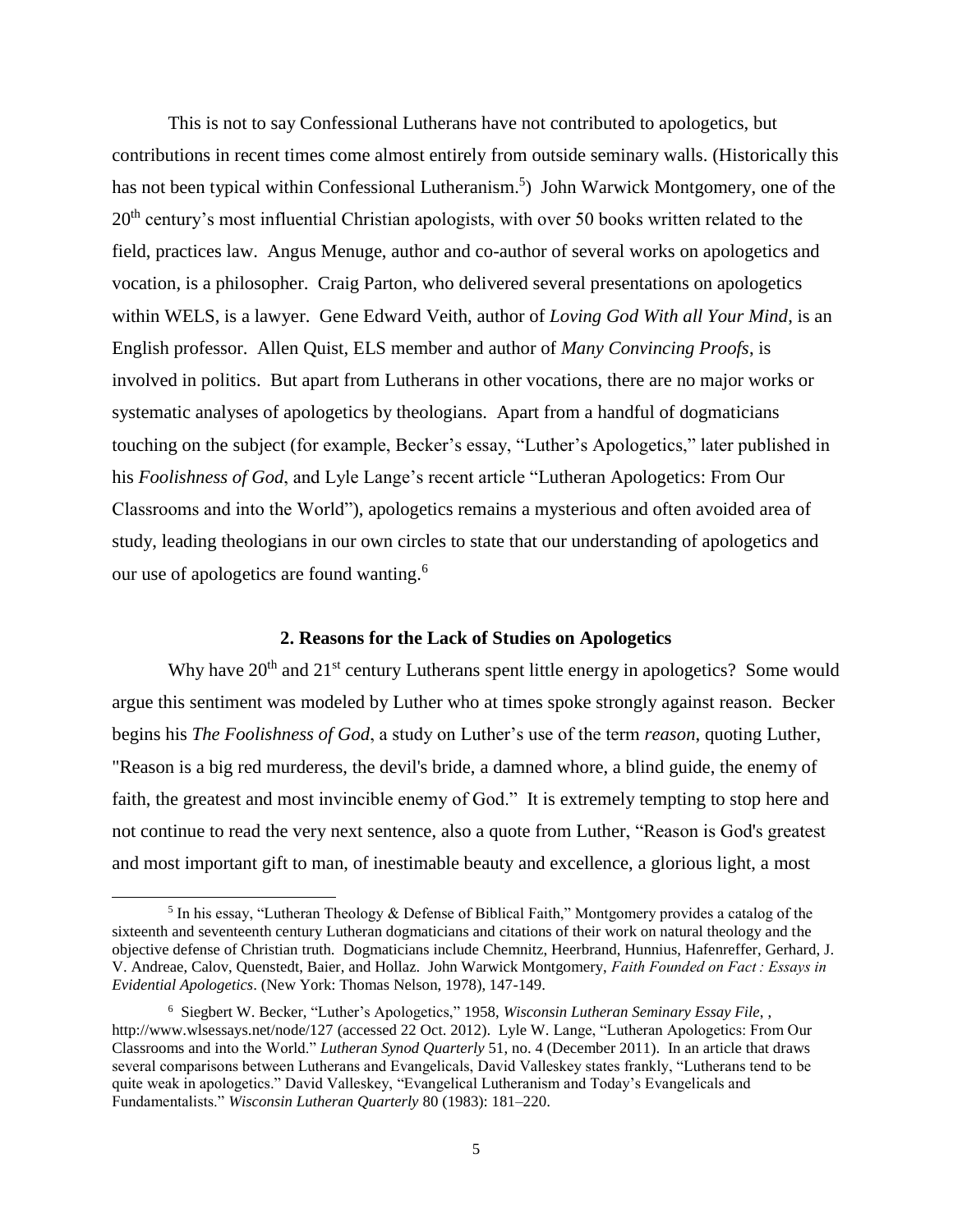useful servant in theology, something divine."<sup>7</sup> If one chooses to read past the first sentence, Luther leaves the reader with an apparent contradiction that takes wisdom and time to unravel. Luther's tendency to speak in dichotomies and paradoxes (which he means to illustrate the dichotomies found in Scripture) might sometimes give the impression that reason is so dangerous, it's best to be left alone and not used, implying apologetics, as a specific exercise in reason, is also dangerous.

Closely related to this is Luther's statement, "The less there is of reason… the greater is the capacity for faith."<sup>8</sup> One might interpret this as suggesting God goes out of his way to provide as little evidence as possible for Christianity (which we will find directly contradicts both the gospel writers' approach to testimony as well as minimizes God's use of masks to provide the Christian with ample ways of exploring God in the world).

We might also speak of Lutheranism's tendency to react against Evangelicalism's seeming obsession with apologetics. And this reaction is good, unless one reacts so strongly we end in the opposite ditch of fideism and scorn against God's gift of reason. There is a middle way here, too, as there are Lutheran middle ways throughout the rest of doctrine.

Finally, the ministerial use of reason may lead some to think that one ought to distance oneself as far as possible from Western philosophy, literary criticism and an appreciation of the liberal arts in general. After all, Luther himself states, "Indeed, one does not become a theologian unless he first frees himself from Aristotle."<sup>9</sup> But note that Luther also writes that the scholastics, those that had become intellectually married to Aristotelian metaphysics, "did not understand even one line of Aristotle."<sup>10</sup> Luther's deepest issue with Aristotle was the scholastics' misuse of Aristotle. In another place he writes, "See how well Aristotle can serve theology with his philosophy, if he is understood and applied not as he wished but in a better way."<sup>11</sup>

<sup>7</sup> Siegbert W. Becker, *The Foolishness of God: The Place of Reason in the Theology of Martin Luther*. (Milwaukee, WI: Northwestern Publishing House, 1982), 1.

<sup>8</sup> Becker, "Luther's Apologetics," 3.

<sup>9</sup> Becker, *The Foolishness of God*, 4.

<sup>10</sup> *Ibid.* 7.

<sup>11</sup> *Ibid*.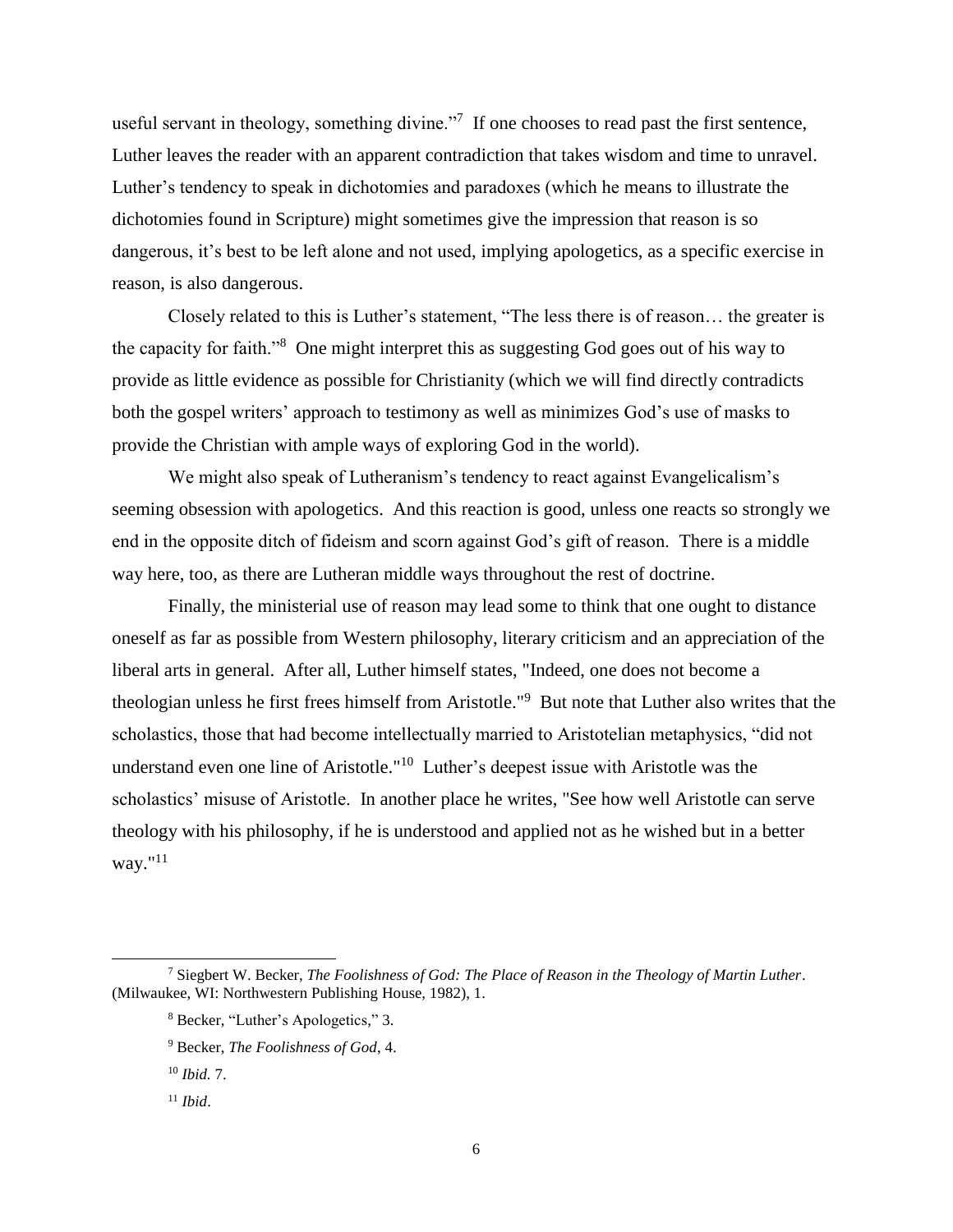When it comes to liberal arts proper, Luther sings praises. In his *Letter to the German Nobility*, he suggested Aristotle's *Physics, Metaphysics, De Anima* and *Ethics* be dropped from the curriculum, but Aristotle's *Logic, Rhetoric,* and *Poetry* remain.<sup>12</sup> Luther later said philosophy was useful for the youth "as slaves in barbarous Egypt," so that they might, "be able to speak with the tyrants who rule over them until they are freed."<sup>13</sup> After Luther, the dogmaticians of the Age of Orthodoxy saw subjects in the liberal arts, particularly logic and rhetoric, as necessary for the proper study of dogmatics. Chemnitz promoted the study of Cicero, <sup>14</sup> Chytraeus listed dialectics (logic) and rhetoric in his ten rules for the study of theology,  $15$  and Gerhard built the outline of his dogmatics according to classical forms.<sup>16</sup> Andreas Hyperius, whose *De theologo, seu de ratione studii theologici, libri IIII* was extremely influential on Lutheran dogmatics, wrote:

For what is the purpose of words? Experience shows that in these matters that commonly come up for discussion among writers the basic principles of the subject matter, the progression, the conclusions, the accompanying circumstances, and whatever other important factors enter in are all considered with much more acuteness by those who are steeped in the fine arts than by those who have never tasted them. Similarly will one who is directed to theological study, as long as he lives and whenever he has occasion, turn the force of his natural talents to the liberal arts, and he will enter on those studies with the best efforts of a diligent disciple. By listening, by repeating, by reading, by composing he will occupy himself in a very justifiable manner, and by persistent work he will try to conquer all difficulties. 17

These studies gave the Reformation church fathers and their students confidence in their ability to defend the faith, as well as aided in their understanding of Scripture.<sup>18</sup> And even if one

<sup>13</sup> *Ibid.* 141.

 $\overline{a}$ 

<sup>14</sup> Martin Chemnitz, *Loci Theologici*. Translated by Jacob A. O. Preus. (St. Louis: Concordia Pub. House, 1989), 53.

<sup>15</sup> Robert D. Preus, *The Theology of Post-Reformation Lutheranism*. (St. Louis, MO: Concordia Publishing House, 1970) 105-6.

<sup>16</sup> *Ibid*. 114-125.

<sup>17</sup>*Ibid.* 84.

<sup>18</sup> Veith catalogs the different disciplines and areas of study useful in the interpretation of Scripture: Besides knowledge of the ancient languages, linguistics, and history, "geography, archaeology, and anthropology are all involved in a full understanding of the events of Scripture. The Bible also proclaims theological truths, which involve the vocabulary of philosophy and abstract discourse. The point is, even if a person desires to know only the Bible, that knowledge would have to involve a multitude of sophisticated academic disciplines." Gene Edward Veith Jr., *Loving God with All Your Mind: Thinking as a Christian in the Postmodern World*. (Crossway, 2003), 21-22.

<sup>12</sup> Becker, *The Foolishness of God*, 76-77.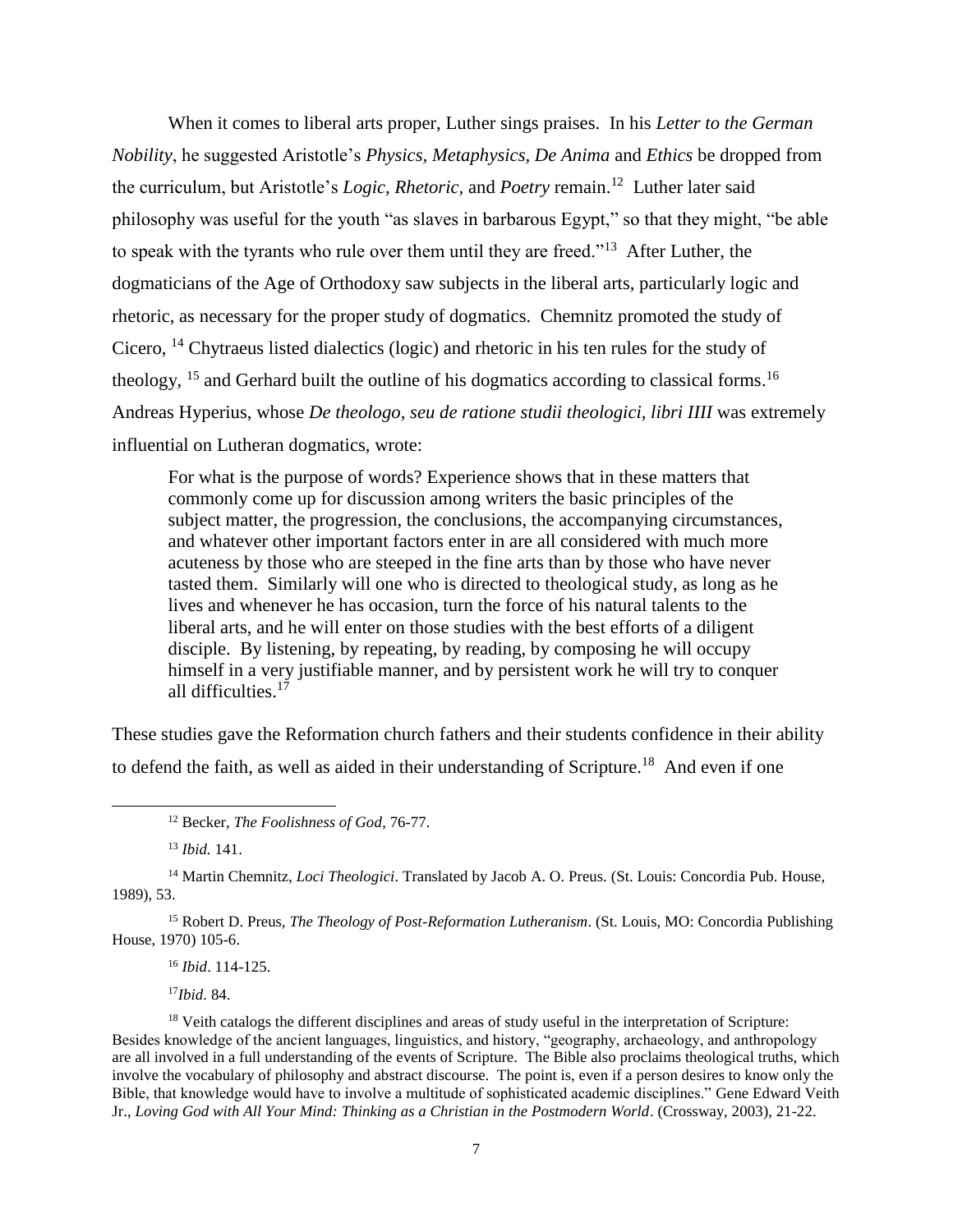disagrees with how fruitful the application of logical and rhetorical discourse was for Lutheran theology in the age after Luther, it still remains that our intellectual heritage requires a firm grounding in logic and rhetoric for understanding and conversing with our dogmatic fathers. To leave behind these subjects is to leave behind the ability to understand and address their subject matter, as well as the proper training of God's gift of reason for its ministerial role in the life of the theologian.

As we define apologetics, and as we identify the proper role of reason in apologetics, as well as a Lutheran approach to how to understand and share the Hidden God, we will find an appreciation for reason rightly used, as well as the discipline of using reason, logic. We will also find that God beckons Christians to find him in all of life and to share what they find with the world, using the pursuits of reason as a wonderful expression of faith.

## **3. Defining Apologetics**

<span id="page-10-0"></span>The term *apologetics* comes from the Greek ἀπολογία, which means simply *a defense*. Paul, in defense of his character as a good Jewish man, shouted out in Jerusalem, "Brothers and fathers, listen now to my defense (ἀπολογίας)" (Acts 22:1). Festus, in describing the circumstances in which he found Paul in his custody, uses the term to refer to legal charges: "I told them that it is not the Roman custom to hand over any man before he has faced his accusers and has had an opportunity to defend himself against their charges (ἀπολογίας)" (Acts 25:16). Paul uses the term to speak of his defense of his theological practices: "This is my defense (ἀπολογία) to those who sit in judgment on me. Don't we have the right to food and drink?" (1 Corinthians 9:3-4).

But of most importance to us, we find the term employed particularly in the defense of the gospel message. Paul writes to the Philippians, "It is right for me to feel this way about all of you, since I have you in my heart; for whether I am in chains or defending (ἀπολογίᾳ) and confirming the gospel, all of you share in God's grace with me" (Philippians 1:7). And more narrowly, we use the term to designate the formal preparation of the defense of the gospel, as Peter writes. "But in your hearts set apart Christ as Lord. Always be prepared to give an answer (ἀπολογίαν) to everyone who asks you to give the reason for the hope that you have" (1 Peter

The point, of course, is not that without these disciplines Scripture is unclear, but no Lutheran historically would question the value of these intellectual pursuits for exegesis.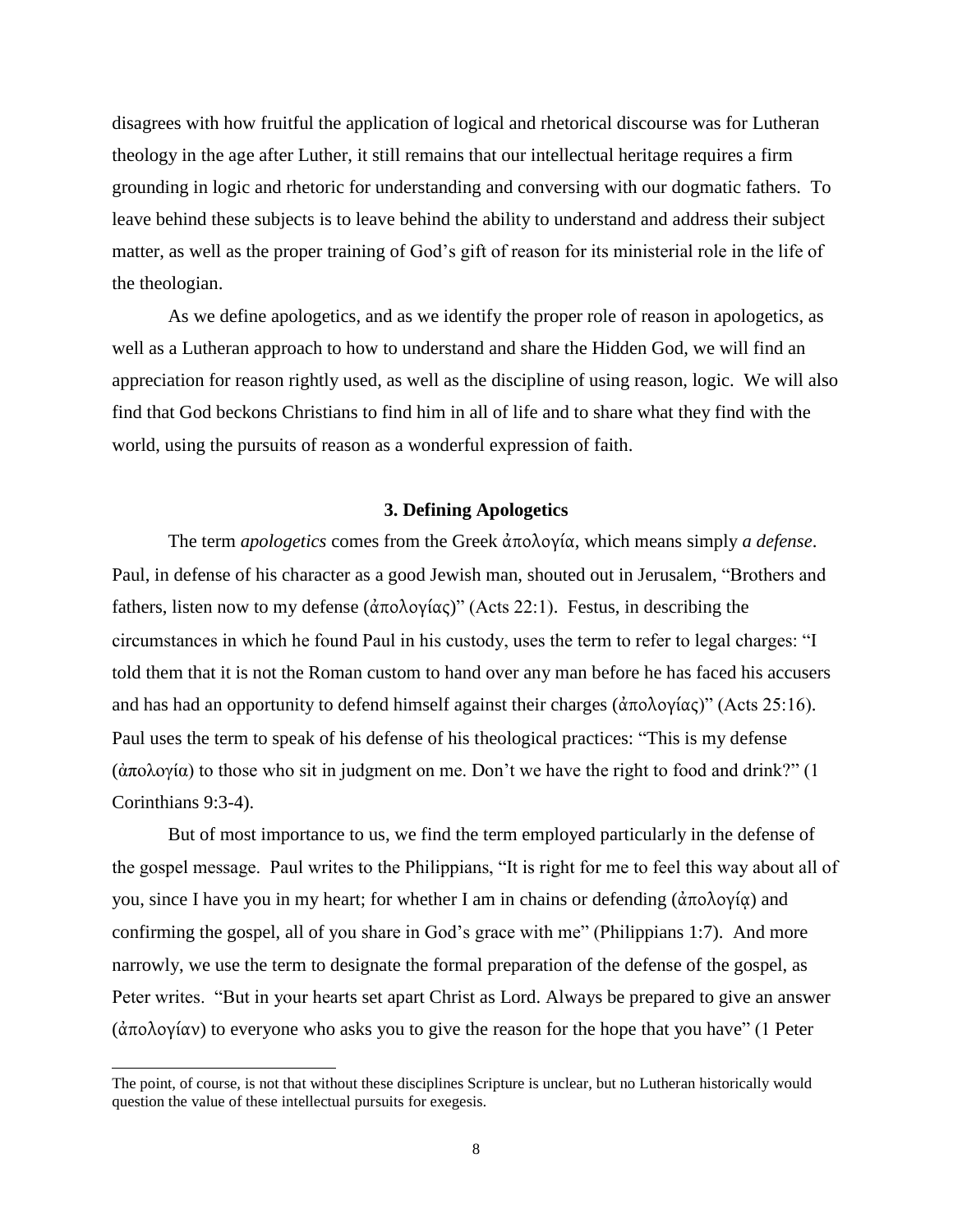3:15). Note here that Peter adds, "But do this with gentleness and respect." The word as used by Scripture never refers to a formal discipline of study or as a formal defensive polemic. Instead, when in the context of the gospel, we find more the general idea of a lawyer preparing a response that has an appropriate form of delivery: Christian love. This is because the aim of the Christian is always the saving of souls, not a propositional defense; the delivery of a message of hope, not the delivery of a message of being right; the building up of the family of Christ, not a verbal defense that antagonizes.

Today, the term has lost much of this evangelical emphasis. John Shook provides an adequate definition of today's general use of the term: "As a religion reliant on traditional narratives in scripture, Christianity first developed a theology of apologetics, attempting to formulate a consistent and reasonable way of explaining what the Bible says and what it does not say."<sup>19</sup> As a formal system of study, apologetics generally focuses on two main teachings of the Bible: (a) God exists, and (b) Scripture records real events dealing with the salvation of humankind. Gary Habermas in a recent Evangelical Philosophical Society conference labels the former *general* apologetics and the latter *specific* apologetics, offering several areas in each where current apologetic scholarship has been flourishing.<sup>20</sup>

Within general apologetics, Habermas identifies four areas where current scholarship is developing arguments in ways very unique to Christian history. (1) New cosmology: Recent research and discovery in physics has given apologists such as William Lane Craig an extraordinary amount of data to work with to expand the classic argument of this universe beginning from a single cause. Craig and others find in the current theory of a Big Bang a point at which this universe came into existence, demonstrating that this universe had a beginning, and therefore ample room for a cause from outside the universe.<sup>21</sup> (2) Intelligent design: A growing number of scientists have begun work with philosophers in labeling certain features of the

l

<sup>19</sup> Shook, John R. *The God Debates: A 21st Century Guide for Atheists and Believers*. 1st ed. (Wiley-Blackwell, 2010), 35.

 $^{20}$  Gary Habermas. "Beyond Standard Apologetics Categories: A New Typology of Empirical Evidences," Paper presented at the meeting of the Evangelical Philosophical Society at the annual meeting of the Evangelical Theological Society, Milwaukee, WI, November 14-16, 2012.

<sup>21</sup> *The Kalam Cosmological Argument* (London: MacMillan, 1979) was William Lane Craig's first major work on the topic of Big Bang cosmology and the existence of God. For a more recent treatment, see *Creation out of Nothing: A Biblical, Philosophical, and Scientific Exploration,* with Paul Copan (Grand Rapids, MI: Baker Bookhouse, 2004).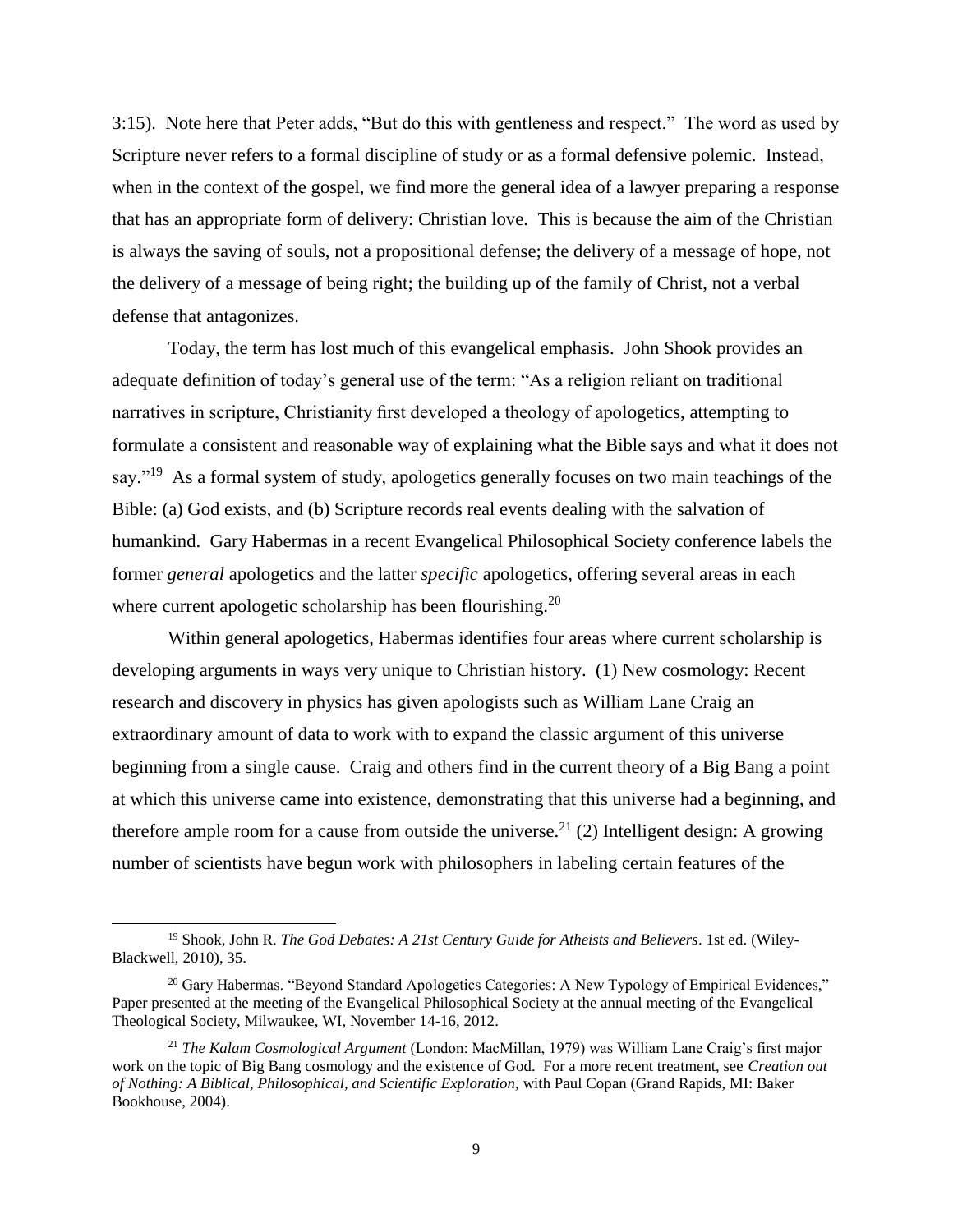natural universe as evidence of an intelligent designer. Biologist Michael Behe's theory of irreducible complexity argues certain biological features could not have evolved because they depend on other features for functionability. Philosopher William Dembski's theory of specified complexity argues one can measure the complexity and specified patterns of certain features in nature (such as DNA or other data patterns) and arise at the conclusion that this is intelligent information from an intelligent being. (3) Fine tuning arguments: Astronomer Guillermo Gonzalez and philosopher Jay Richards published in 2004 *The Privileged Planet: How Our Place in the Cosmos is Designed for Discovery*, arguing that the mere existence of earth as well as earth's conditions to be a place suitable for scientific creatures, is a mathematical impossibility given the numbers of factors required. This has been dubbed *fine-tuning*, suggesting life on this planet requires an intelligent fine-tuner.<sup>22</sup> As one proponent states, "Almost everything about the basic structure of the universe—for example, the fundamental laws and parameters of physics and the initial distribution of matter and energy—is balanced on a razor's edge for life to occur." <sup>23</sup> (4) Near Death Experiences: Scientific journals in recent years have been able to document for the first time in an empirical, scientific manner the phenomenon of near death experiences. This area of apologetics is very new as a formal argument. Habermas himself is the most widely published apologist focusing on near death experiences.

To these four we might add a fifth. (5) Contemporary philosophical apologetics has matured considerably; major Christian philosophers serve in several top philosophy departments in the world, publishing nuanced Christian defenses that non-Christian philosophers take very seriously. Alvin Plantinga lead the way in the most important developments dealing with the philosophical problem of evil.<sup>24</sup> Plantinga has persuasively demonstrated to the philosophical community that this is not a logical problem. God and evil can logically coexist. Rather, it

<sup>22</sup>Guillermo Gonzalez and Jay Richards. *The Privileged Planet: How Our Place in the Cosmos Is Designed for Discovery*. (Washington D.C.: Regnery Publishing, Inc., 2004).

<sup>&</sup>lt;sup>23</sup> Robin Collins, "A Recent Fine-Tuning Design Argument," from Khaldoun A. Sweis and Chad V. Meister, eds. *Christian Apologetics: An Anthology of Primary Sources* (Grand Rapids, MI: Zondervan, 2012), 106.

<sup>&</sup>lt;sup>24</sup> The Problem of evil might be summarized: If God exists (being completely good and all-powerful), evil cannot exist. Evil clearly exists. Therefore God does not exist. Of possible interest to the reader, the hiddenness of God has been proposed as a variation of the problem of evil. Consider J.L. Schellenberg's form, summarized by Taylor: "(A) If there were a perfectly loving God, he would make sure that each person capable of a personal relationship with him reasonably believes that he exists… (B) But there are capable, culpable nonbelievers. (C) Therefore, there is no perfectly loving God." James E. Taylor, *Introducing Apologetics* (Grand Rapids, MI: Baker Academic, 2009), 159.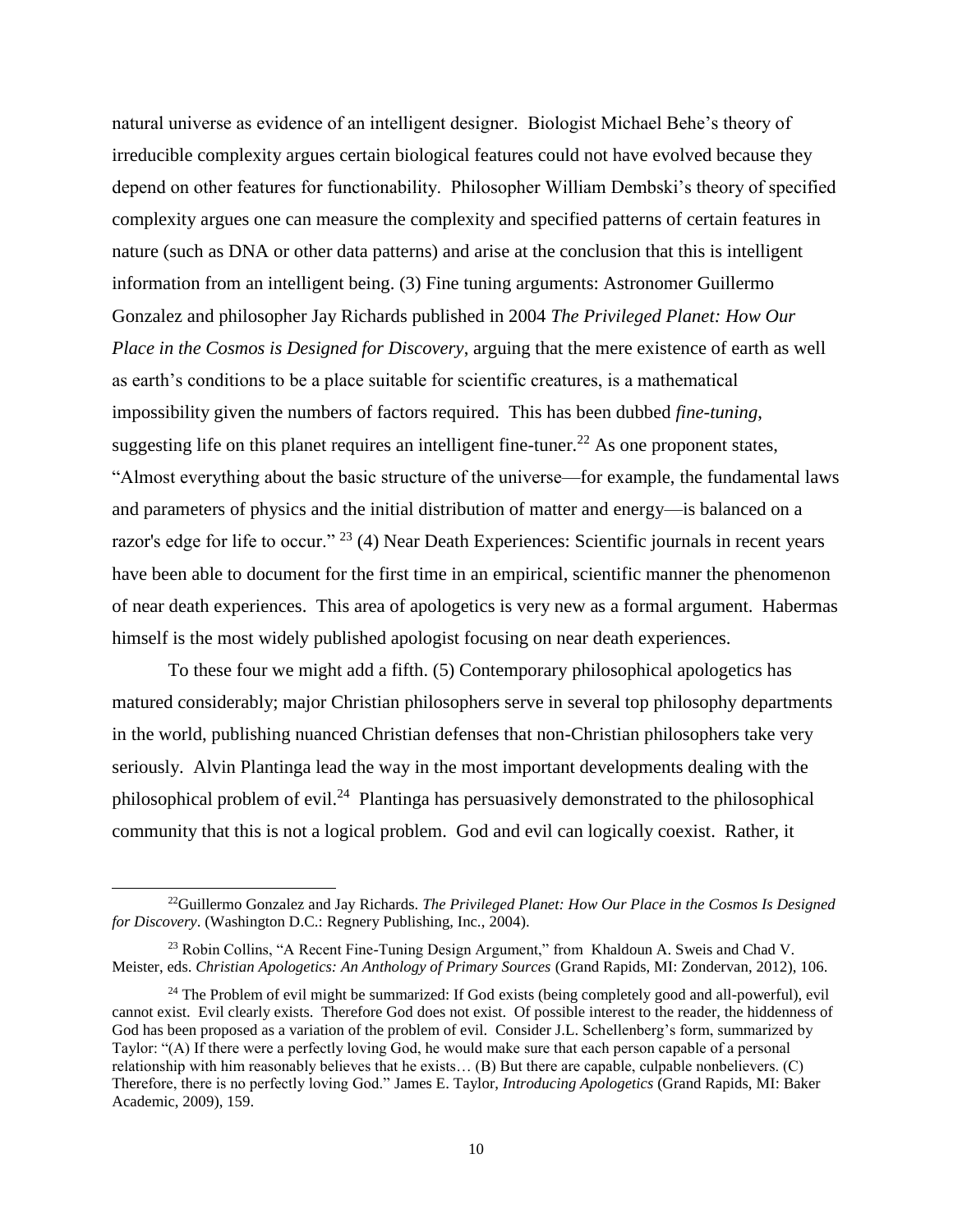ought to be considered a probable problem: How probable is it that God exists given evil existing? David O'Connor summarizes this development:

We saw J. L. Mackie's argument to prove that God and evil are logically inconsistent with one another fail. Moreover, we saw it proved by Alvin Plantinga that the existence of God remains a logical possibility, even though evil exists. The answer to the first of the 'squaring' questions, then, is that God and evil do square with one another, in the sense of being logically consistent. But… logical consistency means only the absence of a strict contradiction. In itself, the absence of a contradiction is no reason to suppose that the non-contradictory thing in question is true or probably true.<sup>25</sup>

Plantinga's work paved the way for more nuanced approaches to both philosophical negative apologetics (atheism itself is either illogical or improbable)<sup>26</sup> as well as philosophical positive apologetics (Christianity is more probable than rival worldviews).<sup>27</sup>

Within specific apologetics, Habermas identified four areas where current scholarship is developing a defense of propositions specific to Christianity in ways unique in Christian history. (1) Jesus' miracles: Critical scholars now allow the possibility of miracles (or something like miracles) within the discipline of history. This is due to adopting historical analysis to the gospel (e.g. allowing testimony to function within the gospel accounts as it does in other areas of historical study). (6) Present day miracles: Many top biblical scholars, such as Craig Keener, are bringing their approach to analyzing past ancient events to more current events, such as medically documented anomalies attributed to miraculous intervention. (7) Prayer effect:

l

<sup>25</sup>, David O'Connor, *God, Evil and Design: An Introduction to the Philosophical Issues*. (Oxford: Wiley-Blackwell, 2008), 210-211.

 $26$  "If life is random, then the inescapable consequence, first and foremost, is that there can be no ultimate meaning and purpose to existence. This consequence is the existential Achilles' heel of atheistic belief. As individuals and collectively as cultures, we humans long for meaning. But if life is random, we have climbed the evolutionary ladder only to find nothing at the top." Zacharias, Ravi. *The End of Reason: A Response to the New Atheists*. (Grand Rapids, MI: Zondervan, 2008), 39. Zacharius demonstrates a main thrust in apologetics today, the demonstration of the irrationality of an atheist worldview, especially the atheist's worldview's inability to keep elements of a worldview we are particularly attached to: meaning, moral absolutes, etc.

<sup>&</sup>lt;sup>27</sup> "I shall discuss only arguments in which the premises report what are (in some very general sense) features of human experience—for example, evident general truths about the world or features of private human experience. Such arguments I shall term a posteriori arguments. They claim that something that humans experience is grounds for believing that there is a God or that there is no God. I shall not discuss a priori arguments—these are arguments in which the premisses are logically necessary truths—namely, propositions that would be true whether or not there was a world of physical or spiritual beings." Richard Swinburne, *The Existence of God,* (Oxford: Oxford University Press, 2004), 8. Swinburne's approach is unique in that he sets out to demonstrate the existence of God based on only a posteriori premises, that is, premises expressing "evident general truths about the world or features of private human experience." This opens his approach to examining miracles, as well as more general experiences evident to most people.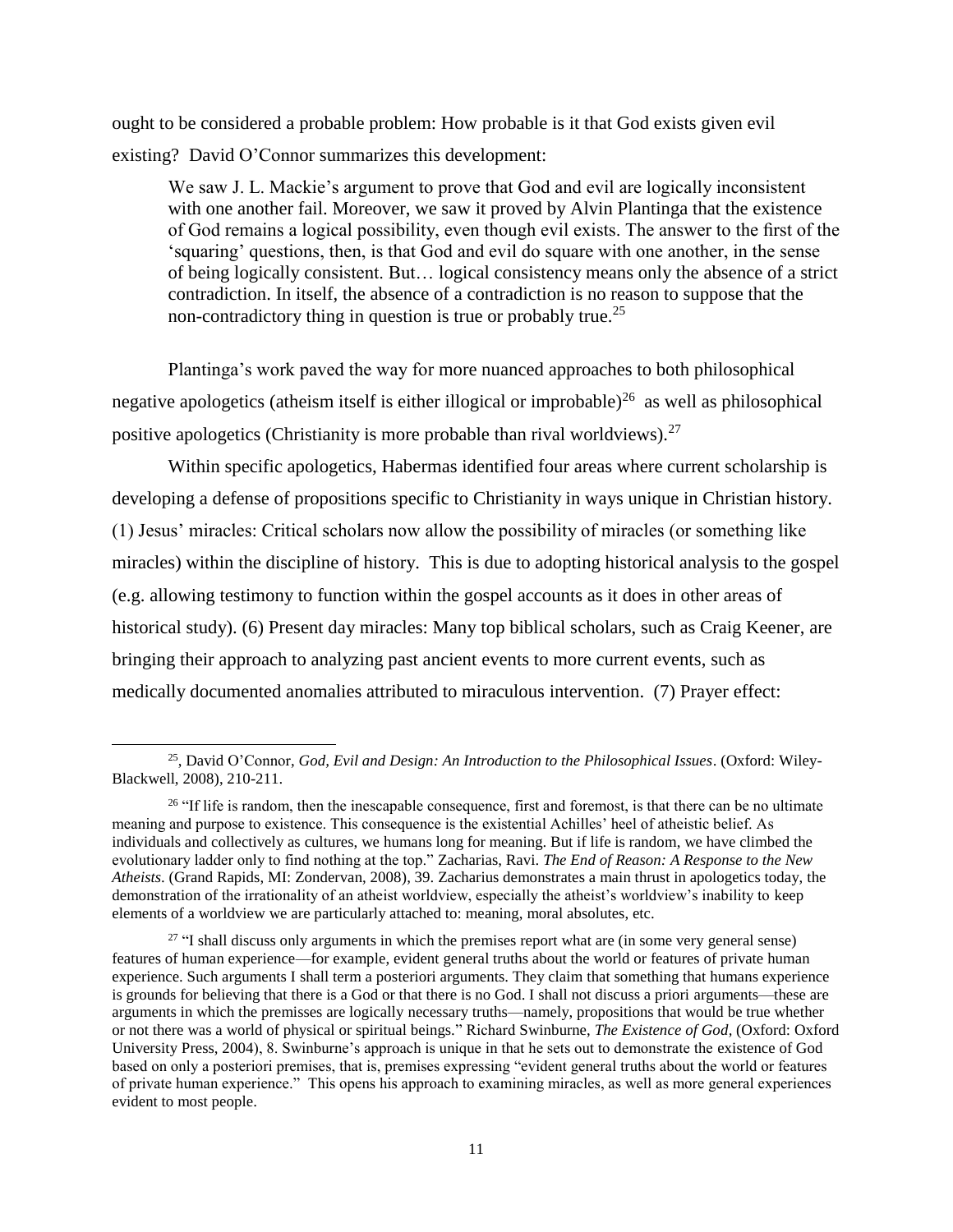Closely related to miracles, Christian apologists also have more empirical data than ever before to work with in the area of whether or not prayer effects or intervenes states of affairs. (8) The resurrection of Jesus: More than any other area in specific apologetics, the resurrection of Jesus has been scrutinized like never before, Habermas argues, and has never had more superior evidence. For one example, apologists begin conversations dealing with eyewitness accounts and early resource attestation with Paul rather than the gospels (as had been the more traditional approach), because Paul's creedal texts are widely held to go back to even the early 30s AD. Even the most liberal historians, such as Bart Ehrmann, concede this point.

This is all to demonstrate that the field of Christian apologetics is deep and complex. We cannot speak of "scientific" apologetics or "historical" apologetics or even "philosophical" apologetics, because one is hard-pressed to find even one area within apologetics today that is not approached by several major disciplines. The resurrection of Jesus, for example, seems to be a straightforward historical topic, but we find philosophers of the highest caliber like Richard Swinburne and Gary Habermas dedicating their lives to working with historians. Astronomers and philosophers work together on fine-tuning. Doctors, psychologists, philosophers, and biblical critics work together on the apologetic role of miracles today. The field is intricate, multi-faceted, and thus daunting to one unfamiliar with the field, let alone one whose theology is not represented compared to the theological positions of the scholars within the field.

And note this is a far more specialized use of the term *apology* than what we find in Scripture. Apologetics today is by and large an analysis of the data in the world pertaining to Christianity. The Lutheran theologian, though, as we will note, is not primarily interested in data (although this is of enormous importance, just not primary), but rather what might be the proper use in employing that data. Where does the data of general and specific apologetics fit into the witnessing life of a Christian? How is that data used by one witnessing his faith? I will argue that Lutheran theology's unique contribution is in this area: the proper relationship between data and conversion, and how that data pertaining to God's existence and God's role in human history is given to the world. The theology of the cross offers the proper model for both understanding evidence's role in Christianity as well as *how* God has provided that evidence (and how Christians can take that evidence along in their witness).

12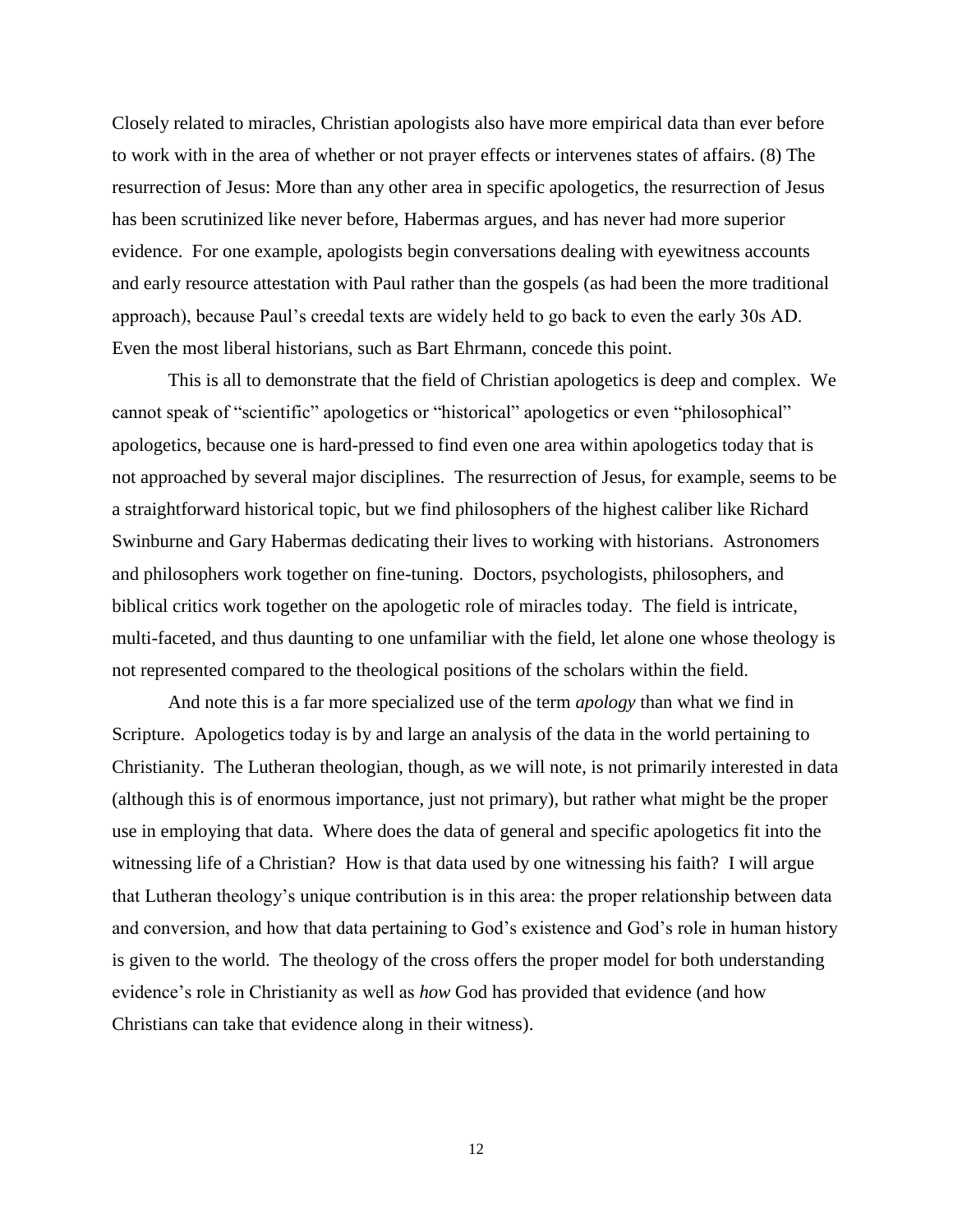## **4. An Apologetic of the Cross**

<span id="page-15-0"></span>Johann Gerhard once made the distinction between the *theologia beatorum*, the direct knowing of God that only exists for angels and those in heaven, and the *theologia viatorum*, the type of knowing that humans this side of heaven have of God. Cleary we do not know God as the angels do.<sup>28</sup> We do not know our Savior as the saints triumphant do. We cannot look upon Christ's face as I look upon my neighbor's. Instead, I must, as Moses, glance only at God's backside (Exodus 33:23). God hides himself. God faces away from us. He shows himself to us indirectly, as it were, never straight on. This fundamental truth, that God is surely one who hides himself (Isaiah 45:15), is the foundational thought for a Lutheran approach to apologetics.

Outside of Lutheranism, the hiddenness of God is one of the main philosophical problems of belief in God's existence and a serious argument against theism.

Many philosophers have contended that (traditional) theism or supernaturalism suffers from what can properly be called the *Problem of Divine Hiddenness*… Specifically, at the heart of this ostensible difficulty for theism is that Divine "Hiddenness," like pain or suffering—or at least pain and suffering in the amount that the world contains—is precisely the opposite of what one would *expect* if there existed a (maximally great) supernatural person.<sup>29</sup>

It is interesting, though, that the hiddenness of God was not popularized by non-Christian philosophers attempting to refute theism, but rather it was first formally brought to light by

l

<sup>28</sup> Preus, *The Theology of Post-Reformation Lutheranism,* 113.

<sup>29</sup> Robert Oakes. "Life, Death, and the Hiddenness of God." *International Journal for Philosophy of Religion* 64, no. 3 (December 1, 2008): 155. An extended dialogue takes place among Oakes and the following papers: James A. Keller, "The Hiddenness of God and the Problem of Evil," *International Journal for Philosophy of Religion* 37, no. 1 (February 1, 1995): 13–24. Robert McKim, "The Hiddenness of God," *Religious Studies* 26, no. 1 (March 1, 1990): 141–161. Robert Mesle, "Does God Hide from Us?: John Hick and Process Theology on Faith, Freedom and Theodicy," *International Journal for Philosophy of Religion* 24, no. 1/2 (July 1, 1988): 93–111. Michael J. Murray, "Coercion and the Hiddenness of God," *American Philosophical Quarterly* 30, no. 1 (January 1, 1993): 27–38. J. L. Schellenberg, "The Hiddenness Argument Revisited (I)," *Religious Studies* 41, no. 2 (June 1, 2005): 201–215. See also Daniel Howard-Snyder and Paul Moser, eds., *Divine Hiddenness: New Essays*, (Ithaca, NY: Cornell University Press, 1993). In its widest sense, the hiddenness of God has been understood within the philosophical and Christian apologetic community to refer to the God of the philosophers that leaves evidence of himself in his creation, yet leaves himself hidden, problematically not providing direct evidence of his existence. In contrast to this, one may define the term more specially to refer to the limited amount of knowledge man may comprehend about the Christian God. Despite his special revelation in Scripture, much of God and his will remains a mystery to his people. This is often how the term is understood in strictly theological circles. Contrast the above essays with John Schaller, "The Hidden God," *Our Great Heritage Volume 1*, Lyle Lange ed., (Milwaukee, WI: Northwestern Publishing House, 1973,1984), pg. 438-460; Wayne Grudem, *Bible Doctrine* (Zondervan, 1999), 85- 103.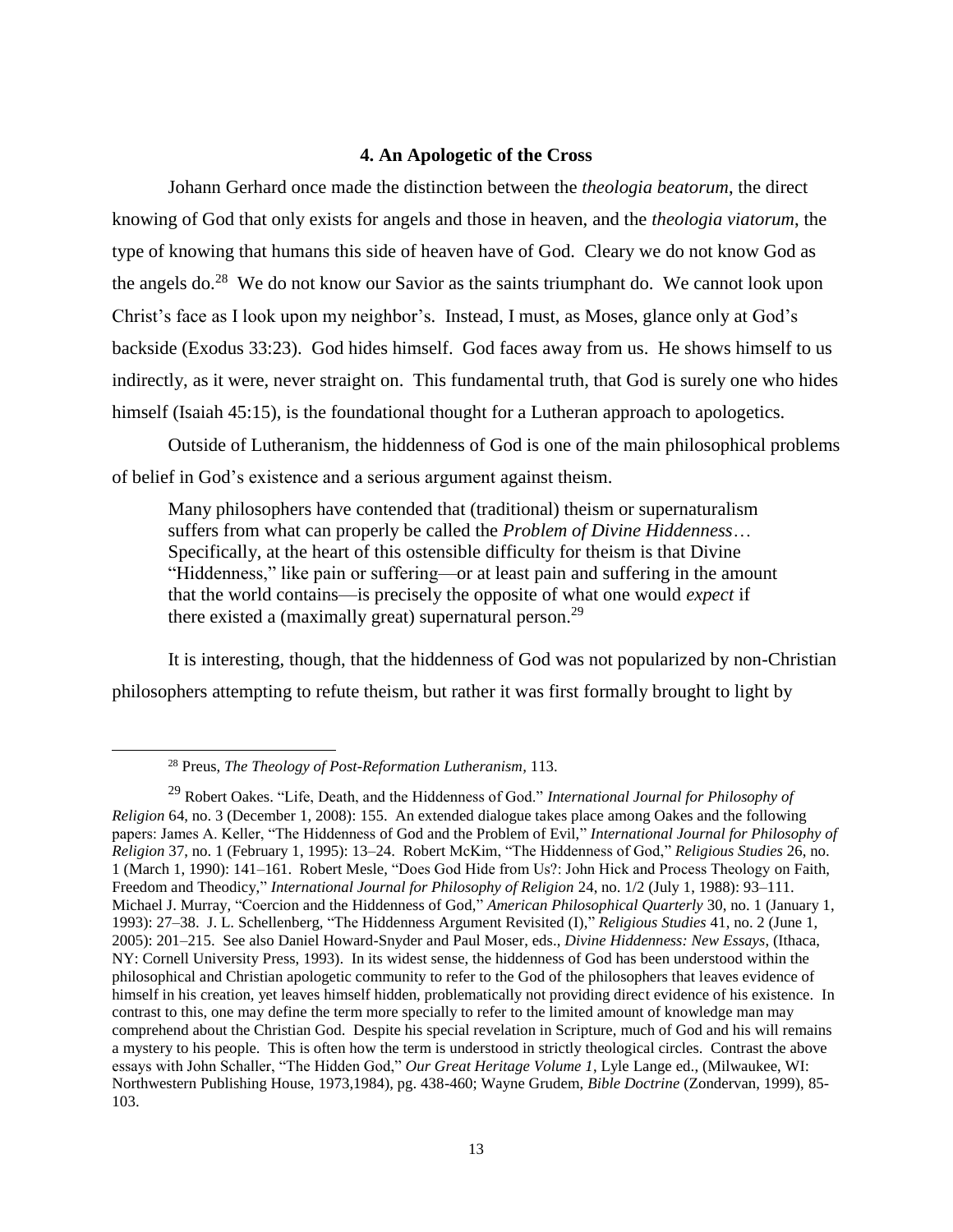Martin Luther in his reply to Erasmus in his *Heidelberg Disputation* and the *Bondage of the Will*. He writes concerning Erasmus' work, "The Diatribe makes itself ridiculous by its ignorance in making no distinction between God as preached and God as hidden, that is, between the Word of God and God himself."<sup>30</sup> The distinction Luther is making is between knowing God directly and knowing God through special limited means. Since God hides his full nature and identity from us, we are limited in what we know about God by what God has told or shown to us. This notion of God showing himself in limited ways we might call *the masks of God*, the places God has chosen to "hide" behind and let himself be known *through*, the chief place being the cross. This is the foundation for what has been called Luther's *theology of the cross*, and I will suggest it ought to also be the foundation of a Lutheran apologetic approach, what we might term *an apologetic of the cross*, an apologetic approach that begins with the presupposition that God hides himself (the chief mask he hides behind being the cross of Christ).

An apologetic of the cross takes seriously God's hiddenness, but instead of viewing it as a problem to be solved, it is where the discussion begins. And the question, given a Christian anthropology and the role of reason in the life of a human, is not whether one *can* find God, but instead what are the modes in which God finds *us*? To answer this, we must first look at in quite some detail the role of reason in Christian anthropology. This will allow us to see that the use of reason for the Lutheran apologist is not to *convince* as the world understands the word *convince*, but rather to bring about a psychological encounter in which the Holy Spirit does the supernatural work of bringing the dead to life.

## <span id="page-16-0"></span>**4.a The Role of Reason**

l

I believe that God has created me together with all that exists. God has given me and still preserves my body and soul: eyes, ears, and all limbs and senses; reason and all mental faculties." (*Book of Concord*, Small Cat., Creed, Art. 1, par. 2)

I hold and believe that I am God's creature, that is, that he has given me and constantly sustains my body, soul, and life, my members great and small, all my senses, my reason and understanding, and the like." (*Book of Concord*, Large Cat., Creed, Art. 1, par. 13)

<sup>30</sup> Becker, *The Foolishness of God*, 14.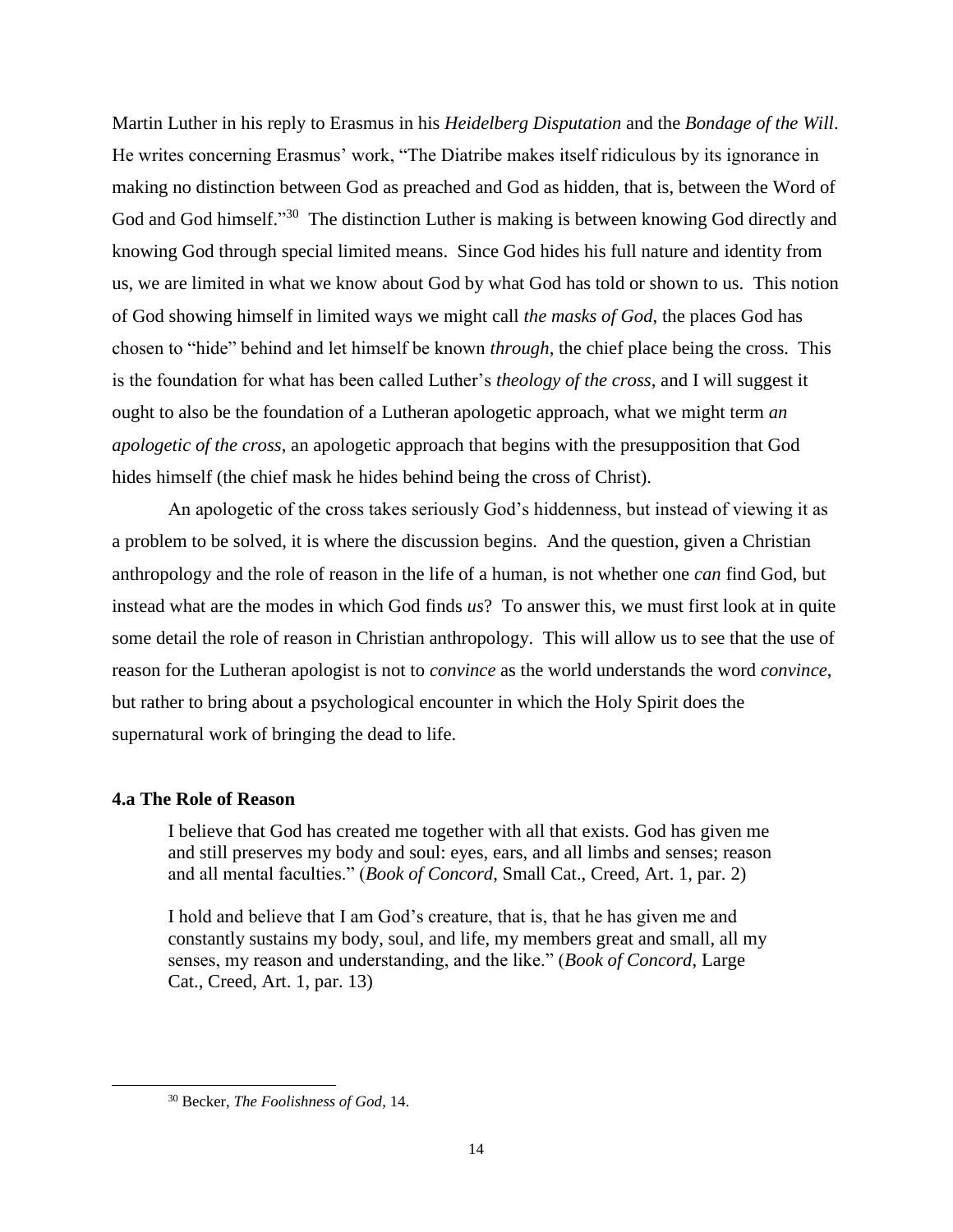Luther was fully convinced that reason was a gift of God, created by God and constantly sustained by God. Luther addresses reason in both catechisms when summarizing the first article of the Apostle's Creed. He knew that reason was a special attribute of humankind, being trained in Aristotelian metaphysics where reason was the specific difference that separates humankind physically from all other creatures of creation. And so we again consider Luther's appraisal of reason as "God's greatest and most important gift to man, of inestimable beauty and excellence, a glorious light, a most useful servant in theology, something divine."<sup>31</sup>

But although a gift of God, man's relationship with reason was effected by the Fall and is now used as a tool against God. Man in his sinfulness rejects God's plan and the very idea of the gospel, and man uses his reason to convince himself all the more that he does not need God. And so we find Paul writing, "The man without the Spirit does not accept the things that come from the Spirit of God, for they are foolishness to him, and he cannot understand them, because they are spiritually discerned" (1 Corinthians 2:14). "The message of the cross is foolishness to those who are perishing, but to us who are being saved it is the power of God… we preach Christ crucified: a stumbling block to Jews and foolishness to Gentiles" (1 Corinthians 1:18,23). Man finds himself spiritually dead in his ability to love God and yet at the same time actively warring against God (Ephesians 2:1,2). Being spiritually dead, man cannot do anything good to reconcile himself with God. Being spiritually at war with God, man is constantly driving himself further from God. And throughout all this, man employs reason to solidify and justify his fallen state. And so salvation can come only from God and only based on his mercy (Romans 9:16; 11:32). The means by which he has chosen to bring about that reconciliation is through the proclamation of gospel carried through word and sacrament (2 Corinthians 5:18-21; 1 Corinthians 1:21).

This means sinful man, regardless of how powerful his faculty of reason, cannot on his own come to know God rightly or do good. Reason is completely useless as a means of salvation, just as every other tool a human has, if we are speaking about man's own efforts to reconcile himself with God.<sup>32</sup> But this does not mean reason does not have a role to play in the

<sup>31</sup> Becker, *The Foolishness of God*, 1.

<sup>&</sup>lt;sup>32</sup> Compare this to how an Arminian view of the will effects the role of reason in conversion. "God must take some action to which sinners can freely respond… Therefore, the kind of rational reflection involved in understanding and accepting revelation must be possible in order for belief or faith in the truth of that revelation to be possible." Taylor, *Introducing Apologetics,* 43. Compare also Norman Geisler, one of the most influential Christian apologists of our time: "One must have some evidence that he is taking the right path and embracing the true object of his love before he makes the existential commitment. Likewise, before one makes a leap of faith in God he must have some reason to believe that it is the true God to which he is committed." Norman Geisler,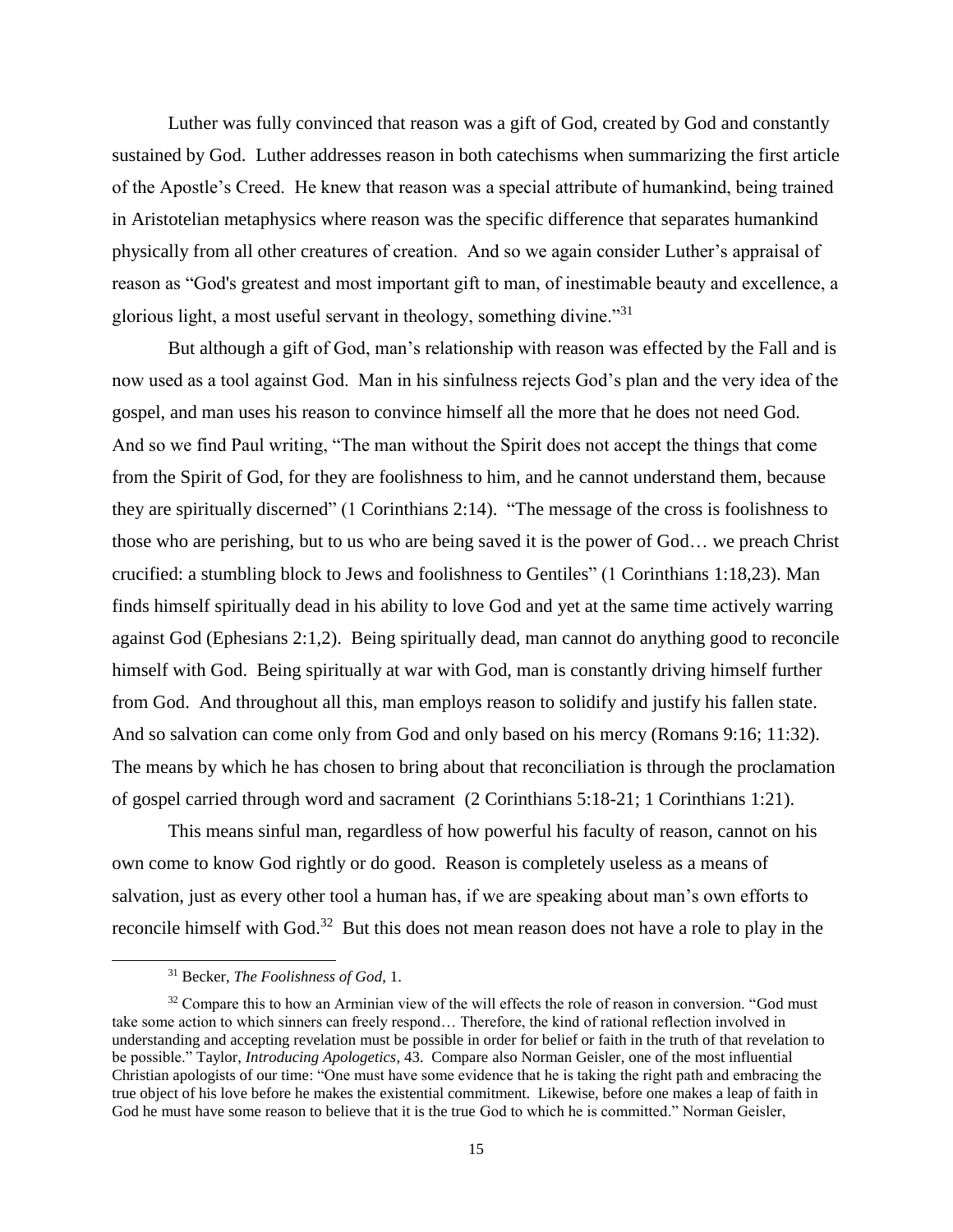reconciliation of man to God. Man on his own cannot use reason to his benefit, but God does use man's reason to his benefit *through the means of grace*. The Word of God works both *supernaturally* on the heart of man as well as *psychologically* on the mind of man.

Gerhard writes:

 $\overline{a}$ 

As in any other writing done by an intelligent and rationale agent, so also in the prophetic and apostolic Scriptures two things should be borne in mind: first, the letters, syllables, and words that are written and are outer symbols indicating and expressing the ideas of the mind; and second, the thoughts themselves, which are the things signified, expressed with the symbols of letters, syllables, and words. Accordingly, in the term *Scripture* we include both of these, but especially the latter.<sup>33</sup>

The human mind, then, apprehends *meaning* when Scripture is read, apprehending the thoughts conveyed by the language of Scripture. When we speak of God's Word, Gerhard notes, we are especially talking about the meaning (*forma*) expressed by the sounds and syllables (*materia*). Although the Spirit works supernaturally through God's Word, he works through what appears to be the rather ordinary working of rational minds: the comprehension of meaning expressed through language. Make no mistake, something supernatural is happening when faith is strengthened through the reading of God's Word. But let us not forget how this is being

*Christian Apologetics* (Grand Rapids, MI: Baker, 1976), 62. Softer approaches exist, but often still without totally eliminating the role of the will. Moreland writes in his work on the role of reason and scholarship in the Christian life: "The will is fallen and depraved too, but God still commands people to make a choice to believe. The doctrine of total depravity does not mean that the image of God is effaced, that sinners are as evil as they could possibly be, or that the intellect, emotions, and will are gone or completely useless. Rather, total depravity means that the entire person, including the intellect, has been adversely affected by the Fall and is separate from God. The sinner alone cannot extricate himself from this condition and cannot merit God's favor or commend himself to God on the basis of his own righteousness. Further, the entire personality is corrupt but not inoperative, and every aspect of our personality has a natural inclination to run in ways contrary to God's ways." J.P. Moreland, *Love Your God With All Your Mind* (Colorado Springs, CO: NavPress, 1997), 59-60.

<sup>33</sup> Johann Gerhard, *Loci Theologici*, I, 14, cited in *Dogmatics Notes* (Mequon WI: Wisconsin Lutheran Seminary), http://www.wls.wels.net/resources/dogmatics-notes (accessed 10 Jan. 2013).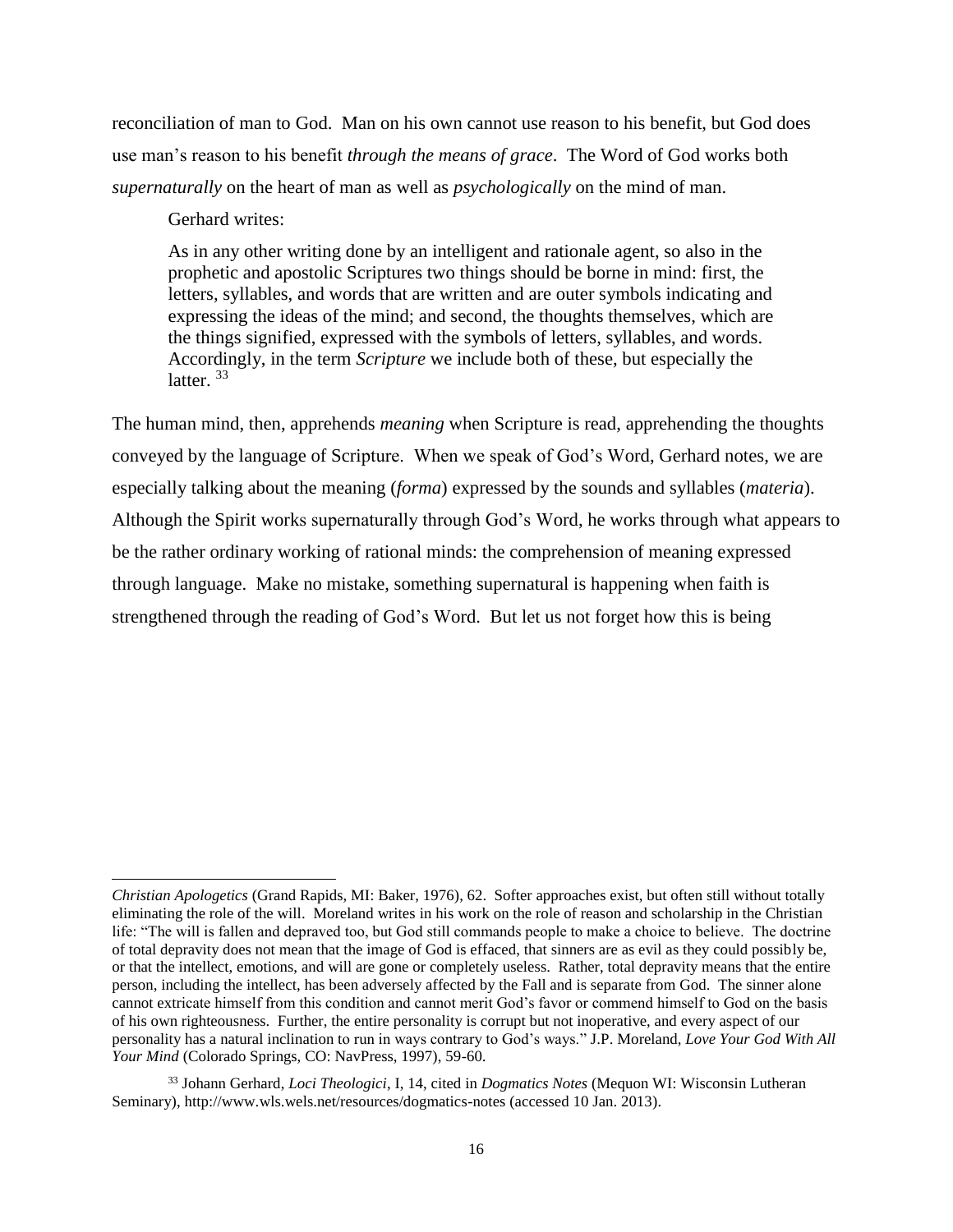accomplished: through the use of reason.<sup>34</sup> This is part of what we mean when we speak of the Holy Spirit enlightening us with his gifts.<sup>35</sup>

This leaves us in a very precise position in regards to the relationship between apologetics and rational creatures. Christianity is only rational to the Christian. When the Holy Spirit works faith supernaturally through the psychological methods of apprehending truth, the human mind is being brought to life, and that which was at first irrational and a stumbling block is now understood as truth by the enlightened mind. If we consider Craig's definition of apologetics, "Apologetics, to repeat, is a theoretical discipline that tries to answer the question, What rational warrant can be given for the Christian faith,"<sup>36</sup> we see that technically speaking, no rational warrant can be given for the Christian faith to an unbeliever. Yet, through methods that make use of rationality, the Holy Spirit convinces hostile minds against their will.<sup>37</sup>

## <span id="page-19-0"></span>**4.b The Ministerial and Magisterial Roles of Reason**

 $\overline{a}$ 

Lutheran theologians distinguish between the ministerial and magisterial roles of reason.<sup>38</sup> Luther's strong reaction to reason is best understood in the context of the medieval rationalism and scholasticism of his time where classical philosophical concepts were being used

<sup>&</sup>lt;sup>34</sup> Consider Huelsemann, "The Word of God has this in common with ordinary human words that just as a man's word is a representation or an indication of what is in his mind, by means of which he indicates to another man the ideas of his mind, either to seek those things which he desires or to share those things which he has, so the Word of God is an indication of God's will, by which God makes known to us what he wants us to believe and to do." From *De auxiliis gratiae,* disp. III, IV, 178, quoted in Hoenecke, *Evangelical Lutheran Dogmatics*,trans. James Langebartels and Heinrich Vogel, Vol. 4 (Milwaukee, WI: Northwestern Publishing House, 2009), 14.

<sup>&</sup>lt;sup>35</sup> "I believe that by my own understanding or strength I cannot believe in Jesus Christ my Lord or come to him, but instead the Holy Spirit has called me through the gospel, enlightened me with his gifts, made me holy and kept me in the true faith." (*Book of Concord*, Small Catechism, Creed, Art. 3, par. 6.)

<sup>36</sup> William Lane Craig, *Reasonable Faith: Christian Truth and Apologetics* (Wheaton, IL: Crossway, 2008), 15.

<sup>&</sup>lt;sup>37</sup> One interesting area worth considering is whether the gospel remains foolish after conversion. In a sense, yes, but when I find myself seeing it as foolish, I feel my old man trying to control and enslave reason to his will. But in a sense, no, I *don't* see the gospel as foolish, and this is my new man using my reason for what it was designed. My reason can make no sense of how justice and mercy kiss at the cross, but my reason says, "An omnipotent God would be able to make them kiss: I therefore make the rational move and bow to Scripture." Luther considered this as well and spoke of reason using concepts like omnipotence in useful ways. (See Becker's *Luther's Apologetics.*) The gospel is foolish to my sinful nature. Is it also foolish to my new man? Perhaps not entirely so.

<sup>&</sup>lt;sup>38</sup> Evangelical apologists are not ignorant of the distinction, being championed as foundational for a correct understanding of apologetics. Consider Craig: "I think Martin Luther correctly distinguished between what he called the magisterial and ministerial uses of reason. The magisterial use of reason occurs when reason stands over and above the gospel like a magistrate and judges it on the basis of argument and evidence. he ministerial use of reason occurs when reason submits to and serves the gospel." Craig, *Reasonable Faith,* 47.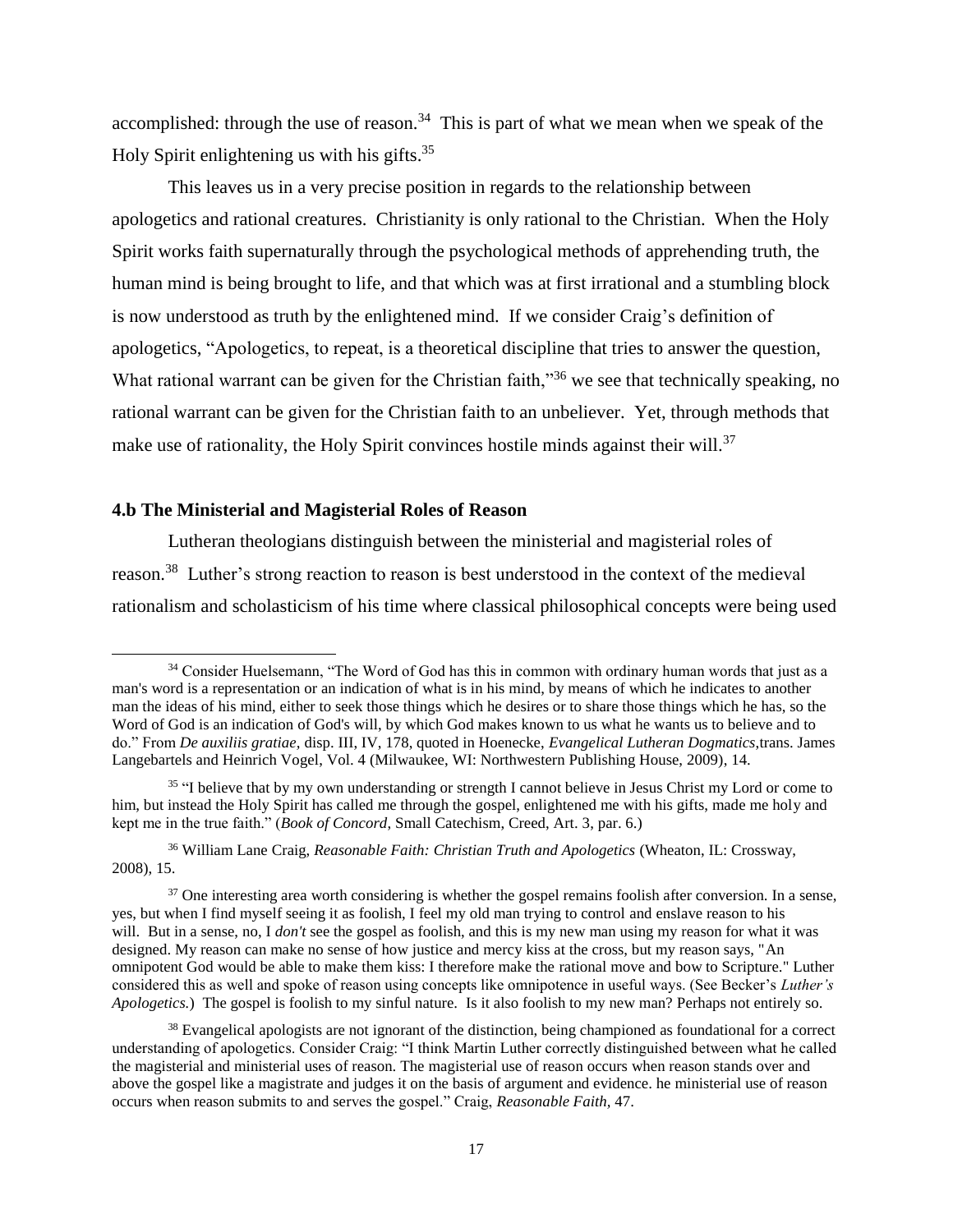to dictate how to interpret Scripture. Luther saw the relationship between reason and Scripture in a very different way, one in which Scripture dictates to reason her boundaries and functions. He writes concerning theologians bringing their reason along with them to do exegesis, "they ought to come empty and take all their thoughts out of the sacred letters, then diligently consider the words and compare what precedes with what follows, and pay attention to this: that they grasp the whole sense of the passage and do not construct their own dreams out of isolated words torn out of context."<sup>39</sup> Here we see the ministerial use of reason at its best, where all our faculties can be directed to proper exegesis. Based on these foundational principles of interpretation, know the grammar and know the context, reason can be truly untethered and run in the freedom for which it was meant. To drift from this, to allow one's own dreams and desires to pollute exegesis, enslaves reason. This is what the magisterial use of reason actually is. Reason is held captive by sin and raised as a puppet government above Scripture. We look at the puppet politician and say, "what an abominable ruler," when in fact her strings are being pulled from the shadows by the *opinio legis*.

And so I oppose rationalism (or scholasticism or any manmade method that puts reason over Scripture as her master), but I do not oppose reason, just as I oppose gluttony (putting one's appetite over all things as master), but I do not oppose food. There is something fundamentally wrong with opposing reason altogether because of the reality of those who abuse it, just as there is something fundamentally wrong with opposing food altogether because of the reality of those who abuse it. Reason is a gift from God, given to aid the theologian in understanding Scripture, as well as given for the Holy Spirit through which to work conversion, as noted in the previous section. Reason is a gift, and it has its role in God's world.

Related to this, Luther states, "Faith is in the intellect. Hope is in the will."<sup>40</sup> That is, faith is a new thinking, a new reasoning. What our minds rejected (and by rejecting created an illusory and false understanding of the world), is now accepted by the mind and gives the intellect a truer way of seeing and understanding the world. The sinful mind rejects God as creator, and so the unbelieving scientist cannot arrive at the truth of the world's origins. The new creation knows God as creator, and so the believer has a correct view of looking at the world and understanding origins. But, of course, it goes far beyond that. The new creation knows true love,

<sup>39</sup> Becker, *The Foolishness of God*, 81.

<sup>40</sup> Becker, *The Foolishness of God*, 88.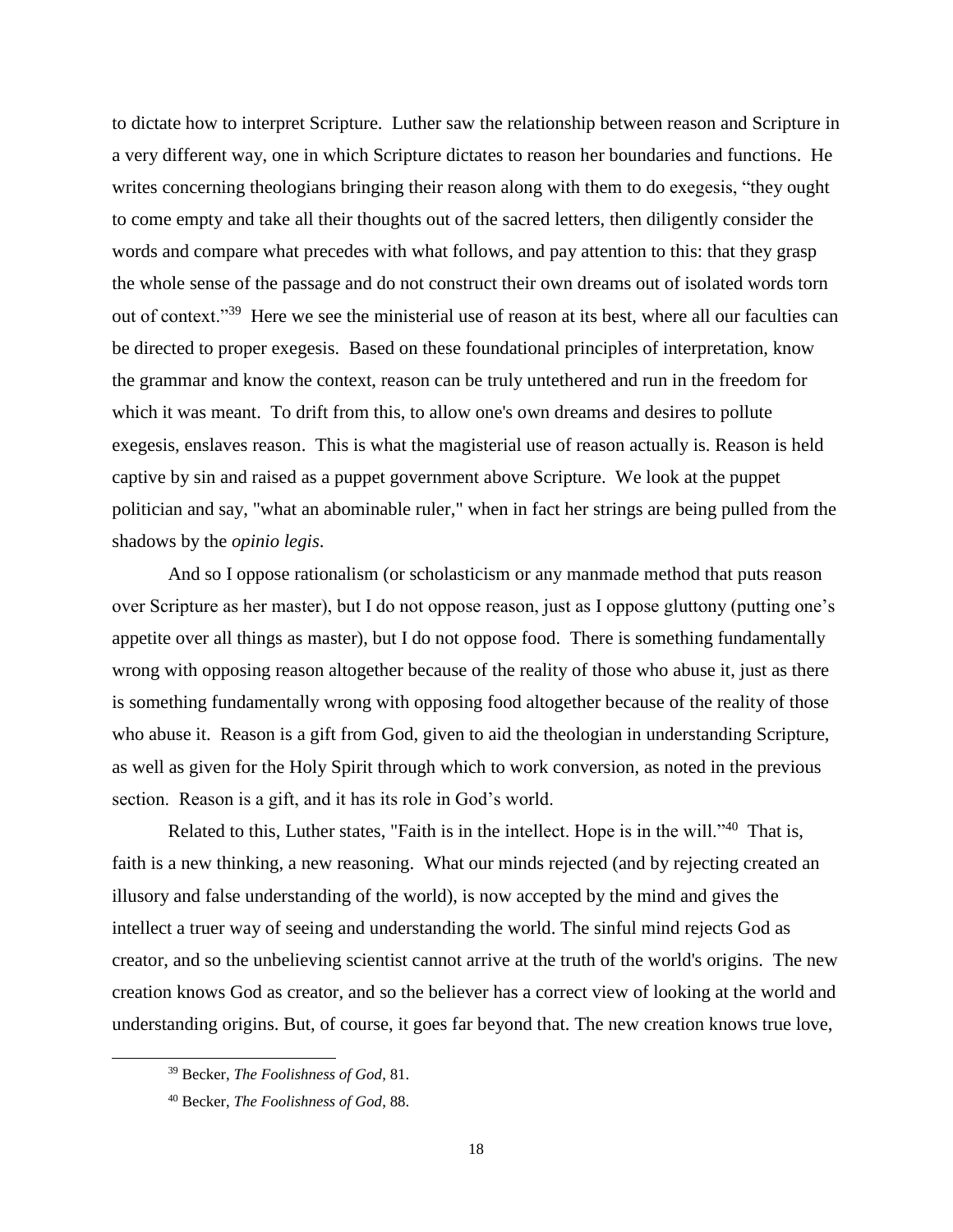true hope, true solutions to the problems of this world, and the new creation looks upon the world with these corrected lenses. And so we can say with Becker, "It is therefore not Christianity that needs to be made reasonable. It is reason that needs to be made Christian."<sup>41</sup>

## <span id="page-21-0"></span>**4.c The Role of Evidence in Faith**

The typical approach to apologetics today is what might be called a veil of ignorance approach, summarized well by O'Connor:

To facilitate impartiality in our philosophical investigations here, we borrowed John Rawls's tactic of imagining ourselves behind a veil of ignorance. Tailoring this approach to our two questions, we imagined ourselves cut off, first, from knowledge of our own religious preference, and then from knowledge of the entire subjects of religion and philosophy. <sup>42</sup>

This is an excellent summary of what one often is trying to accomplish within philosophical apologetics (as well as other types). By beginning from as neutral a position as possible, which direction will the evidence take us? Our meditation on reason thus far brings up several comments at this point. The problem with the veil of ignorance approach is that it's entirely impractical. The heart of the unbeliever is set against evidence in favor of God (to the extent that unbelief persists in the face of the strongest evidences, e.g. Luke 16:29), and a believer may have faith *despite* evidence to the contrary.

This may draw us to the conclusion, as noted already, that all evidence will be *against*  Christianity. As Becker writes, "It is *necessary* that appearances should be against God's Word. Only under those conditions is there room for faith, and only in such a situation can we learn to trust in the Word alone."<sup>43</sup> And Becker has a point we ought not to forget, that the gospel is hidden behind facts our fallen reason rebels against, as Paul points out (1 Corinthians 1). But we should be careful that this is not pushed too far that we believe the concept of evidence itself has no home in the faith life of a Christian. What of Thomas, the witnesses of Christ's miracles, the witnesses of the Exodus, and the witnesses of the resurrection? Following this reasoning to its end, Jesus ought to have never showed us his resurrected body so that faith might increase all the more.

l

<sup>41</sup> Becker, "Luther's Apologetics," 5.

<sup>42</sup> O'Connor, *God, Evil and Design,* 209.

<sup>43</sup> Becker, *The Foolishness of God*, 99.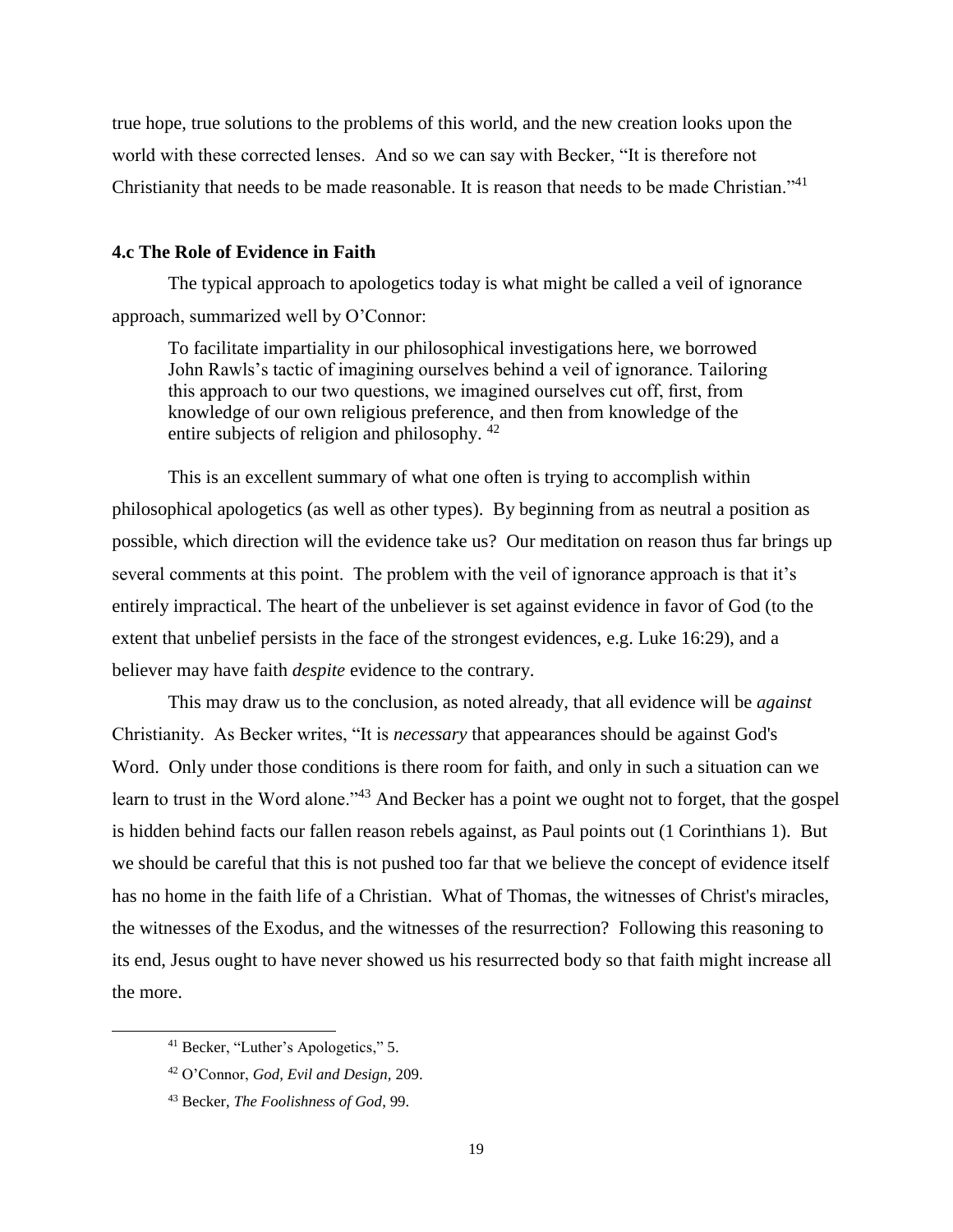## <span id="page-22-0"></span>**4.d The Empirical and Non-empirical in Christianity**

We will do well, thus, to distinguish between the empirical facts of the Bible and the nonempirical doctrines of the gospel message. Luther once commented that reason simply cannot comprehend that an infinite God would be found in a manger trough.<sup>44</sup> Here we may differentiate between two things: the event in time and space in which Mary bore a child and laid him in a manger; and the truth that no human eye could see, that God came to earth as man as that child in the manger. Witnesses verified the event: the shepherds, Joseph, Mary, and others. The Spirit uses a real event that is taken in physically and psychologically by those witnesses and through the event works something supernatural in their hearts, something that was there but not able to be empirically verified: God now choosing to take on flesh in time and space. Similarly you and I do not have the event to experience, but we have the testimony of witnesses. In Scripture we read Luke's words, and as our minds psychologically take in the meaning of the event, the Spirit works something supernaturally into us, strengthening our faith in something hidden, something the witnesses cannot verify. Luther writes, "Faith has to do with things not seen. In order therefore that there might be a place for faith it is necessary that all things which are believed should be hidden.<sup>345</sup> Everything miraculous taking place at the incarnation could not be seen, only believed. What our faith takes hold of cannot be seen, only believed. Yet God works through real time and space in events that are empirically witnessed and verified to build faith in what cannot be seen.

This is an important distinction, because Scripture stresses two seemingly contradictory truths: first, that God provides ample evidence, confirmation, and interaction with the world of his existence and care within the world. We will explore this issue at length in the next section, but to touch on it here, we might speak of the plethora of masks behind which God chooses to interact in very real ways with the world. Through natural revelation, God has provided powerful evidence for his existence. Through the incarnation and Scripture, God has entered

<sup>44</sup> *Ibid.* 109.

<sup>45</sup> Becker, *The Foolishness of* God, 120. This is also how we ought to understand Luther's words, "Grace cheerfully steps out into the darkness, follows the bare Word and Scripture, whether it appears to be so or not. Whether nature considers it to be true or false, still it holds fast to the Word." Becker, "Luther's Apologetics*,*" 9. This is how Soren Kierkegaard meant his leap of faith originally to be taken, not that belief hinges on an Arminian decision to leap. Rather he was commenting on the absurdity of the content of faith.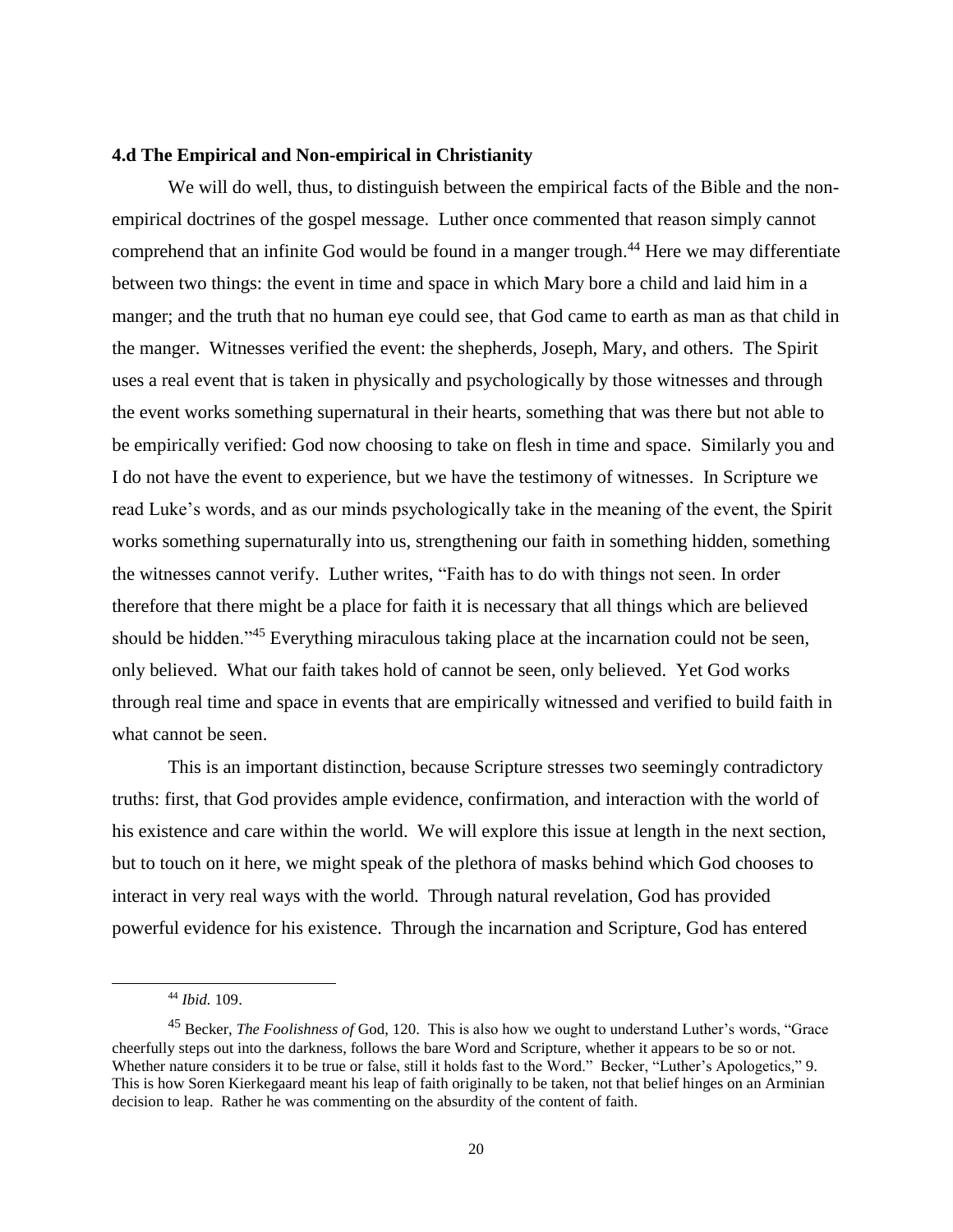into this world in a special way for the express purpose of giving evidence of his love and redemptive plan, and the crucifixion was a real event in history with both believers and nonbelievers in witness. Through the Christian, he hides behind his chosen agents of the gospel that do his works and spread his message. The Christian God is a God that comes into his creation in direct ways. The Christian God is a God that is part of our history. As such, our religion is a religion of empirical facts.

But this first truth stands in direct opposition to faith: "Now faith is being sure of what we hope for and certain of what we do not see" (Hebrews 11:1). The naked eye does not see God, despite the infinite evidence found in his creation. For all the gospels' evidence, one cannot *see* sins being paid for on that cross. And one cannot tell a believer from an unbeliever; the soul and its beliefs remain hidden and immaterial. As such our religion is a religion of nonempirical truths that cannot be tested or verified.

#### <span id="page-23-0"></span>**4.e Summary**

There are two parts of an analysis of Lutheran apologetics. The first is on the state of the person being witnessed to, the state of humankind. The second is what truths are conveyed by God and through what means. In regards to the first, we note that man is both dead in sin and hostile to God. Yet God has chosen to bring the dead to life and break through the hostility by working supernaturally through psychological processes. Reason's role, then, is first a tool used by hostile man to discredit the truth. The Holy Spirit then uses the unbeliever's faculty of reason to comprehend God's truth and bring the dead to life. After conversion reason is a tool used ministerially as a servant to the Holy Spirit, as the Holy Spirit continually uses psychological means (e.g., the reading and apprehension of God's Word to strengthen faith) to work on the heart of the believer.

The second part is what God is conveying to humans by God. Here we made a distinction between the empirical and unempirical. The truths regarding God come in two modes, the first being the empirical facts through history that were empirically witnessed and recorded by Scripture: a birth in a manger, a crucifixion, an empty tomb. The second is the unempirical reality behind the facts: the incarnation of God, the atonement of the world's sins, the resurrection of the Son of God. Between the empirical and unempirical is the territory of

21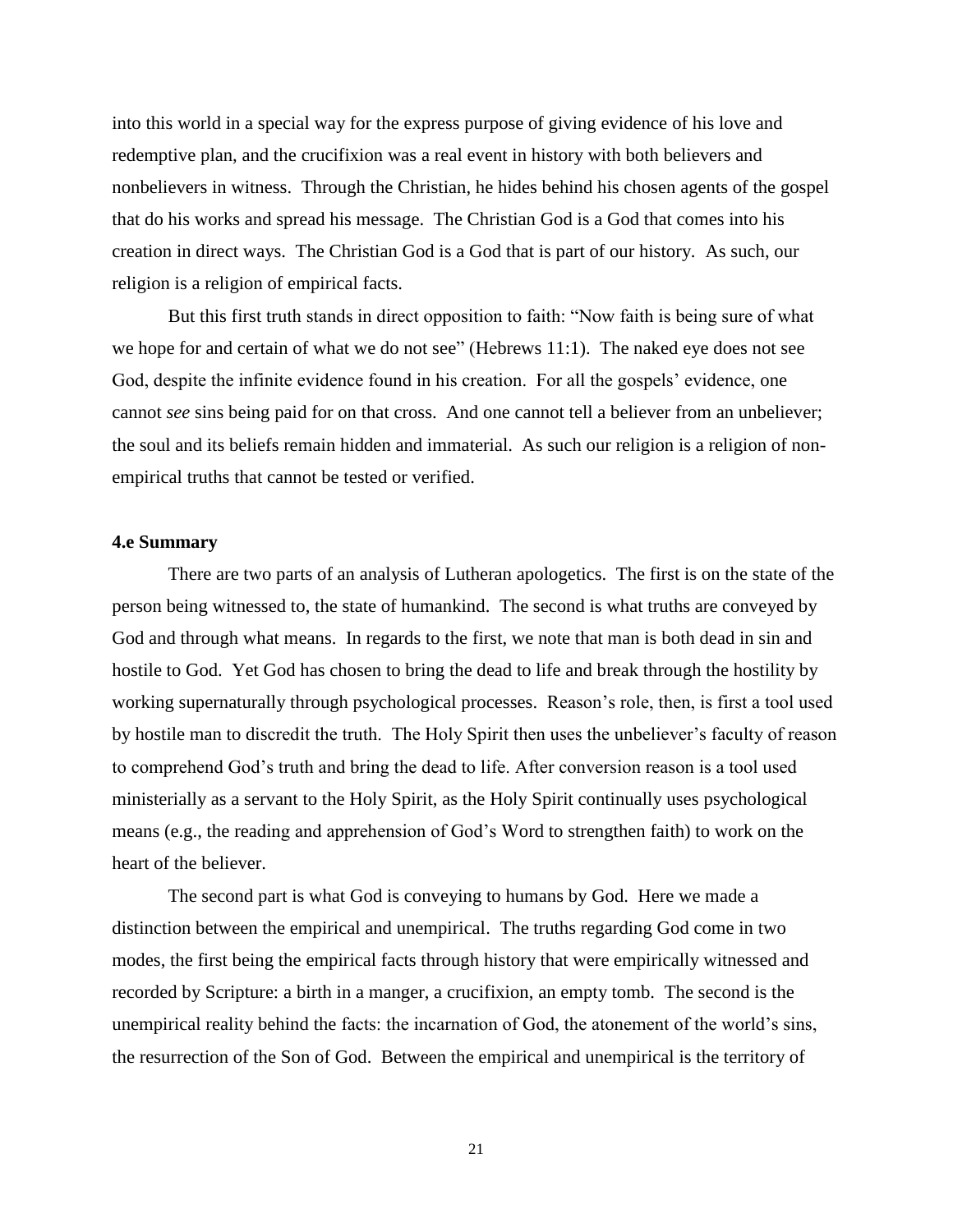signs and wonders performed specifically as evidence that the unempirical stands behind the empirical.<sup>46</sup>

What follows is an analysis of this second part, that is, the different ways in which God empirically comes in contact with humanity. He does this by hiding. We call these modes the masks of God.

#### **5. The Masks of God: The Non-empirical Hides Behind the Empirical**

<span id="page-24-0"></span>Although God is hidden, he is not absent. God is very present, and he is constantly making his presence known through different means, means Lutheran theologians have often called God's masks. When we speak of God hiding, we are not describing God as conniving or deceptive. Rather, we are simply describing the ways God has made himself known to humankind since he does not, nor cannot, reveal himself in all his glory. But make no mistake, we are teaching that God is really here, really present, really hiding behind the masks we will discuss.

Note also that to present a mask of God will always be to present a contradiction. Luther writes:

Hence in order that there may be room for faith, it is necessary that everything which is believed should be hidden. It cannot, however, be more deeply hidden than under an object, perception, or experience which is contrary to it. Thus when God makes alive he does it by killing, when he justifies he does it by making men guilty, when he exalts to heaven he does it by bringing down to hell, as Scripture says: "The Lord kills and brings to life; he brings down to Sheol and raises up" (I Sam.  $2[:6]$ .<sup>47</sup>

<sup>46</sup> A word concerning miracles: Consider John's record of miracles as signs. "Now while he was in Jerusalem at the Passover Feast, many people saw the miraculous signs he was doing and believed in his name" (John 2:23). "What Jesus did here in Cana of Galilee was the first of the signs through which he revealed his glory; and his disciples believed in him" (John 2:11). "Unless you people see signs and wonders," Jesus told him, "you will never believe" (John 4:48). "This was the second sign Jesus performed after coming from Judea to Galilee" (John 4:54). "Jesus did many other miraculous signs in the presence of his disciples, which are not recorded in this book. But these are written that you may believe that Jesus is the Christ, the Son of God, and that by believing you may have life in his name" (John 20:30-31). John uses the word *miraculous sign* eighteen times in his gospel. The signs demonstrate as evidence that Jesus is who he claims he is and that when the empirical event of his death will occur, the unempirical saving of sins will be taking place. The person apprehends these signs psychologically, and through that psychological act the Holy Spirit supernaturally works faith into Jesus' disciples.

<sup>47</sup> "The Bondage of the Will," in *Luther's Works,* Vol. 33. American Edition. (55 vols.;ed. Jaroslav Pelikan and Helmut T. Lehmann. Philadelphia: Muehlenberg and Fortress, and St. Louis: Concordia, 1955-86), 62. Note the context of Luther's often quoted words, "in order that there may be room for faith, it is necessary that everything which is believed should be hidden." These were his words at the Heidelberg Disputation, where the theology of the cross was first explored. The context is speaking against a theology of glory, *not* against natural theology or apologetics or in regards to the role of reason.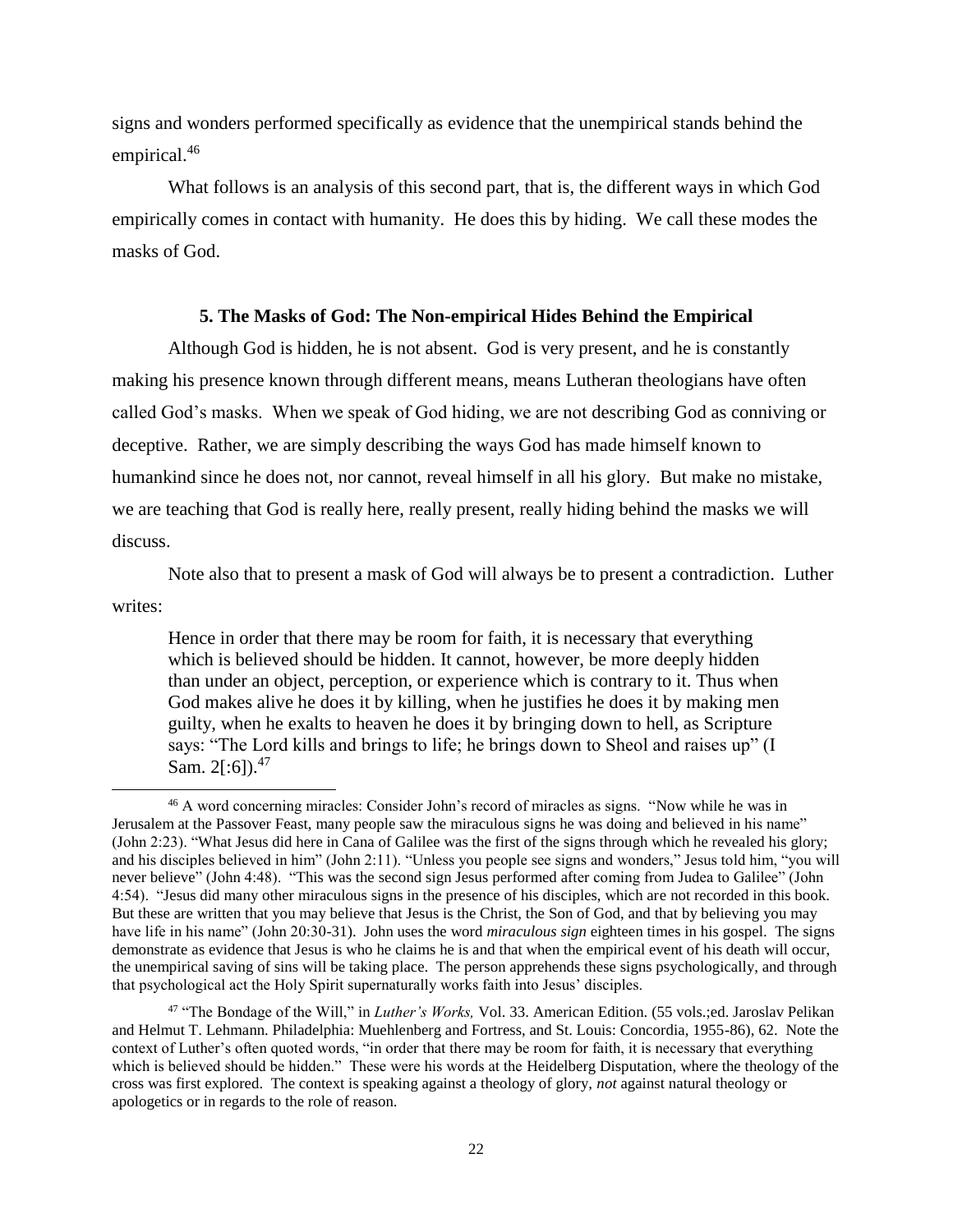There is wide application of this principle of God hiding himself in contradictions, but for our purposes we note that every mask he hides behind mentioned below includes contradiction. Although God's power and goodness are found in nature, so too is evidence of sin, suffering, and death. Although God's grace and mercy are found on the cross, it is found behind an event that suggests anything but mercy and grace, where the King of kings appears as the lowliest of criminals. Although God's care and concern are clearly evident in the life of a Christian, so too is the Christian life one of pain, hardship, and toil.

## <span id="page-25-0"></span>**5.a Mask 1: God Masks Himself in Nature**

The heavens declare the glory of God… There is no speech or language where their voice is not heard. Their voice goes out into all the earth, their words to the ends of the world. (Psalm 19:1,3)

We say therefore that God is a living being, eternal, most good, so that life and duration continuous and eternal belong to God; for this is God. (Aristotle, *Metaphysics* 12.7; 1072b)

Luther saw the natural world also as one of the masks of God. Just as God hides himself in the means of grace, so he hides his invisible attributes in the whole of nature. All the works of God are such masks behind which we see God at once hidden and revealed.<sup>48</sup>

The universe is its Creator's mask.<sup>49</sup>

One way in which God makes himself known by hiding is through his revelation of nature. This is unique, in that this mode of revelation is accessible to all people throughout all time. And so we find peoples from every time and culture finding God behind this mask. Luther writes, "Such light and understanding is in the heart of all men and is not easily smothered or extinguished."<sup>50</sup> All people are forced on some level to struggle with what and who they find operating in the natural world in which they find themselves. And we find ample evidence of this outside of Scripture. But what do we make of those that claim, when they examine nature,

<sup>48</sup> Becker, *The Foolishness of God*, 20.

<sup>49</sup> C.F.W. Walther, "Theological Axioms I*,*" trans. Christopher S. Doerr, *Wisconsin Lutheran Seminary Essay File*, http://www.wlsessays.net/files/WaltherTheologicalAxiomsI.pdf (accessed 24 Oct. 2012), 21.

<sup>50</sup> Becker, *The Foolishness of God*, 28.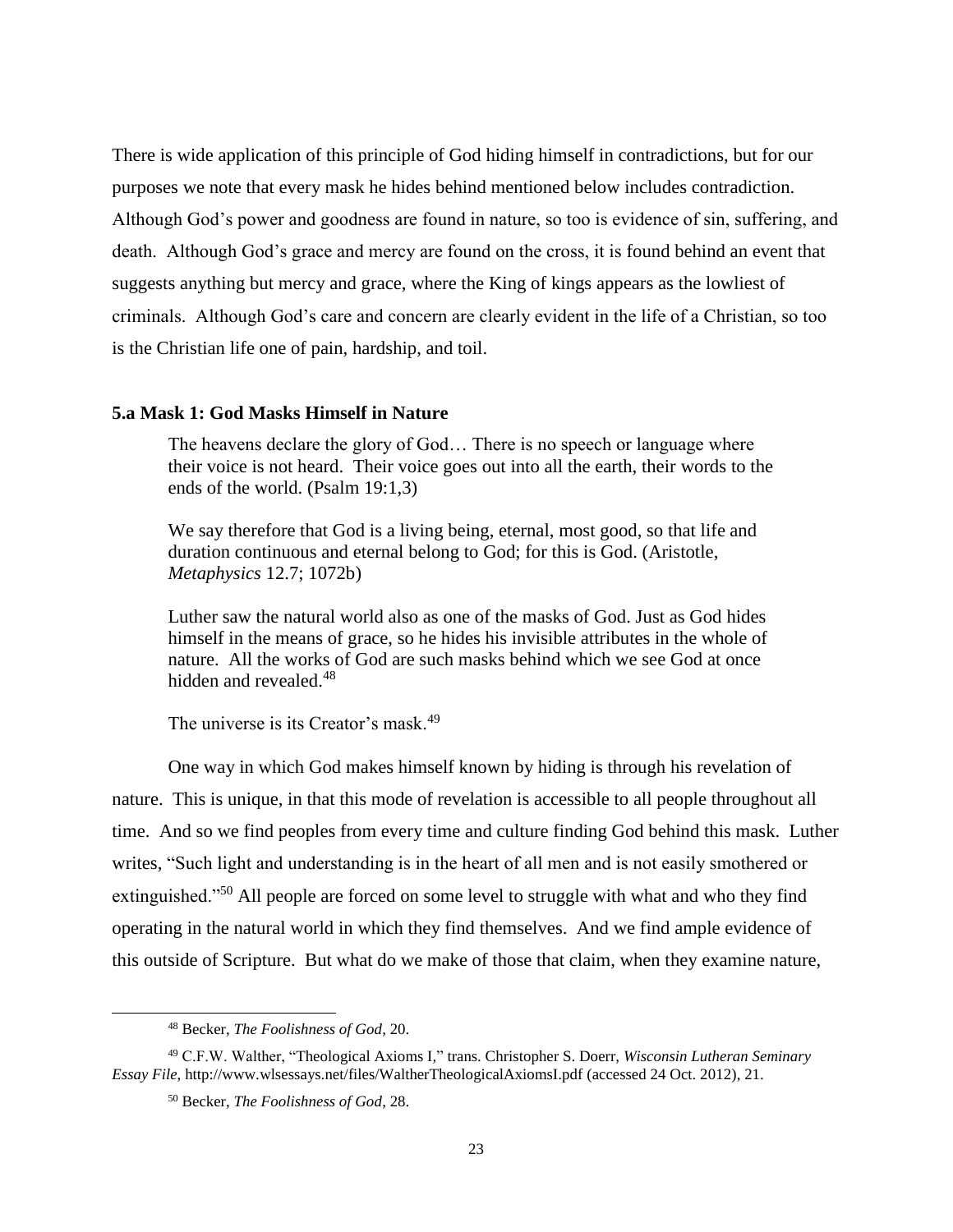they find no God? "There have indeed been some, such as the Epicureans, Pliny, and the like, who deny it with the mouth. But they do it with force and want to smother the light in their hearts. They act as those who forcibly plug up their ears and hold their eyes shut so that they neither see nor hear. But it does no good; their conscience tells them otherwise."<sup>51</sup> Those that look at nature and conclude there is no God are in fact working *against* the evidence. They are forcibly misinterpreting the data.<sup>52</sup> They act as if their reason is king (the magisterial use), and the king says there is no God, but at the heart of the matter they enslave reason to interpret the data that fits their own purposes.

And this is not speculation. This is what Scripture tells us takes place in the hearts of those that say there is no God. Luther continues:

For Paul does not lie when he says that God has revealed it to them, so that they know something about God. For these people believe that God is a Being who can help in all time of need. Out of that it follows that natural reason must confess that all good comes from God... The natural light of reason goes this far: it considers God to be good, gracious, merciful, and kind. That is a great light.<sup>53</sup>

Note what Luther is saying here about reason: she is a *light*, and those who come to the conclusion that God does not exist based on the evidence of nature are snuffing out that light. Reason provides a way to touch at a great distance the reality of God, that he is good, gracious, merciful, and kind. Christianity is not required to reach this conclusion, as Aristotle did. Elsewhere Luther writes, "We are *forced* to ascribe to God omnipotence, wisdom, and goodness."<sup>54</sup>

Because of this, the natural knowledge of God and reason as a tool has a special place in the theology of Luther. Becker writes:

There was an area of theology where Luther was willing to debate with the adversaries. He warns against the use of reason in the doctrine of justification, in matters of conscience and in regard to satisfaction, remission, reconciliation, and salvation, but outside these areas, in regard to the wisdom, power, and other

 $\overline{a}$ 

<sup>54</sup> *Ibid.* 33.

<sup>51</sup> *Ibid.* 28.

<sup>52</sup> Note we are speaking *theologically* here. The actual experience of some unbelievers may be quite different. They may honestly feel as though the evidence points against God's existence, and this must be received by the Christian evangelist with tact, patience, and love. Like those tied down in Plato's cave, those imprisoned in unbelief may often *feel most certain* about being free. The Christian, though, has escaped and knows the actual state of affairs.

<sup>53</sup> Becker, *The Foolishness of God,* 28-9.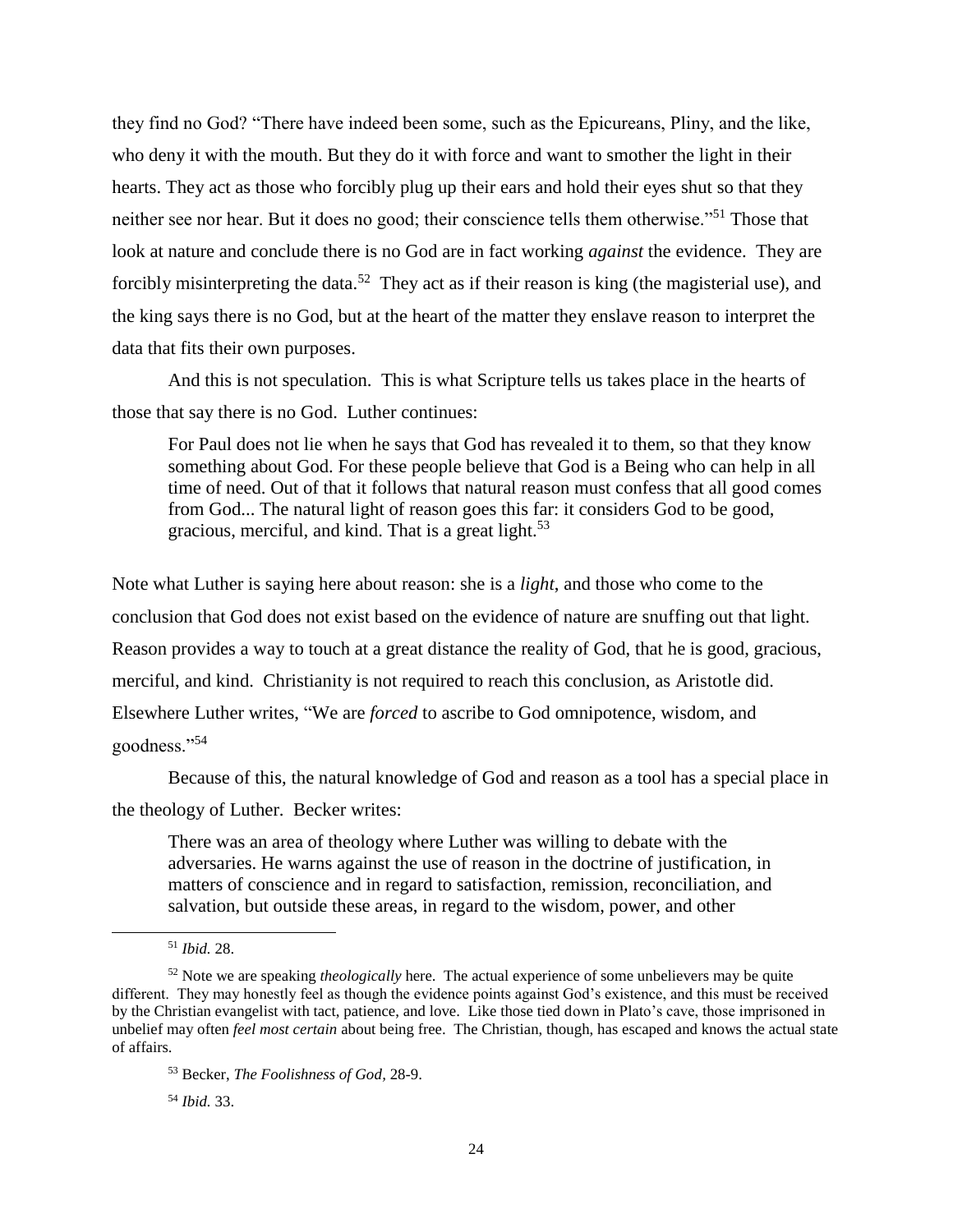attributes of God, for example, he was willing that we should be as subtle and as sharp in debate as we possibly can be.<sup>55</sup>

Within apologetics, several arguments are put forth by Christians that attempt to take advantage of this natural knowledge. Note that Scripture never says *how* nature declares the glory of God, only that man is without excuse because of his seeing this mask. Two ways in which Christians have traditionally argued that God's presence cannot be denied are through cosmological and teleological arguments on the one hand, and moral arguments on the other hand.<sup>56</sup>

Cosmological and teleological arguments are based on the evidence of certain features in the observable world that demand an intelligent, powerful entity behind them. From our earlier summaries categorized by Habermas, we would list the work in cosmology (particularly popularized by Craig), intelligent design (popularized by Behe and Dembski), and fine-tuning arguments (popularized by Richards and Gonzalez). Each of these approaches believes certain empirical features in the universe give evidence to Aristotle's *first cause*, an entity behind the veil. Although an analysis of the employment of such arguments is needed, the Lutheran fathers did see value in the pursuit of arguments for God's existence based on the natural knowledge.<sup>57</sup>

<sup>55</sup> Becker, *The Foolishness of God,* 40.

<sup>&</sup>lt;sup>56</sup> Before we continue it ought to be noted that these arguments are human constructions meant to best put into practice biblical teaching. As such, these arguments may and will fail to demonstrate to an unbeliever that God exists for a number of reasons: (1) The believer, hindered by his own sinfulness, has botched up the argument. (2) The believer, hindered by his own sinfulness, did not speak the truth in love. (3) The believer, hindered by his own sinfulness, is using an argument that is fallacious (albeit the propositions he attempts to demonstrate he knows from Scripture are true). (4) The unbeliever simply finds the argument *not* intellectually satisfying. Most unlikely is that the unbeliever is intellectually foolish. When Scripture states "The fool says in his heart there is no God," this is a reference to moral and spiritual foolishness, *not* intellectual foolishness. As explored earlier, the *heart* of the unbeliever is set *against* the truth, and so the mind follows the will of the heart. We ought to be very careful that we do not take issue with the *intelligence* of those with whom we seek to share the gospel. The issue is always the heart.

<sup>&</sup>lt;sup>57</sup> Luther: "Human reason and wisdom by itself can come this far, that it concludes, although weakly, that there must be a single, eternal divine Being, which has created, preserves, and governs all things. When reason considers such beautiful, exquisite creatures both in heaven and earth, governed in such a wonderful, orderly and sure way, it must deny the possibility that the origin and preservation of these things are accidental or spontaneous. There must be a Creator and Lord from whom all things came and by whom all are governed. And so reason must know God by his creatures, as St. Paul says in Romans 1." as cited by Becker, *The Foolishness of God,* 33.

Chemnitz: "The evidences mentioned above are correctly called demonstrations, for Paul speaks of "the truth of God," Rom. 1:18. And these demonstrations are of two kinds: 1. From the natural knowledge which is grafted into the minds of all men, Rom. 1:19, "which has been made manifest to them," that is, has been placed in their minds. And he adds "for God has shown it to them," that is, through their natural knowledge, Rom. 1:19. And in Acts 17:27, "He is not far from each of us," that is, He wills that the evidences of the deity be closely examined by each of us. 2. The second kind of evidence is from the effects which demonstrate the existence of a Creator. Rom. 1:20 says, "They are seen from the creation of the world," and he goes on to add, "by the things that were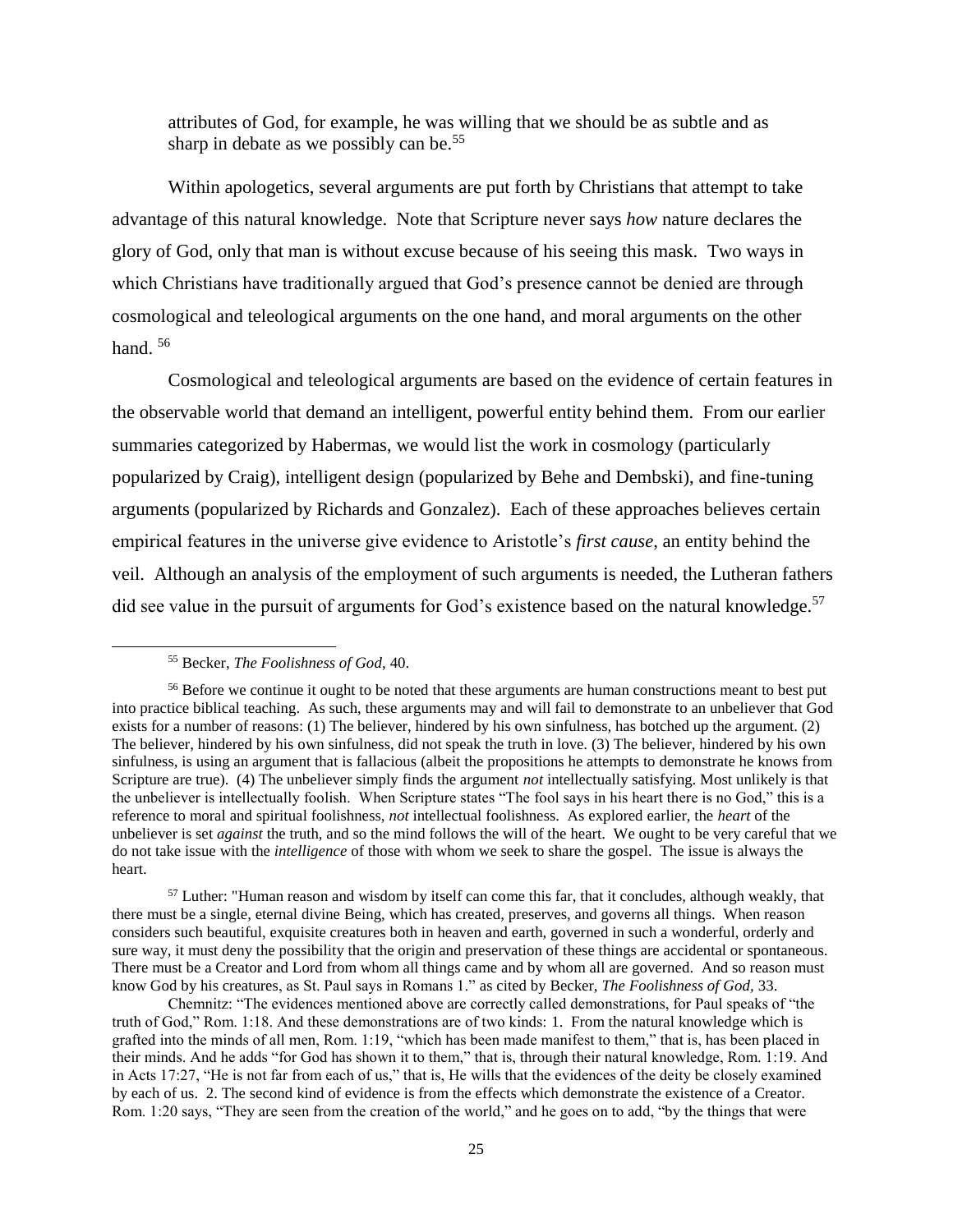Whereas cosmological and teleological arguments look to the evidence *outside of* man, moral arguments are based on the evidence of certain features found *within* man. These deal with features God has placed within all men, mainly the conscience and the law, features that cry out for the existence of a lawgiver. Luther writes:

The knowledge of the law is known to reason, and reason has almost touched and smelled God. For they saw out of the law what was right and wrong, and the law is written in our hearts, as St. Paul testifies to the Romans. Although it is more clearly revealed through Moses, it is nevertheless also true that by nature all rational men can come this far that they know that to disobey father and mother or the government is wrong--likewise murder, adultery, theft, cursing, and blasphemy... So far reason can go in knowing God that it has a law knowledge. It knows God's command and what is right and wrong. The philosophers also had this knowledge of God."<sup>58</sup>

C.S. Lewis was particularly interested in this topic when he wrote his opus *The Abolition of Man*. Natural Law ethicists such as J. Budziszewski also spend considerable time on the importance of the conscience in philosophical inquiry and Christian apologetics. This approach as a Christian apologetic, though, is used with difficulty for a number of reasons, the chief reason being that the objectivity of morality is in question. It may be used to posit no morality existing at all. And then one loses not only the existence of God, but the first use of the law as well.<sup>59</sup>

 $\overline{a}$ made," that is, from the governance, preservation, or administration of the creation. Acts 14:17, God "did not leave Himself without witness," that is by blessing us from heaven. In Acts 17:27 Paul says that God can almost be contacted through these evidences. In the Loci, folio 68, nine proofs are listed: (1) the very order of nature itself, (2) the nature of the human mind, (3) the difference between the honorable and the shameful, (4) the truthfulness of natural knowledge, (5) the terrors of conscience, (6) the structure of human society, (7) the orderly process of cause and effect, (8) the signs of future events, (9) the ultimate purpose of things." as cited by Preus, *The Theology of Post-Reformation Lutheranism*, 52.

Chemnitz: "Since all men by nature acknowledge that there is a God and that He is to be glorified as God, and at the same time they are compelled to confess that they do not know how He is to be worshiped, God has ingrafted into them this knowledge, so that they may seek the proclamation of divine revelation in the church. And in order to give this proclamation great visibility, He has made this teaching so conspicuous throughout the whole world that all nations can clearly see the light of the heavenly teaching, not hidden under a bushel but placed high on a candlestick. But the same thing has happened to mankind as befalls bats who are blinded by the brilliant splendor of the sun. These people have become so darkened in their mind and their understanding that they become more blinded to the clear light of the divine Word. To this the Holy Scriptures bear witness concerning even the wisest of the heathen, such as Galen, Plato, and others." as cited by Preus, *The Theology of Post-Reformation Lutheranism*, 53.

<sup>58</sup> Becker, *The Foolishness of God,* 35.

<sup>59</sup> At times arguments from conscience may also lead to a bifurcation between the law and lawgiver. Kant famously attempts to demonstrate that meditation on conscience leads to an acknowledge of God: "Morality thus leads ineluctably to religion, through which it extends itself to the idea of a powerful moral Lawgiver, outside of mankind, for Whose will that is the final end (of creation) which at the same time can and ought to be man's final end." Immanuel Kant, *Religion within the Limits of Reason Alone*, trans Theodore M. Greene and Hoyt H. Hudson (La Salle, IL: Open Court Pub. Co., 1960), first preface. Yet many contemporary Kantians find in Kant a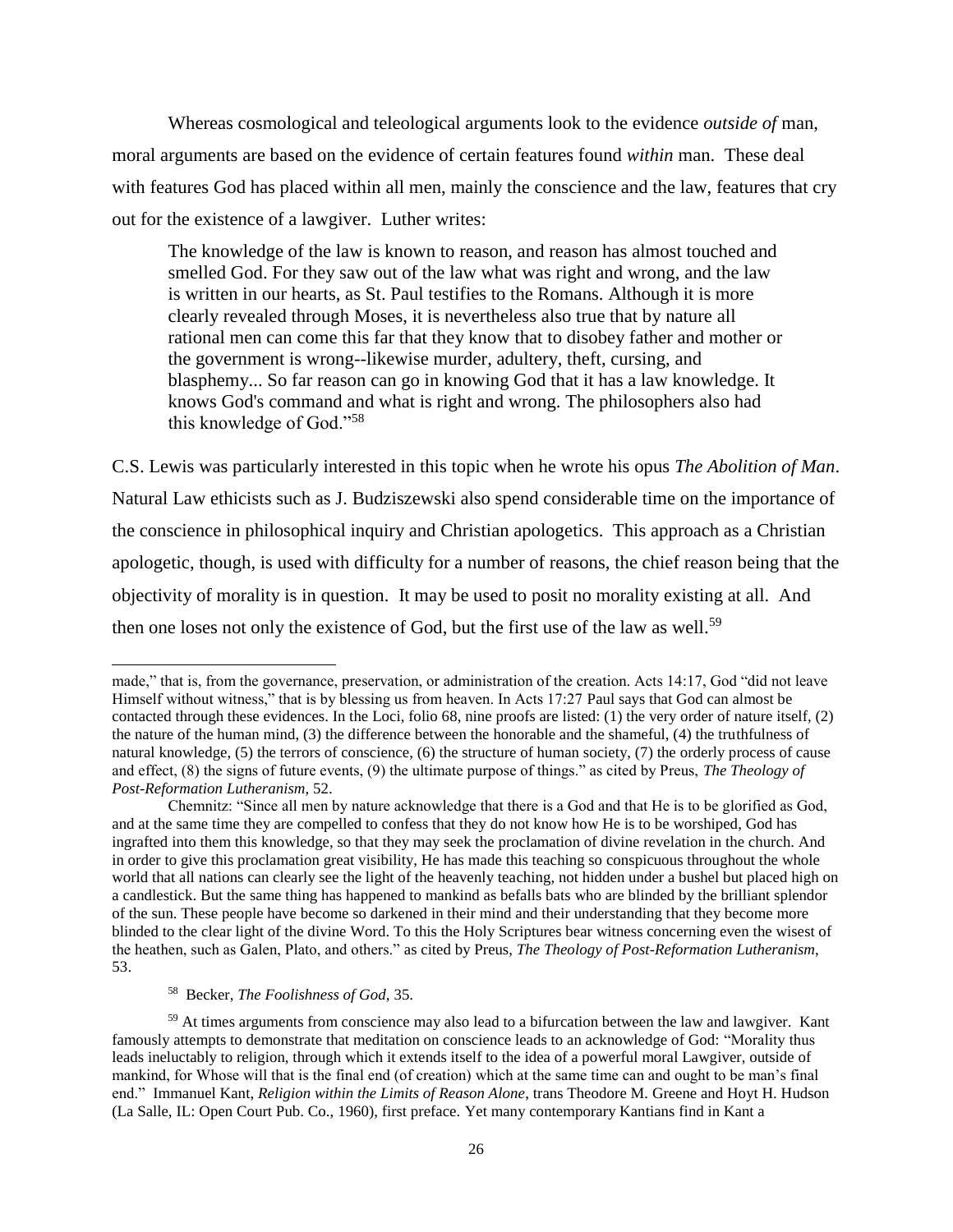Although God wears nature as a mask, and although we are able to comprehend by examining this mask alone that there is indeed a God that is all powerful as well as morally perfect, and although we may look at the evidence *inside* us for evidence of a law-giving God, there are severe limits to what reason can apprehend. Regarding anthropological truths, nature tells us very little about the human condition. As Becker writes, "Man can never know himself adequately until he knows his fount, or origin, which is God."<sup>60</sup> Although we would tend to look at our accomplishments in the sciences today and praise our ingeniousness and far-sightedness, science is entirely near-sighted and dim when it comes to discovering the truths that most affect our eternal destiny, truths only revealed in Scripture. The great questions of philosophy remain untouched or only grazed by the sciences: Who am I? Where am I from? What kind of creature am I? What do I need? What is the source of true happiness for humanity? The greatest questions of theology are not even asked, as they are not even within the scope of scientific inquiry: Are there any other manifestations of God? Has God ever entered the world? Am I only partly evil, or entirely evil? And if I am entirely evil, what awaits me after I die? And most importantly, is there a Savior? The natural knowledge of God knows nothing of Jesus, nothing of divine revelation, nothing of the gospel.<sup>61</sup> No philosopher or scientist of nature alone was or ever will be saved.

The examination of nature within the sphere of contemporary scientific methods also offers challenges to those looking upon God's mask of nature. As Becker writes:

In reality [modern science] can find only material and formal, or instrumental, causes, but in its ignorance it imagines that it has found efficient and final causes. It is this attitude which is behind the "scientific" assertion that diseases cannot be caused by devils because they are caused by germs, or that God cannot answer

demonstration that morality may be explained a priori without need or reference to a lawgiver—the internal rationality of morality makes God superfluous.

<sup>60</sup> Becker, *The Foolishness of God,* 62.

<sup>61</sup> The examination of nature also yields considerably limited knowledge of God as well. Consider Sproul: "We have seen that much of contemporary evangelical apologetics retains the traditional theistic proofs but in a reserved and qualified way. They are accepted as reasonable but not compelling, as persuasive but not demonstrative, as valuable but not conclusive, as evidence but not proof. Norman Geisler, for example, has so weakened the teleological argument that for all practical purposes he has virtually given it up. Though he considers himself a mild proponent of it, he ends where Kant and Jung end. He appreciates its suggestive power and even modestly claims its probability, but does not address Kant's contention that even if it were cogent it would prove merely a great architect. If the argument proves only a great architect, it does not prove God who is not merely a great architect but is the infinite source of all things. Though Geisler and others appreciate the argument, they, like Kant, reject it as a proof or demonstration of the existence of a purposive, divine being." R.C. Sproul, and John Gerstner, Arthur Linsley, *Classical Apologetics* (Grand Rapids, MI: Zondervan, 1984), 125.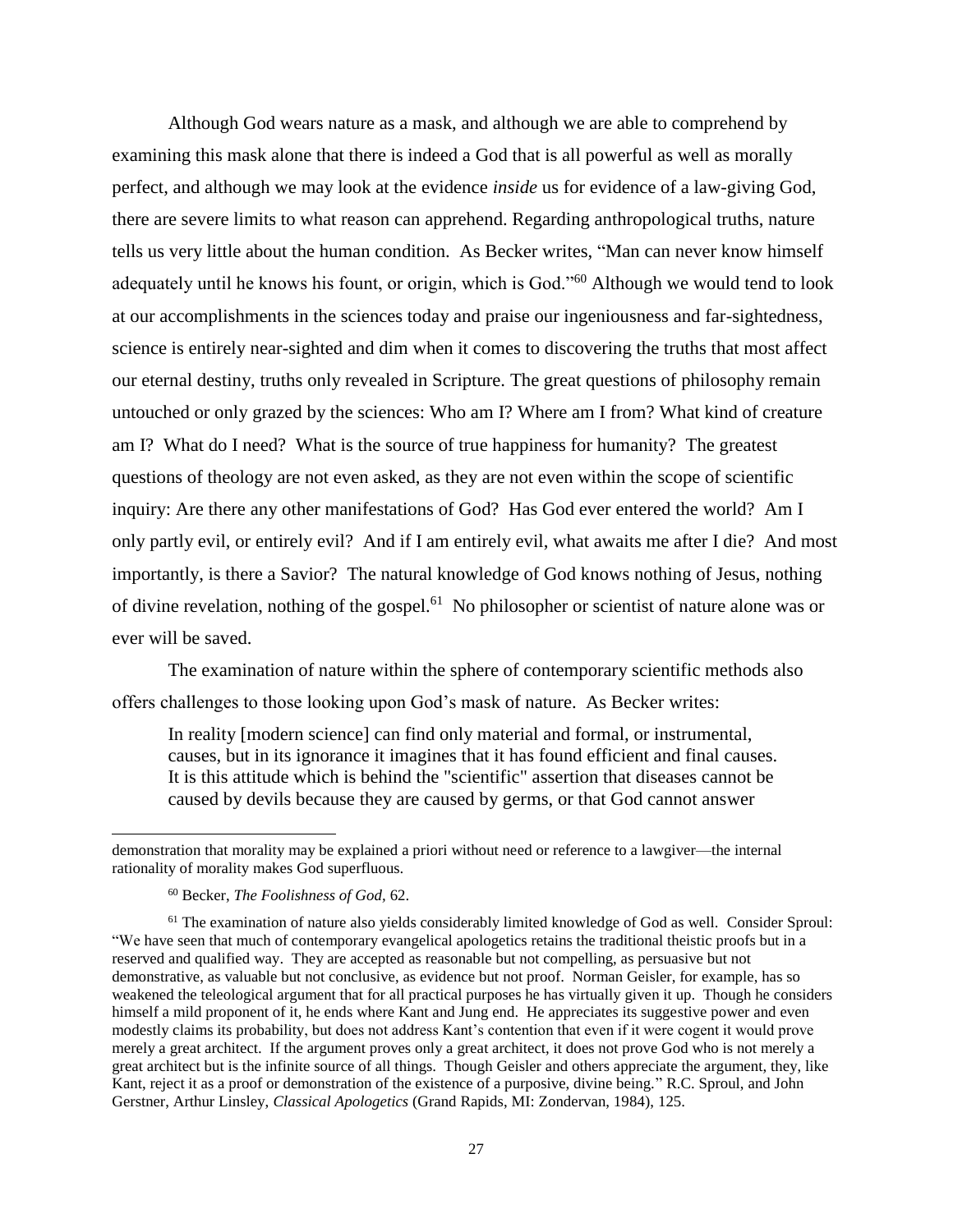prayers for rain because rain is the result of the interacting of complicated meteorological factors. Man, with his reason, can only deal with phenomena, and he ought to be conscious of the limitations which this places on all his investigations. $62$ 

In one scene from C.S. Lewis' *Voyage of the Dawn Treader,* the children meet a star, and the star introduces herself and her name. The children reply that in their world stars do not have names but are balls of gas. The star replies that is what she is made of, but that is not who she is. Lewis notes the severe limitations our modern scientific methodology places on being able to apprehend purpose as well as first causes. The apologist John Lennox once described the dilemma in a lecture: The Ford automobile has two explanations: (1) the laws of engineering, and (2) the laws of Henry Ford—that is, we might explain the Ford automobile by referring to internal combustion, etc., or we might explain the Ford automobile by referring to the person and work of Henry Ford who put internal combustion to use. If I asked you to please choose one as the right explanation, you would say that would be ridiculous. Both instrumental and efficient causes lend to a more complete explanation. Explanation comes in different kinds, yet modern scientism limits the explanations worthy of the title knowledge to instrumental causes alone.<sup>63</sup>

Finally, nature's revelation is by God's design a vehicle of conflicting messages. Nature does not only give evidence of an all-powerful and all-good creator, but she also gives evidence of a fallen, sinful world. God has placed arrows in nature that point to the problem of sin (Genesis 3:17-19). 64 And in addition to these, human evil flourishes in our world. If one is to argue that nature provides evidence of a good creator, one must deal with all the evidence to the contrary. And so the traditional Problem of Evil finds its home here, recognized by every major

<sup>62</sup> Becker, *The Foolishness of God,* 64-5.

<sup>&</sup>lt;sup>63</sup> One can find Luther speaking something close to the idea that only Christians can be truly good scientists, that through the process of sanctification, a correct view of nature is being restored. "We are beginning to regain a knowledge of the creation, a knowledge we had forfeited by the fall of Adam. Now we have a correct view of created reality, more so, I suppose, than they have in the papacy. Erasmus does not concern himself with this; it interests him little how the fetus is made, formed, and developed in the womb. Thus he also fails to prize the excellency of the state of marriage. But by God's mercy we can begin to recognize his wonderful works and wonders also in the flowers when we ponder His might and goodness. Therefore we laud, magnify, and thank him. In his creation we recognize the power of his Word." Martin Luther, quoted by J.W. Montgomery, *In Defense of Martin Luther* (Milwaukee, WI: Northwestern Publishing House, 1970), 93.

<sup>64</sup> "The beasts harass, harm, kill, and eat their former lord; in the air he breaks his neck; the water drowns him; the earth becomes his tomb, etc. Such considerations, says Luther, serve a useful purpose. They teach us what an abomination before God sin must be, since it has so thoroughly deranged the relationship between man and the rest of creatures." Francis Pieper, *Christian Dogmatics,* vol. 1 (St. Louis, MO: Concordia College, 2003), 522.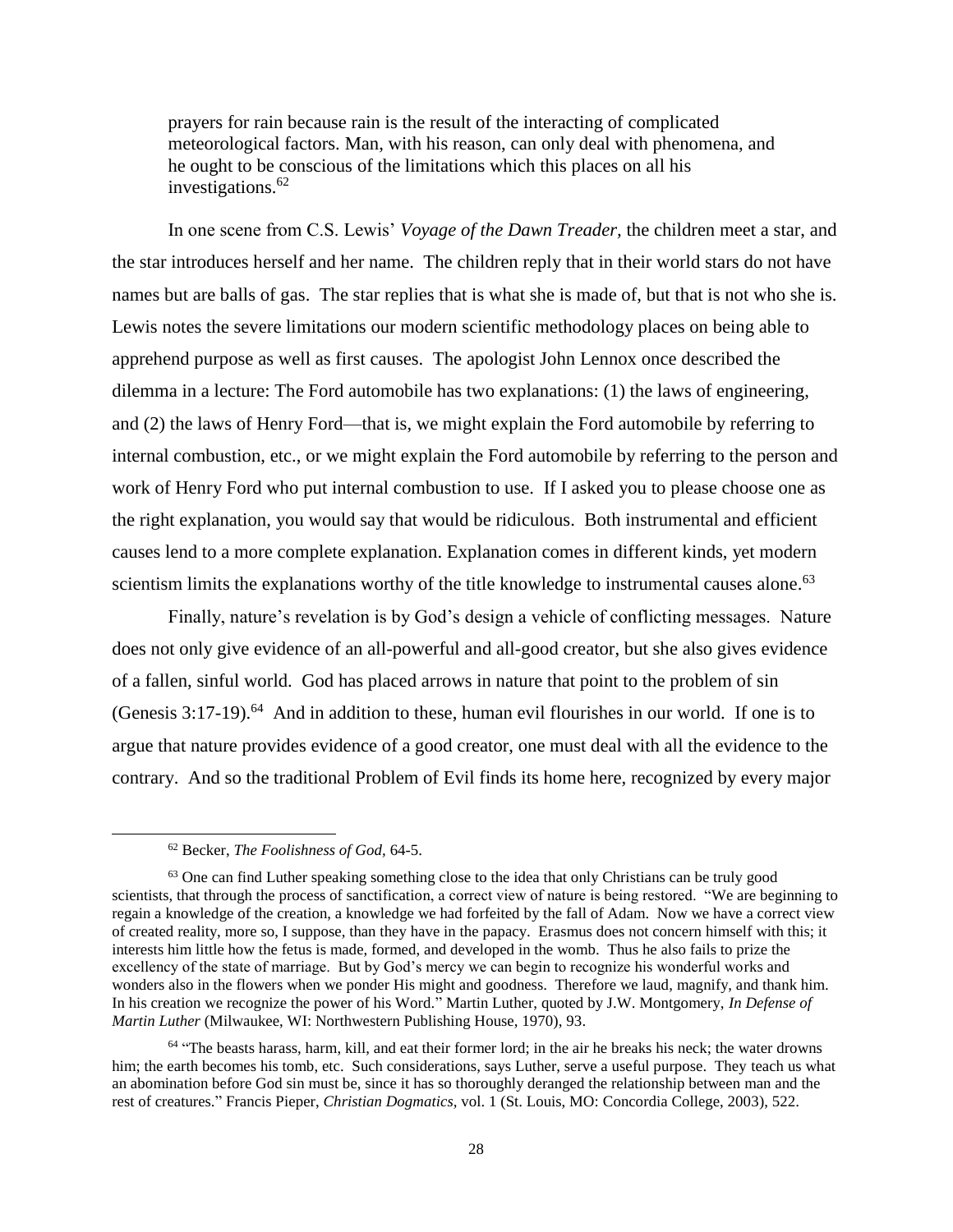philosopher on the topic. "At face value, there is friction between the facts of destruction and suffering, on the one hand, and the belief in a good creator God, on the other.<sup>765</sup>

The Lutheran apologist may point others to God hiding behind nature, both the nature of the empirical world around us, as well as to the nature we find inside us, the conscience and law of God. To point others to God's handiwork is to point others to God himself hiding in plain sight. This is severely limited, but nevertheless God expects us to find him there and share him there and take pleasure in his handiwork there (although not to stop there, as we will explore). And we have no reason to shy away from discussing the inherent contradiction between evidence of God's handiwork and evidence of sin and evil. Based on Scripture's presuppositions, this is what we ought to expect. As such, the hiddenness of God in nature is not a problem, as contemporary Evangelical apologists cast it, but instead it is for the Lutheran a *presupposition* latent with explanatory power that takes seriously the evil people encounter in themselves and in the world. $66$ 

But this is only the beginning. As Walther states, "Reason knows there is one God, but doesn't know he is my God."<sup>67</sup> The goals reason reaches when it contemplates nature cannot arrive at the gospel. But there is hope. God wears more masks than this.

## <span id="page-31-0"></span>**5.b Mask 2: God Masks Himself in the Incarnation**

Another way in which God makes himself known by hiding is through his revelation of Christ. Here we focus on the events of the incarnation and the way in which these events are treated by Scripture. The incarnation *is* a historical event, which means it has an empirical dimension and is treated by Scripture as an empirical event that can be studied and defended.

Allen Quist, one of the few confessional Lutherans to publish on the topic of apologetics, focuses particularly on how the gospel writers viewed the events of Jesus as historical evidence for the Christian faith. He writes:

<sup>65</sup> O'Connor, *God, Evil and Design,* 4.

<sup>&</sup>lt;sup>66</sup> "It is not disgraceful for a believing theologian to have to confess that he does not have a solution to a thousand 'problems' which human reason finds in Scripture. Orthodox Lutheran theology looks upon this attitude of faith as being the one basic principle of knowledge." Schaller, "The Hidden God*,*" 455. In this sense, we might note that God's hiddenness of nature can be used as a preaching of the law, since the Lutheran explanation of nature includes not only evidence of a God, but evidence of evil that must be dealt with.

<sup>67</sup> Walther, "Theological Axioms I," 19.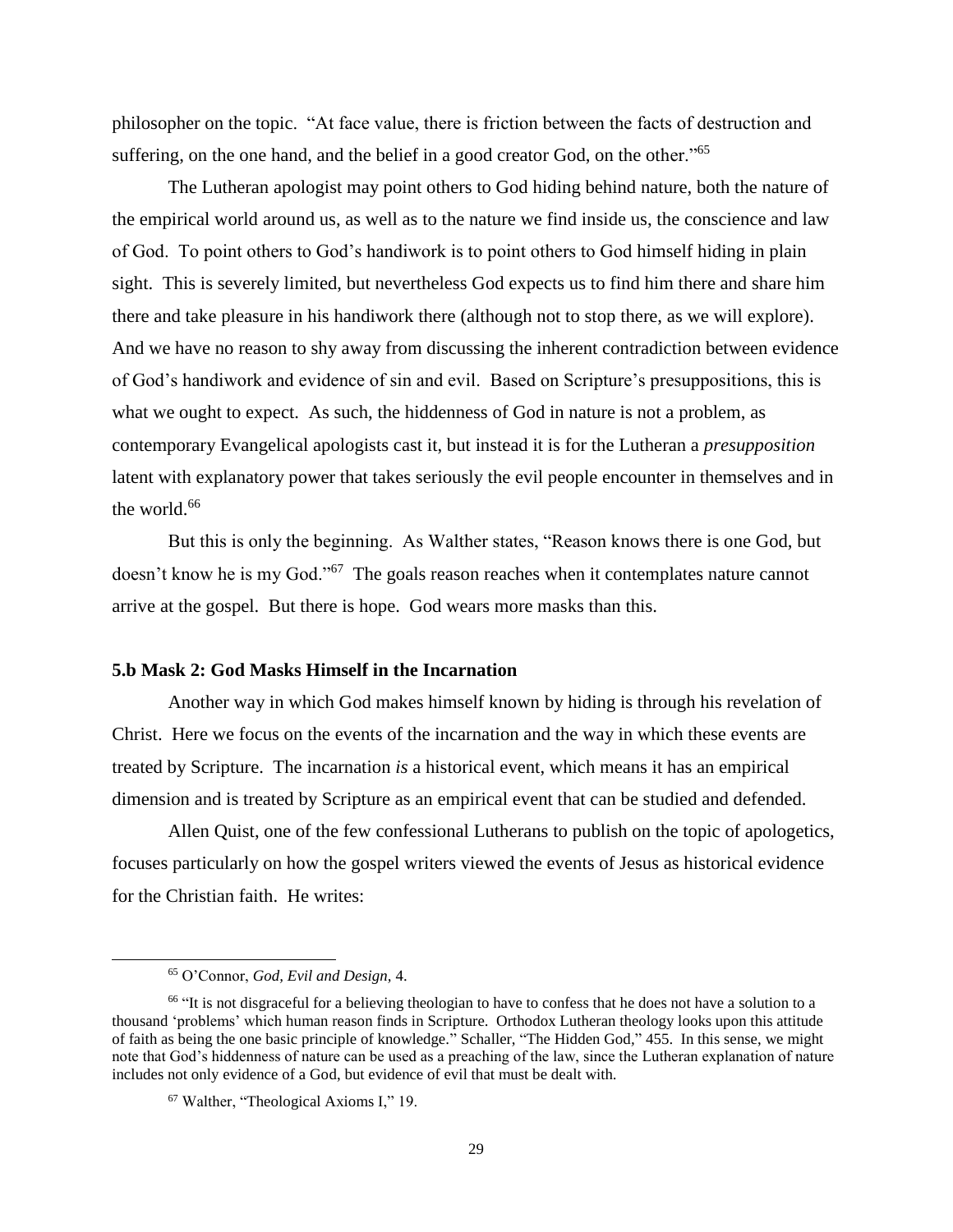While describing the activities of these evangelists, Luke managed to include nine of their missionary sermons… When we evaluate these sermons, we find that there are four lines of verification which are common to them generally. These four lines of argument and evidence are: (1) Jesus' resurrection from the dead proves that he is the Messiah, the Son of God. (2) The many eyewitnesses to the resurrected Jesus confirm the fact of the resurrection. (3) Jesus fulfilled the Messianic prophecies of the Old Testament. (4) Jesus' many miracles, and those done by the apostles in his name, demonstrate that he is the Messiah.<sup>68</sup>

Since the gospels are testimony regarding the events of the incarnation, we might note that this is only one form of testimony (albeit certainly the best, and the only sure, testimony the Christian knows). Luke speaks of other witnesses and accounts, and we find extra-biblical evidence of Jesus' ministry. But from the historian's point of view, the New Testament documents remain the best, earliest, and most widespread evidence. And so much of Christian apologetics today focuses on either 1) examining the uniqueness of the New Testament documents as historical testimony,<sup>69</sup> or 2) examining a limited number of reported events in the New Testament documents and what conclusions historians must come to.<sup>70</sup> Note that at this

<sup>68</sup> Allen Quist, *Many Convincing Proofs A Biblical Approach to Christian Apologetics*, Paul Wold ed. 2008th ed. (Lutheran Synod Book Company, 2008), 6. Former Bethany Lutheran College professor Allen Quist's work is an exceptional treatment on analyzing the apologetic nature of Scripture, demonstrating how the gospel writers understood their writings as the conveying of historical facts proving the incarnation, as well as demonstrating how the epistles' authors understood their writings as developing a gospel theology built on those historical facts.

 $69$  John W. Montgomery pioneered this approach that was widely popular among evangelical apologists in the second half of the twentieth century. Often designated as *evidential* apologists, these scholars rested heavily on the works of evangelical textual scholars. Consider Bruce M. Metzger, *The Text of the New Testament* (New York: Oxford University Press, 1992); F. F. Bruce, *The New Testament Documents: Are They Reliable?* (Grand Rapids, MI: Eerdmans, 2003). As a summary of this position, Craig Parton, a student of Montgomery and proponent of evidential apologetics, writes, "In short, from a lawyer's viewpoint these documents are in solid shape and would surely, as Simon Greenleaf argued, be admissible under the so-called 'ancient documents' exception to the hearsay rule. They give no evidence of tampering, are well-attested as coming from a strong tradition of manuscript evidence, arise almost on top of the events they record, and have no peer among all works of antiquity based on the sheer number of excellent and early manuscript copies. The documents are reliable historically, applying the commonly accepted canons of historical scholarship used to determine if any work that predates the printing press has reached us in substantially the same shape in which it was authored." Craig A. Parton, *The Defense Never Rests: A Lawyer's Quest for the Gospel* (St. Louis, MO: Concordia Publishing House, 2003), 77.

<sup>70</sup> Evidential apologetics is at times contrasted with *minimal facts* apologetics, pioneered by the work of Gary Habermas. In Habermas and Licona's *The Case for the Resurrection of Jesus*, written as a popular guide to their apologetic approach, they describe this apologetic in action: "Using this approach, we may start off by saying, 'I believe there's some pretty good evidence for Jesus' resurrection.' When asked to provide that evidence, we respond by saying, 'Because not everyone believes the Bible in its entirety, how about if I use only facts that are so strongly evidenced historically that they are granted by nearly every scholar who studies the subject, even the rather skeptical ones?' This usually solicits the skeptical friend's attention. We can then follow up by providing something like the following argument: [a] The disciples sincerely believed that Jesus rose from the dead and had appeared to them. [b] A number of outside evidences support the truth of their beliefs in his resurrection. [c] Since no opposing theories can adequately account for all the historical evidence, therefore, Jesus' resurrection is the only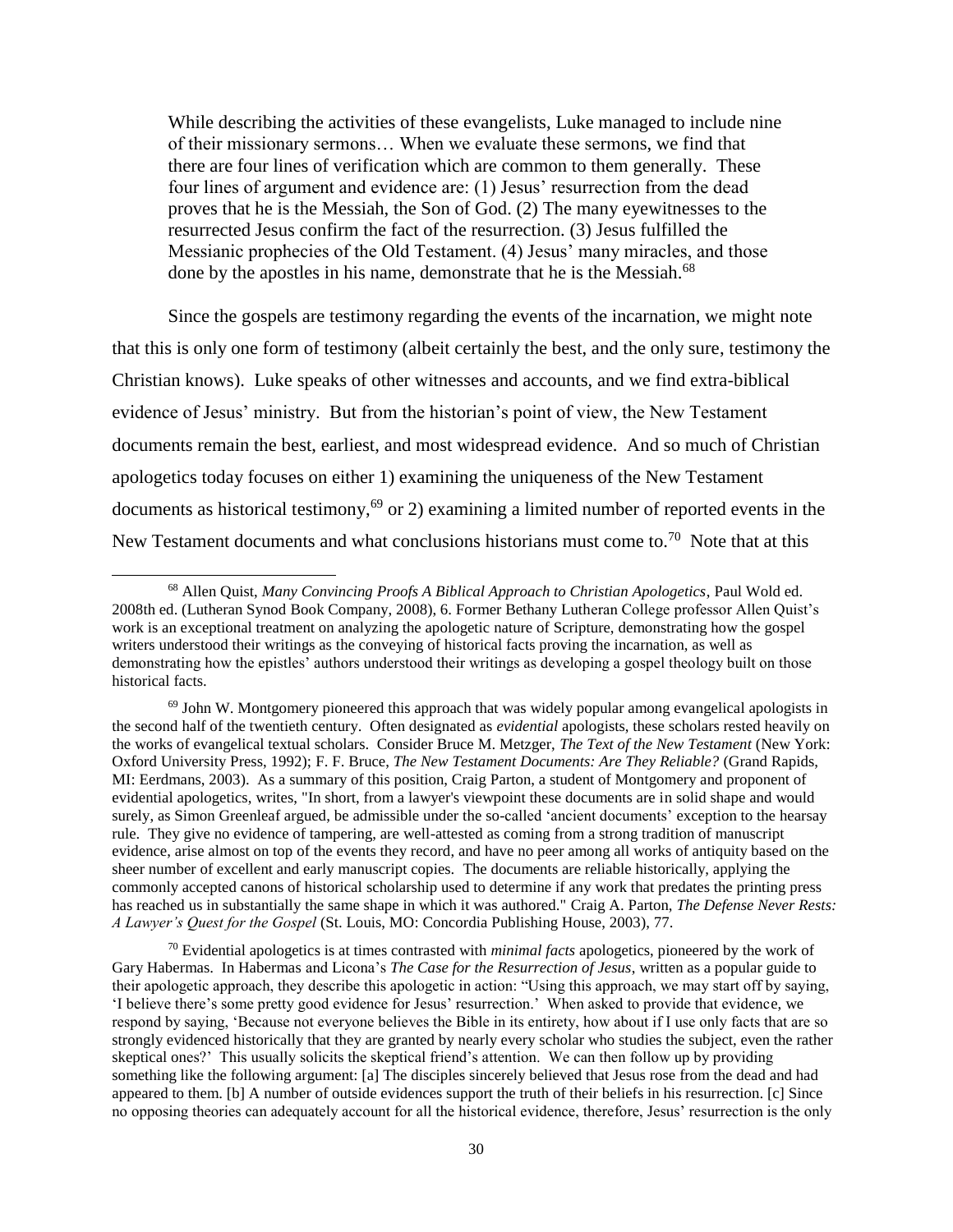point we are referring to the empirical dimension of the incarnation events: a birth in a manger, a death on a cross, an empty tomb, the words spoken by a teacher at a certain point and time in history.

But the incarnation at the same time is the focal expression of God's hiddenness, really a double hiddenness, as Sasse explains:

The God who is hidden, who is the invisible, eternal God, becomes for us the God revealed in Jesus Christ. But this revelation, this unveiling of God, is at the same time a veiling, a hiding. So Luther's twofold use of the expression 'God hidden' is to be understood. Luther can speak of the hidden God in the sense of God who has revealed himself by hiding himself in the humanity of Jesus Christ. Incarnation, then, is at one and the same time both an unveiling of God as well as a veiling or hiding of God in human nature.<sup>71</sup>

So we may speak of a physical hiding, where God reveals himself to the world in the incarnate Jesus while at the same time hiding himself behind his humanity.<sup>72</sup>

There is also an intellectual hiding taking place, especially when we speak of the crucifixion. Here we find our Christ the King texts of the pericope, which are really meditations on the theology of the cross, meditations on how everything that took place on Good Friday gave the impression that Jesus was anything *but* a king. John records how Pilate asks Jesus whether he is a king, and Jesus asks him whether that was Pilate's own idea, knowing that Pilate thought Jesus was anything but a king, anything but a political threat to him and Rome (John 18:33-37). Matthew recounts Jesus' abuse by the soldiers in the Praetorium (Matthew 27:27-31). Luke presents us with two men hanging on crosses as condemned criminals, the scum of the earth, and we find one turning to the other and saying, "Today you will be with me in paradise," a

l

plausible explanation." Gary R. Habermas, and Michael Licona. *The Case for the Resurrection of Jesus*, (Grand Rapids, MI: Kregel Publications, 2004) 207. See also Habermas, Gary R. *The Risen Jesus and Future Hope*, (Lanham, MD: Rowman & Littlefield Publishers, 2003). For an example of a current development, Michael R. Licona, *The Resurrection of Jesus: A New Historiographical Approach*. (Downers Grove, IL: IVP Academic, 2010).

<sup>71</sup> Hermann Sasse, "Luther's Theology of the Cross," trans. Arnold J. Koelpin, *Briefe an lutherische Pastoren*, nr. 18, (October, 1951), *Wisconsin Lutheran Seminary Essay File,*  www.wlsessays.net/files/Luther's%20Theology%20of%20the%20Cross.pdf (accessed 20 December 2012).

 $72$  Luther sees this as a continuation of God's hiding himself in the Old Testament. In his Heidelberg Disputation he comments on God's hiding all but his backside from Moses. Gerhard Forde sees Luther bridging the account of Moses being hidden from God's glory with God being hidden in Jesus: "God, that is, actually prevents Moses from seeing his glory. To be sure, that is on the one hand a gracious act since no one can look on God's face and live. But for a theologian of glory it is on the other hand a supreme put-down. God won't let even Moses see what every theologian of glory so desperately wants to see. God allows Moses to see only his back when he has passed by. In Luther's mind here it is the suffering, despised, and crucifed Jesus that takes the place of God's backside." Gerhard O. Forde, *On Being a Theologian of the Cross*, (Grand Rapids, MI: Eerdmans, 1997), 78.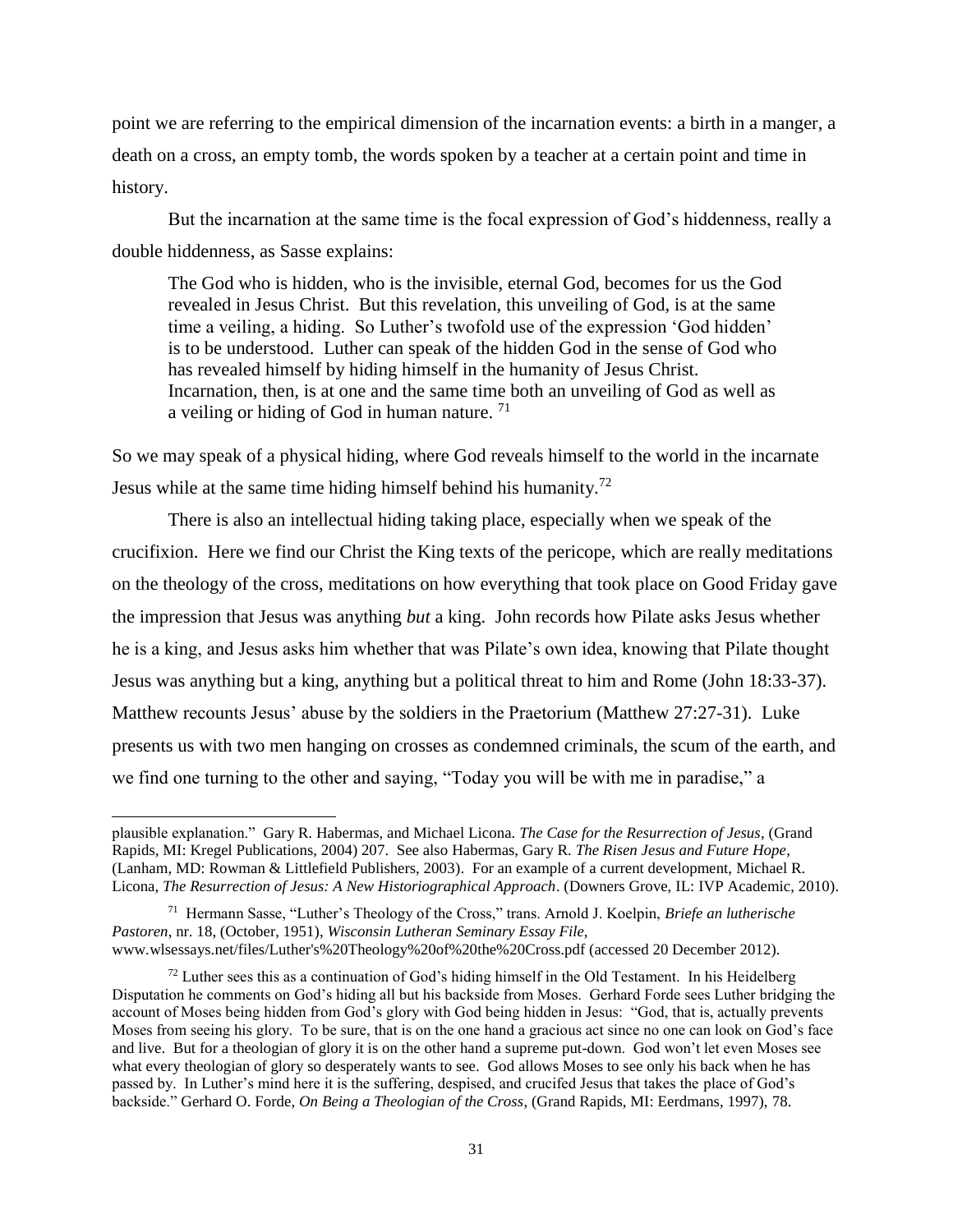statement that must have sounded ludicrous to the onlookers (Luke 23:35-43). And yet Daniel and Ezekiel tell us Jesus indeed is King and Savior, the greatest there ever was, is, or will be (Daniel 7:13-14; Ezekiel 34). All evidence on that Good Friday shouted out the contrary, "a stumbling block to Jews and foolishness to Gentiles" (1 Corinthians 1:23).

Here God's Word and his Word alone is the only source of truth regarding those events.<sup>73</sup> The historical event itself is useless to understand how the gospel unfolds. The fact that the event is historical and empirical is enormously important: Your and my faith is built on a historical event in history, and just as any other historical event, no one has the ability to go back in time and change this event, and so no one has the ability to undo the fact that the price for our sins has already been paid. But the event is still the last thing we would expect as the highest and most epic moment in the history of the world, the moment of the salvation of all humankind and the supreme act of God in the world. God's Word is needed to explain what was taking place so that faith might lay hold of God's promises.

We may speak even of a spiritual hiding. Luther wrote, "It is certain that man must" utterly despair of his own ability before he is prepared to receive the grace of Christ."<sup>74</sup> Here we find life hidden behind death. One must die before living. We will explore this issue more at length with our next mask.

## <span id="page-34-0"></span>**5.c Mask 3: God Masks Himself in the Christian.**

 $\overline{a}$ 

The final way we will discuss in which God makes himself known by hiding is through his Christians. We might speak of God's activity of sustaining and caring for people today through his providential control and guidance over all people. As such, God continues to heal, feed, and protect humankind through doctors, government workers, and even dairy farmers regardless of whether or not the doctors, government workers, and dairy farmers are Christians.

<sup>73</sup> And we should reiterate that this is, in fact, *truth*. The unempirical truth found in the gospel is as much truth as the empirical dimension of the events. "The theologian of glory calls evil good and good evil; the theologian of the cross calls things what they are." Martin Luther, "Heidelberg Disputation",in *Luther's Works,* Vol. 31. American Edition. (55 vols.; ed. Jaroslav Pelikan and Helmut T. Lehmann. Philadelphia: Muehlenberg and Fortress, and St. Louis: Concordia, 1955-86), 40.

<sup>74</sup> *Ibid*. Luther in his commentary on thesis 18 quotes also Romans 2 and 3:9.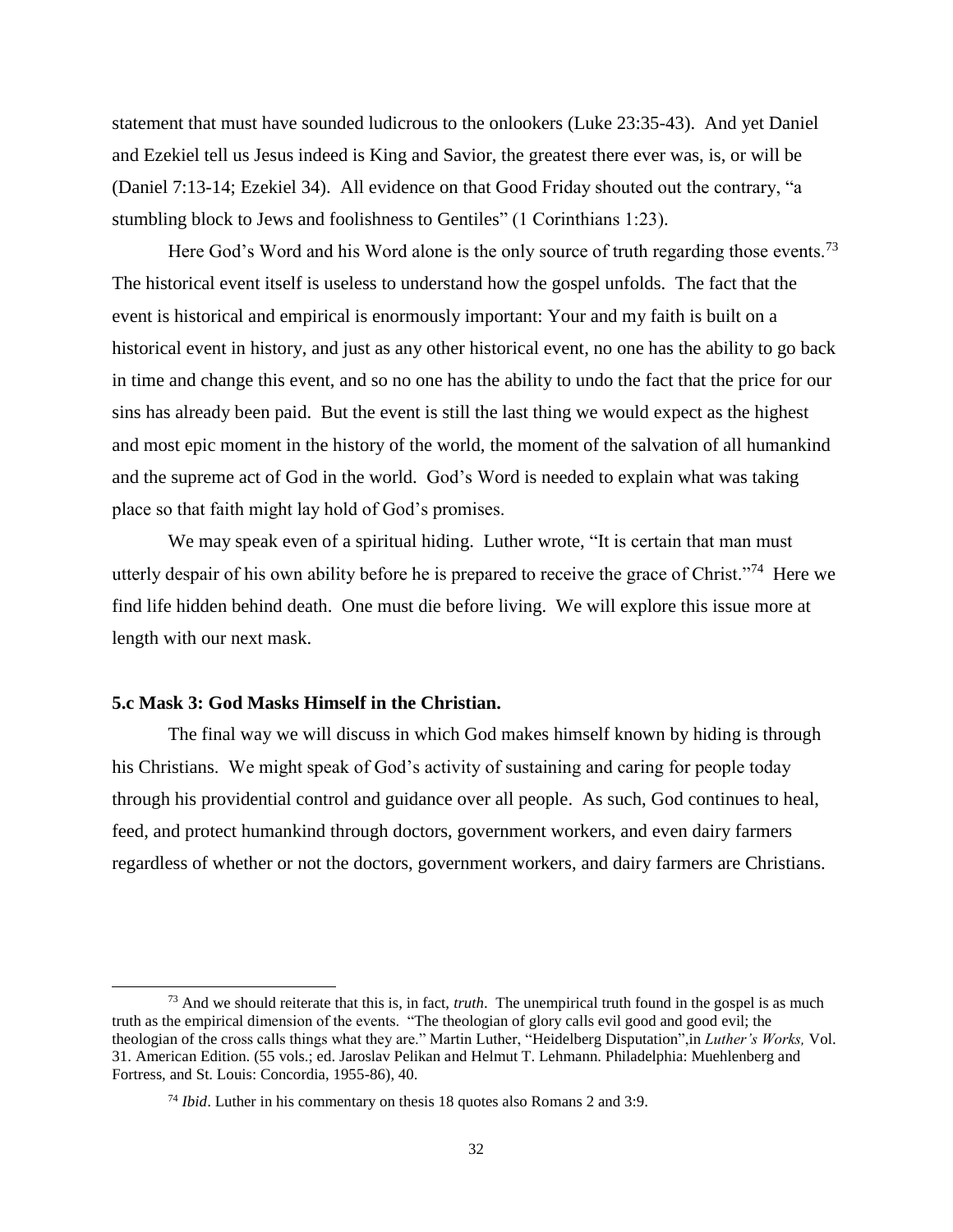As Mark Paustian writes, "God milks the cows behind the mask of the milkmaid." <sup>75</sup>Luther states the truth:

[All these activities] are our Lord God's masks (Larven); beneath these He chooses to be hidden and to do everything. Had Gideon not co-operated and taken the field against Midian, the Midianites would not have been defeated. Yet God was able to smite them without Gideon. No doubt He could create children without man and woman, but He does not intend to do so. Rather He joins man and woman to make it look as if man and woman do the procreating. Yet He, hidden under this mask, is the one who does it. They say: (*Dat Deus omne bonum, sed non per cornua taurum*). God bestows every good thing; but you must "pitch in" and "take the bull by the horns," that is, you must work and supply God with a reason and a covering.<sup>76</sup>

And even beyond this, there is a special way in which God comes to the world today: through Christians. Christians are used by God not only through their explicit proclamation of the gospel (Romans 10:14), but also through what we might call their implicit proclamation of the gospel, their vocations.

"Christian vocation is our calling to be the Masks of God."<sup>77</sup> Through our vocations, the circumstances and events that we find ourselves in, the unique place God has decided to place us, God puts us on as masks and through us reaches out into the world. "Through my vocation, I take my place between God and my neighbor and become a conduit through which divine blessings reach others. In Luther's terminology, I become 'the mask' God wears or 'the hands' God uses as he does he work in the world."<sup>78</sup>

The Christian first collides with the unchristian world (as well as with other Christians) through vocation. Although three spheres have often been identified (home, society, church), these are not firmly separated spheres, but rather spheres that overlap into each other. A father is also a son as well as a laborer and citizen. A mother is a daughter as well as a laborer and

 $\overline{\phantom{a}}$ 

<sup>75</sup> Mark A. Paustian, "Unleashing Our Calling: Today's Christians Find Fulfillment in Their Vocations," Symposium on Vocation; Wisconsin Lutheran Seminary; September 18-19, 2006, *Wisconsin Lutheran Seminary Essay File,* http://www.wlsessays.net/files/PaustianVocation.pdf (accessed 23 Oct. 2012), 3.

<sup>76</sup> Martin Luther, Ewald M. Plass, ed., *What Luther Says*, Vol. III, (St. Louis, MO: Concordia Publishing House, 1959), 1494-1495.

<sup>77</sup> Jonathan E Schroeder. "Our Calling: Christian Vocation and The Ministry of the Gospel," 60th Biennial Convention of the Wisconsin Evangelical Lutheran Synod Assembled at Michigan Lutheran Seminary; July 27-31 2009, 6.

<sup>78</sup> Ken Cherney, "Hidden in Plain Sight: Luther's Doctrine of Vocation." *Wisconsin Lutheran Quarterly* 98 (2001): 282.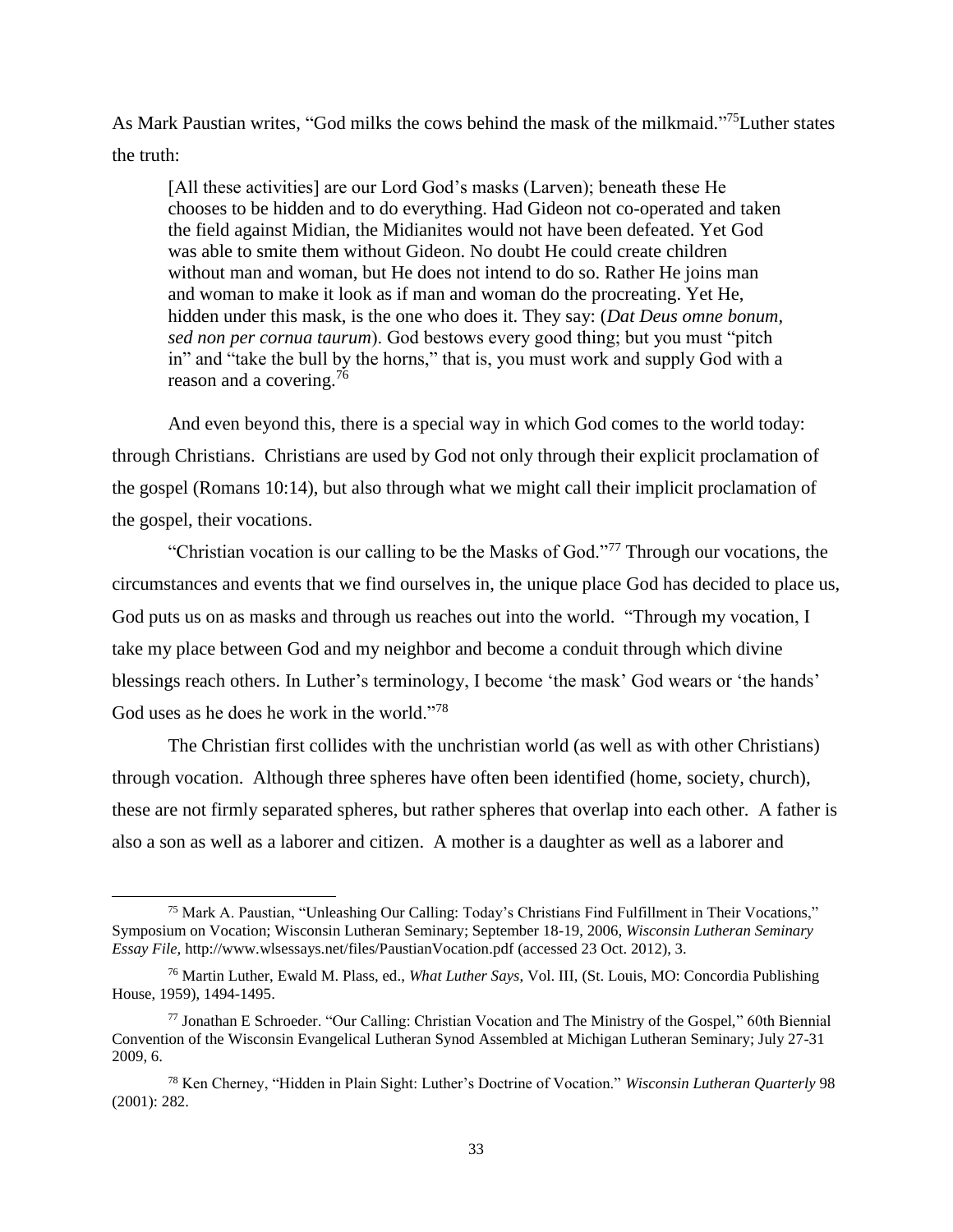citizen. But the Christian is no mere father or mother, no mere laborer, no mere citizen. God has chosen the father to be father and the mother to be mother, has called them into a holy position to witness through that position that they are redeemed sinners who love and serve their neighbors out of love for what Christ has done. Jonathan Schroeder puts it elegantly:

…husband, father, parent, rulers, pastors, children, servants. These roles Luther called "Holy Orders," the very words people used in the Middle Ages for the monastic life. The new Holy Orders of Christian life were pastors and princes, husbands and wives, employees and employers, children and widows. In these Holy Orders God called man and woman to live lives of active righteousness out of love for their neighbor. Here in the Table of Duties, not in the monastery, one could find the righteousness that God wants us to display in the world. Here, one found our calling in the world.<sup>79</sup>

As such, the Christian becomes evidence of God, evidence of his gospel, albeit imperfect and often bad evidence. God's grace shown to sinners on the cross is shown as a microcosm in the selfless acts of love of the Christian. Through works of service, the Christian hopes to point to Christ's ultimate work.

The goal is always that this implicit witness of Christ will lead to an explicit presentation of law and gospel, that one would have their neighbor look upon the mask of vocation only to eventually be turned to the mask of the incarnation. But throughout even this, the Christian not only is presenting objective justification, but also the experience of subjective justification in his own life. Preus summarizes Chytraeus:

The general experience of all pious people is "a weighty and important criterion" of certainty. Here the author is speaking of the experience of being delivered from the wrath of God, the experience of forgiveness and a peaceful conscience, experiences common to children of God. Just as experience verifies and certifies in philosophy, it offers certainty in theology.<sup>80</sup>

Here we find the Christian life as one of God's masks.<sup>81</sup> The peace of conscience in the Christian's life is a powerful witness. The joy in the midst of hardships in this life is a powerful arrow to our hope in an eternal joy in the next.

<sup>79</sup> Schroeder, "Our Calling: Christian Vocation and the Ministry of the Gospel," 8.

<sup>80</sup> Preus, *The Theology of Post-Reformation Lutheranism*, 101.

<sup>81</sup> Chytraeus oversteps when he speaks of the certainty that comes through one's *experience* of being saved. After all, I am forgiven even when I do not feel forgiven; certainty can only be based on the promises of God hinging on the reality of events of the Bible (Romans 4:16; John 10:28,29; Romans 8:15,16,38,39; Ephesians 3:12). Yet Scripture does speak of the certainty that comes with faith (Hebrews 11:1).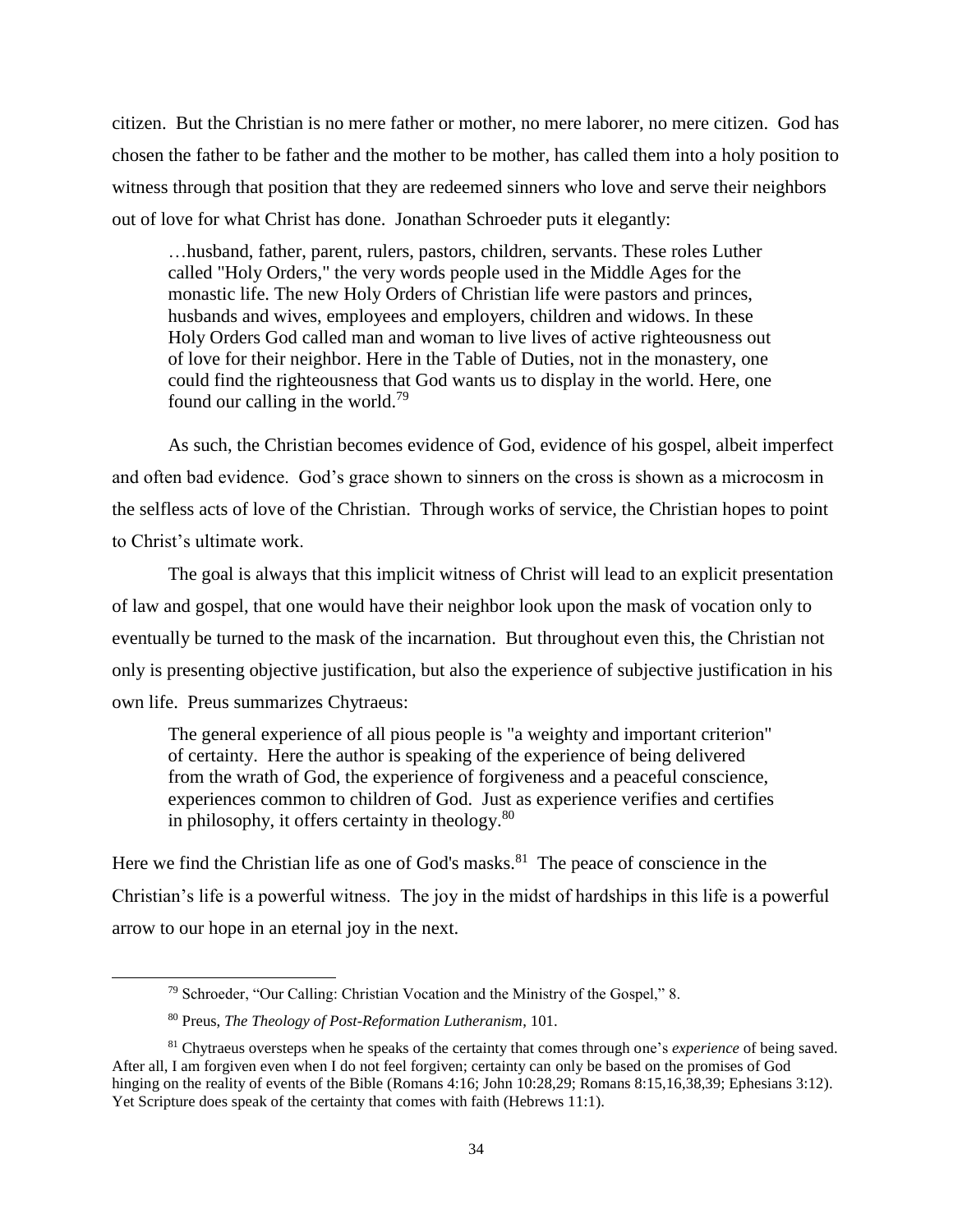But here we find, just as with the other masks, contradictory evidence. Not only is this the most imperfect mask of all (called by Paul *clay jars*, 2 Corinthians 4:7), because we often are hateful, spiteful, mean-spirited, conniving, treacherous, slanderous, wicked, and weak. But even if we were none of these things and instead exhibited constant virtuous behavior, the Christian still does not look like what he claims to be. The Christian claims to be a redeemed child of an omnipotent and all-loving God. The Christian claims to be in the palm of God's hand, under his constant care and protection. But instead the Christian life is filled with just as much pain and hardship as any other, and much of that pain and suffering comes at the expense of being a Christian.

This suffering at the expense of the gospel is our final dimension of the theology of the cross, and the final dimension of an apologist of the cross.<sup>82</sup> We mentioned that the theology of the cross hinges around God's hiddenness: God hides himself in nature, God hides himself behind Christ, and now we see God hides himself behind Christians. And just as God's salvation of the world was hidden behind the cross of Christ on Calvary, so we see that God's plan of salvation is shared behind the cross of suffering that Christians bear in this world. But this life of suffering is not viewed by the Christian as a problem, as the world sees it, but rather, in a certain sense, as a badge. Luther writes:

A theologian of the cross (that is, one who speaks of the crucified and hidden God) teaches that punishments, crosses, and death are the most precious treasury of all and the most sacred relics which the Lord of this theology himself has consecrated and blessed… Indeed fortunate and blessed is he who is considered by God to be so worthy that these treasures of Christ should be given to him. <sup>83</sup>

What this means practically speaking is that to an outsider looking in, the Christian is fundamentally undistinguishable from an unbeliever. Often the Christian acts like an unbeliever and the unbeliever acts like a Christian, and often the Christian's life is just as hard as the believer's. Beyond this, the one thing that would surely set the two apart is entirely invisible.

l

<sup>&</sup>lt;sup>82</sup> I have found Veith's most well-known work on vocation useful for explicit connection between vocation and cross bearing. Jr, Gene Edward Veith. *God at Work: Your Christian Vocation in All of Life*. (Wheaton, IL: Crossway, 2011). Veith's most current work on vocation, focusing on the vocation of the home, includes a chapter for every vocation summarizing that particular vocation's cross: the crosses of marriage, parenthood, and childhood. Jr, Gene Edward Veith, and Mary J. Moerbe. *Family Vocation: God's Calling in Marriage, Parenting, and Childhood*. (Wheaton, IL: Crossway, 2012).

<sup>83</sup> Martin Luther, "Explanation of the Disputation Concerning the Value of Indulgences," in *Luther's Works,* Vol. 31. American Edition. (55 vols.; ed. Jaroslav Pelikan and Helmut T. Lehmann. Philadelphia: Muehlenberg and Fortress, and St. Louis: Concordia, 1955-86), 225f.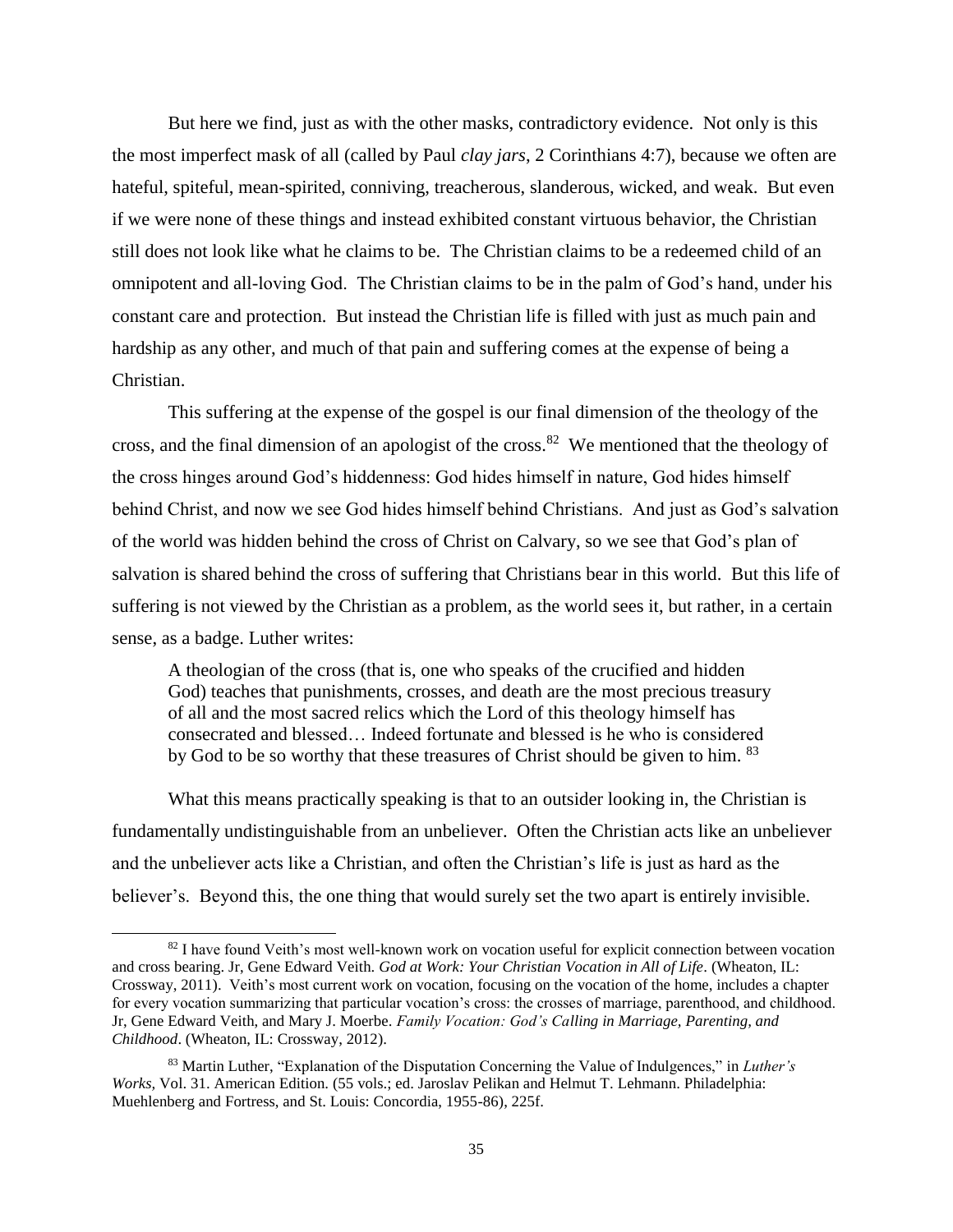Faith itself is unempirical: one cannot view or examine faith. It's not that kind of thing. And so there is no certain way of telling a Christian apart from an unbeliever. Just as the Christian God is hidden, in many ways one can speak of the Christian hidden as well. Walter von Loewenwich writes:

Why is the life of the Christian a hidden one? Very simply because it is a life of faith… The Christian life can never be fully identified with the empirical life that we lead. The Christian life is an object of faith and, as such, it is hidden. What we see is never the real thing; only God and faith see this innermost core.<sup>84</sup>

Yet, the Christian carries with him something that becomes very evident to the world through his vocational work in this world: the message of forgiveness. This message becomes very evident not only through the explicit proclamation of Christ's forgiveness for the sins of the world, but also through the lifestyle of mercy that flows from the Christian. "Bear with each other and forgive one another if any of you has a grievance against someone. Forgive as the Lord forgave you" (Colossians 3:13). "Forgive and comfort him, so that he will not be overwhelmed by excessive sorrow" (2 Corinthians 2:7). This mercy and culture of forgiveness stretches beyond our relationships with fellow Christians. Our lives with those outside the faith are marked with the same attitude of mercy. "Be merciful to those who doubt; save others by snatching them from the fire; to others show mercy, mixed with fear" (Jude 22-23; See also Micah 6). While at the same time taking seriously the implications of unbelief, Christians allow Christ's mercy to shine through.

And so we find that God hides behind the Christian. At times, the world will not notice that God is hiding there, as the Christian carries his cross throughout his vocations. But he is there. His Spirit lives within the Christian, and his Spirit speaks through the Christian through both his words of proclamation and his life shaped by and expressing the mercy of God. A fundamental part of apologetics, then, is the simple fact that before the unbeliever stands evidence of God: a redeemed sinner that now lives to share that message of redemption.

<sup>84</sup> Walter von Loewenwich. *Luther's Theology of the Cross* (Minneapolis, MN: Augsburg Publishing House, 1976) 114.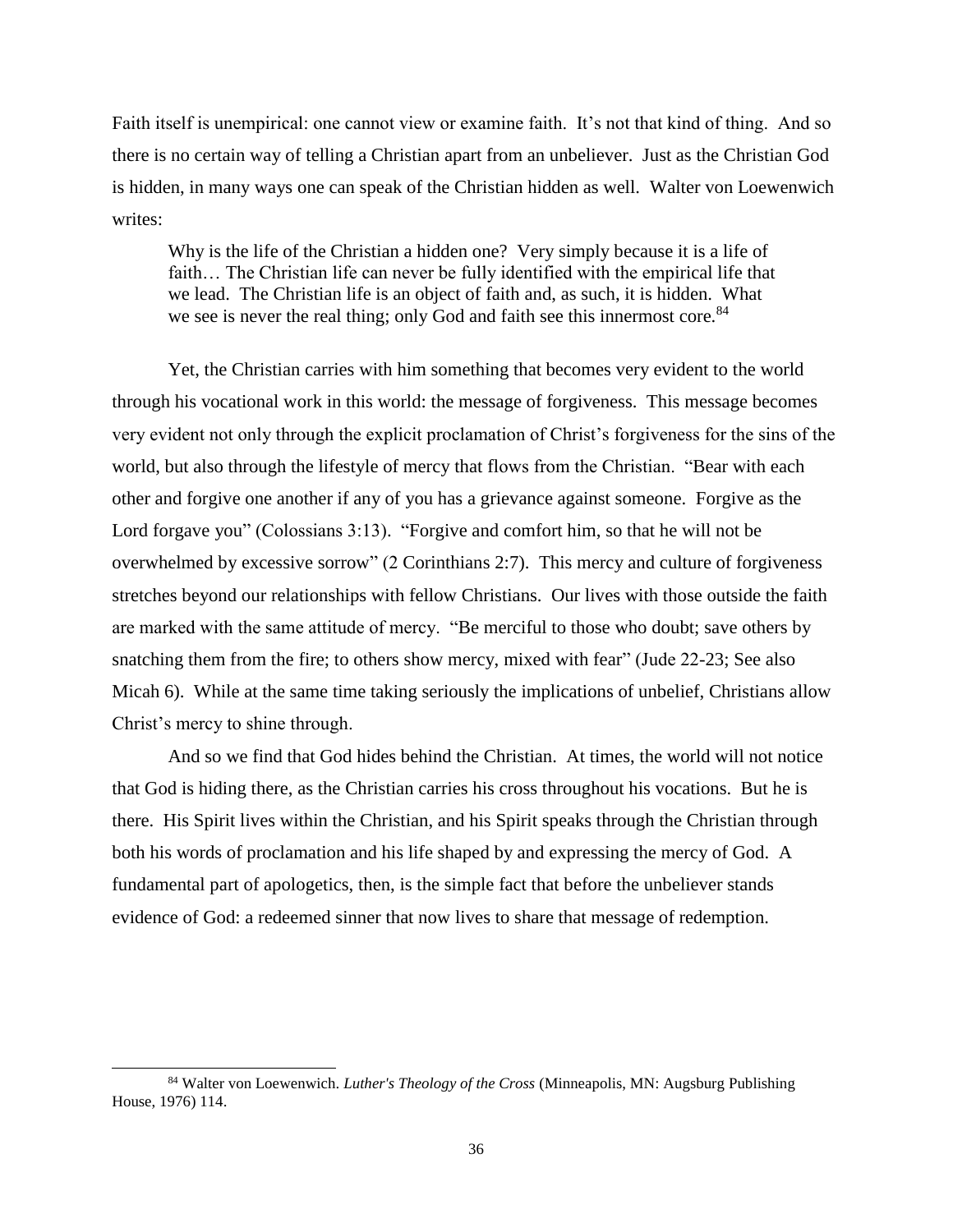#### **6. Conclusion and Notes on a Lutheran Apologetic**

<span id="page-39-0"></span>The goal of Lutheran apologetics is never to show how reasonable our faith is, but rather to point out that the unreasonable did, in fact, take place. There is nothing reasonable about Jesus dying and rising for my sins, but that does not change the fact that it happened and was documented for my benefit.

When these two aspects, (1) the unreasonable gospel message of forgiveness and (2) the historical event of the incarnation, are brought together, then apologetics has been properly united with the gospel ministry. If the goal of the evangelist is to use every tool at his disposal to connect his hearer to the Jesus of history and the forgiveness he offers, the gospel is being proclaimed.

Apologetics, then, for the Lutheran, is simply that part of evangelism that stresses and examines that the gospel did, in fact, take place in real history through real empirical events. Mary carried the child in her arms. The disciples touched the risen Savior. Luke performed an investigation to establish the circumstances of historical events, dealt with eyewitnesses, and produced a document of recorded evidence. This is but one of the masks of God, his incarnation in history, with which the Christian has at his disposal. The Christian can point to nature as well, as Paul did on many occasions, as well as to his own experiences as a forgiven child of God living out his vocation.

It is my opinion that we ought to reject, practically speaking, the designation between apologetics being *negative<sup>85</sup>* and suitable only for pre-evangelism and evangelism proper that has no place for certain masks of God. Rarely does one come to faith first struggling with whether or not God exists before moving on to which God. In the trenches, the Christian finds himself playing out both roles of evangelist and apologist. The Christian ought to approach sharing Jesus with *all* God's masks, knowing that God has given us all his masks to use to present all the types of evidence of the Christian God. Only the gospel converts, but this does not happen in a

 $\overline{\phantom{a}}$ 

<sup>&</sup>lt;sup>85</sup> That is, is meant only for taking apart the arguments of the unbeliever. For the use of the term *apologetics* in this sense, see Adolf Hoenecke, *Evangelical Lutheran Dogmatics*, trans. James Langebartels and Heinrich Vogel (Milwaukee, WI: Northwestern Publishing House, 2009), 270-271; Richard Balge, "Preaching Repentance and Remission of Sins—With Application to Personal Witnessing." *Wisconsin Lutheran Quarterly* 75 (1978): 106.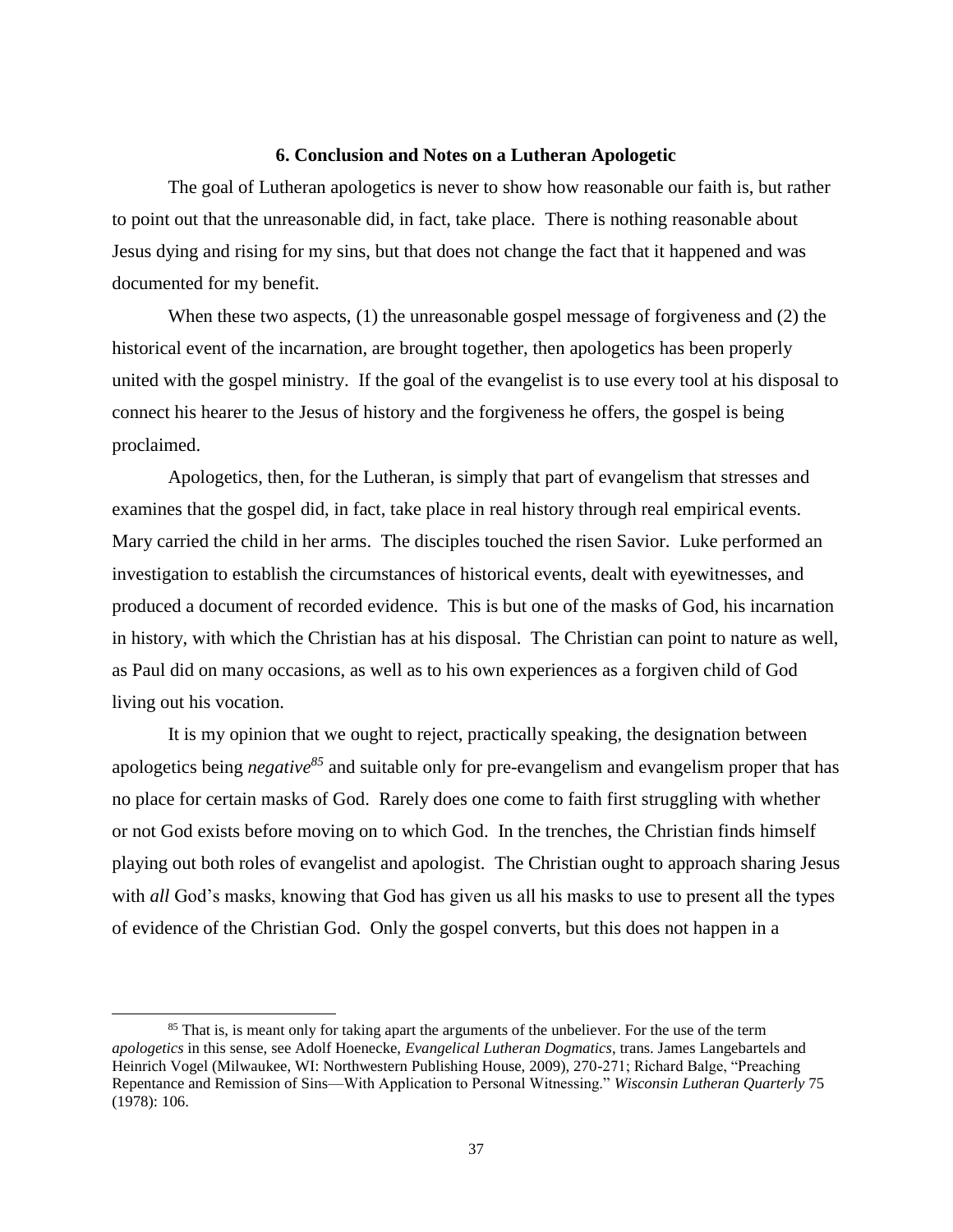supernatural vacuum. Conversion takes place in the midst of the psychological struggles of normal discussion and dialogue, as God has designed it.<sup>86</sup>

The apologist of the cross seeks to bring about the psychological encounter of the unbeliever with the masks of God: God in the world, God revealed in the incarnation and crucifixion reported in his Word, and the Christian life under that cross. Through that psychological encounter, the Holy Spirit does the unimaginable: he brings the dead to life and turns the hostile heart. The Lutheran apologist uses reason ministerially to bring about this encounter, realizing that, although it appears that his meaningful discussion and persuasive presentation of the Christian narrative is what persuades, it is in fact the Holy Spirit at work doing all the work. And so in the end we find the work of the Holy Spirit hidden as well, underneath the work of the apologist and evangelist. Forde summarizes for us well how the Lutheran apologist, as well as the Lutheran under any circumstances, strives to operate and live:

As theologians of the cross we operate on the premise that faith in the crucified and risen one is all we have going for us… By faith we become a human being, a person of this world, a truly historical being, because there is nothing to do now but wait, hope, pray, and trust in the promise of him who nevertheless conquers, the crucified and risen Jesus. 87

 $\overline{\phantom{a}}$ 

<sup>&</sup>lt;sup>86</sup> Consider the lengths Paul goes to in Romans, exploring the full dimensions of faith in an almost dialogue fashion, asking question after question and responding both with the testimony of Scripture and with logically analyzing the implications of questions. See Romans 6:1-11; 6:15-19; 7:7-12.

<sup>87</sup> Forde, *On Being a Theologian of the Cross*, 80.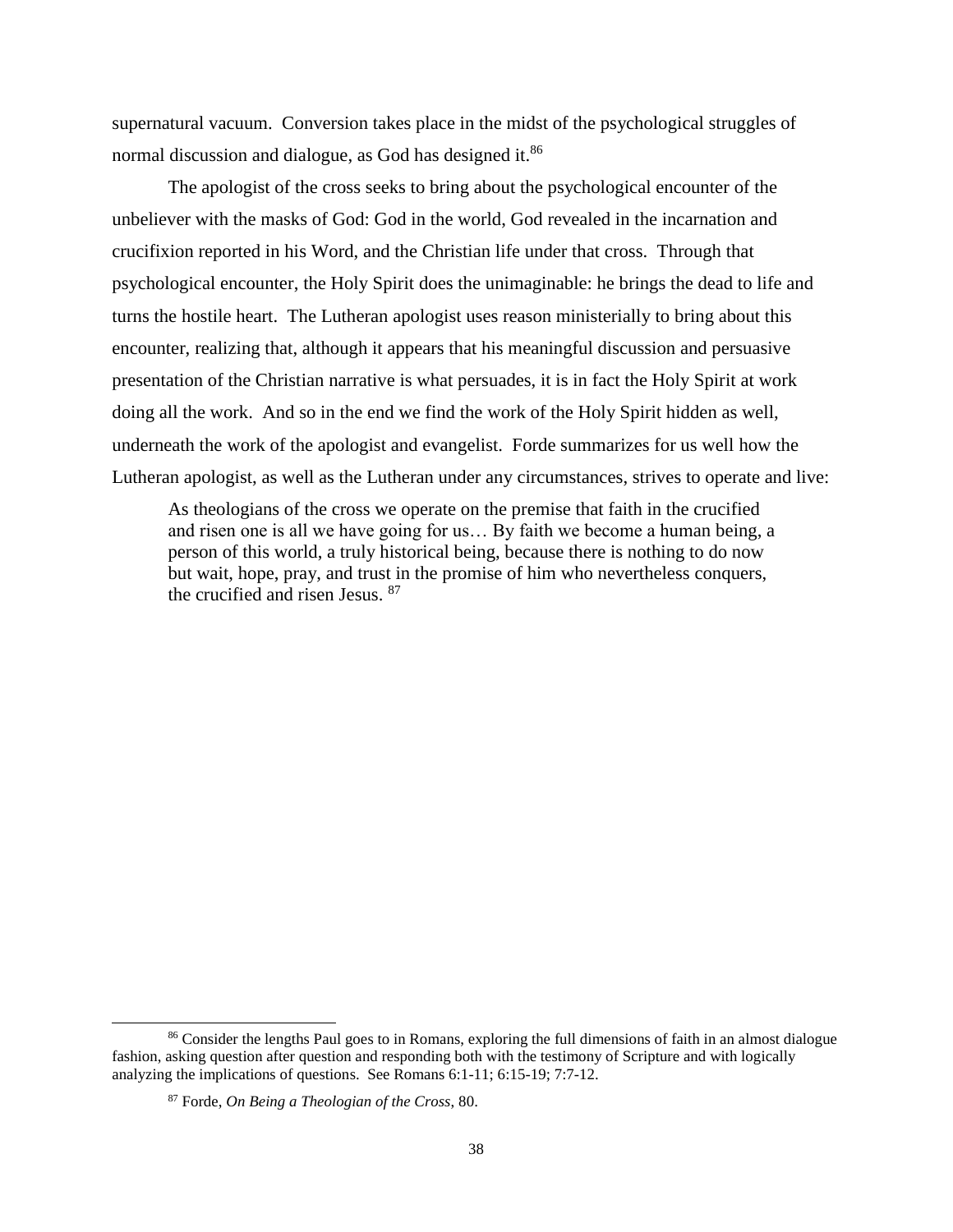#### **Bibliography**

- <span id="page-41-0"></span>Richard Balge. "Preaching Repentance and Remission of Sins—With Application to Personal Witnessing." *Wisconsin Lutheran Quarterly* 75 (1978).
- Becker, Siegbert W. "Luther's Apologetics." *Wisconsin Lutheran Seminary Essay File*, 1958, http://www.wlsessays.net/node/127 (accessed 22 Oct. 2012).
- --- W. *The Foolishness of God: The Place of Reason in the Theology of Martin Luther*. Northwestern Pub House, 1982. "News and Comments." *Wisconsin Lutheran Quarterly* 74 (1977).
- Bruce, F. F. *The New Testament Documents: Are They Reliable?* Grand Rapids, MI: Eerdmans, 2003.
- Chemnitz, Martin. *Loci Theologici*. Trans. Jacob A. O. Preus. St. Louis: Concordia Pub. House, 1989.
- Cherney, Ken. "Hidden in Plain Sight: Luther's Doctrine of Vocation" *Wisconsin Lutheran Quarterly*, 98:4 Fall (2001).
- Collins, Robin. "A Recent Fine-Tuning Design Argument," from Khaldoun A. Sweis and Chad V. Meister, eds. *Christian Apologetics: An Anthology of Primary Sources*. Grand Rapids, MI: Zondervan, 2012.
- Craig, William Lane, and Paul Copan. *Creation out of Nothing: A Biblical, Philosophical, and Scientific Exploration.* Grand Rapids, MI: Baker Bookhouse, 2004.
- Craig, William Lane. *The Kalam Cosmological Argument.* London: MacMillan, 1979.
- Forde, Gerhard O. *On Being a Theologian of the Cross*. Grand Rapids, MI: Eerdmans, 1997.
- Geisler, Norman. *Christian Apologetics*. Grand Rapids, MI: Baker, 1976.
- Johann Gerhard, *Loci Theologici*, cited in *Dogmatics Notes* (Mequon WI: Wisconsin Lutheran Seminary), http://www.wls.wels.net/resources/dogmatics-notes (accessed 10 Jan. 2013).
- Grudem, Wayne. *Bible Doctrine*. Grand Rapids, MI: Zondervan, 1999.
- Gonzalez, Guillermo, and Jay Richards. *The Privileged Planet: How Our Place in the Cosmos Is Designed for Discovery*. Washington D.C.: Regnery Publishing, Inc., 2004.
- Habermas, Gary. "Beyond Standard Apologetics Categories: A New Typology of Empirical Evidences," Paper presented at the meeting of the Evangelical Philosophical Society at the annual meeting of the Evangelical Theological Society, Milwaukee, WI, November 14-16, 2012.
- --- *The Risen Jesus and Future Hope* (Lanham, MD: Rowman & Littlefield Publishers, 2003).
- Habermas, Gary, and Michael Licona. *The Case for the Resurrection of Jesus*. Grand Rapids, MI: Kregel Publications, 2004.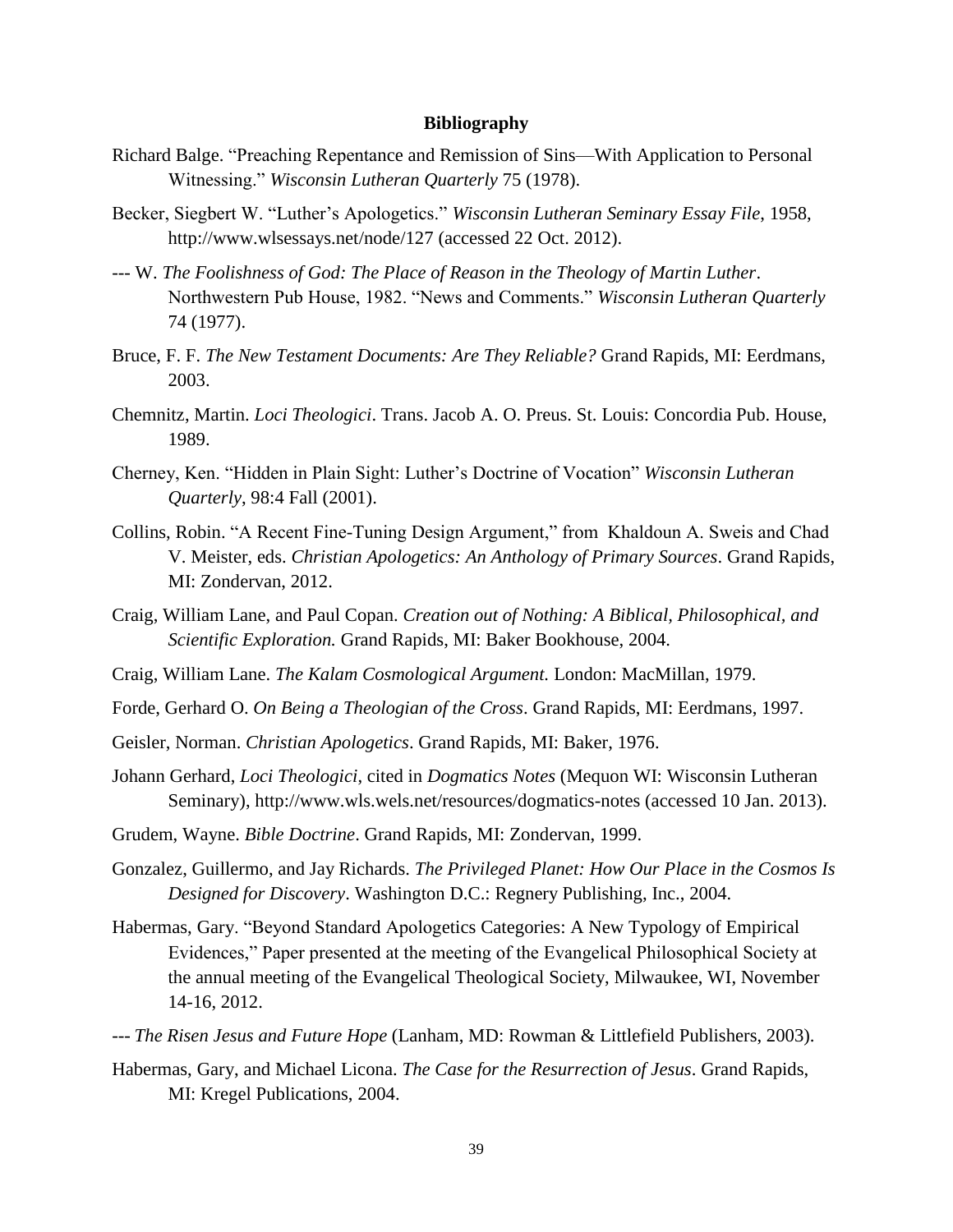- Hoenecke, Adolf. *Evangelical Lutheran Dogmatics*, trans. James Langebartels and Heinrich Vogel (Milwaukee, WI: Northwestern Publishing House, 2009).
- Howard-Snyder, Daniel and Paul Moser, eds. *Divine Hiddenness: New Essays,* (Ithaca, NY: Cornell University Press, 1993).
- Kant, Immanuel. *Religion within the Limits of Reason Alone*, trans Theodore M. Greene and Hoyt H. Hudson (La Salle, IL: Open Court Pub. Co., 1960).
- Keller, James A. "The Hiddenness of God and the Problem of Evil." International Journal for Philosophy of Religion 37, no. 1 (February 1, 1995).
- Lange, Lyle W. "Lutheran Apologetics: From Our Classrooms and into the World." *Lutheran Synod Quarterly* 51, no. 4 (December 2011).
- Licona, Michael R. *The Resurrection of Jesus: A New Historiographical Approach* (Downers Grove, IL: IVP Academic, 2010)
- Loewenwich, Walter von. Luther's Theology of the Cross (Minneapolis, MN: Augsburg Publishing House, 1976).
- Luther, Martin. "Explanation of the Disputation Concerning the Value of Indulgences," in *Luther's Works,* Vol. 31. American Edition. 55 vols.; ed. Jaroslav Pelikan and Helmut T. Lehmann. Philadelphia: Muehlenberg and Fortress, and St. Louis: Concordia, 1955-86.
- --- "Heidelberg Disputation", in *Luther's Works,* Vol. 31. American Edition. 55 vols.; ed. Jaroslav Pelikan and Helmut T. Lehmann. Philadelphia: Muehlenberg and Fortress, and St. Louis: Concordia, 1955-86.
- ---"The Bondage of the Will," in *Luther's Works,* Vol. 33. American Edition. 55 vols.; ed. Jaroslav Pelikan and Helmut T. Lehmann. Philadelphia: Muehlenberg and Fortress, and St. Louis: Concordia, 1955-86.
- ---"The Small Catechism," *The Book of Concord: The Confessions of the Evangelical Lutheran Church*, Robert Kolb, Timothy Wengert, and James Schaffer ed. (Minneapolis, MN: Fortress Press, 2000).
- ---*What Luther Says,* Ewald M. Plass ed., Vol. III, (St. Louis, MO: Concordia Publishing House, 1959).
- McKim, Robert. "The Hiddenness of God." *Religious Studies* 26, no. 1 (March 1, 1990).
- Mesle, C. Robert. "Does God Hide from Us?: John Hick and Process Theology on Faith, Freedom and Theodicy." *International Journal for Philosophy of Religion* 24, no. 1/2 (July 1, 1988).
- Metzger, Bruce M. *The Text of the New Testament* (New York: Oxford University Press, 1992).
- Moreland, J.P. *Love Your God With All Your Mind*, (Colorado Springs, CO: NavPress, 1997).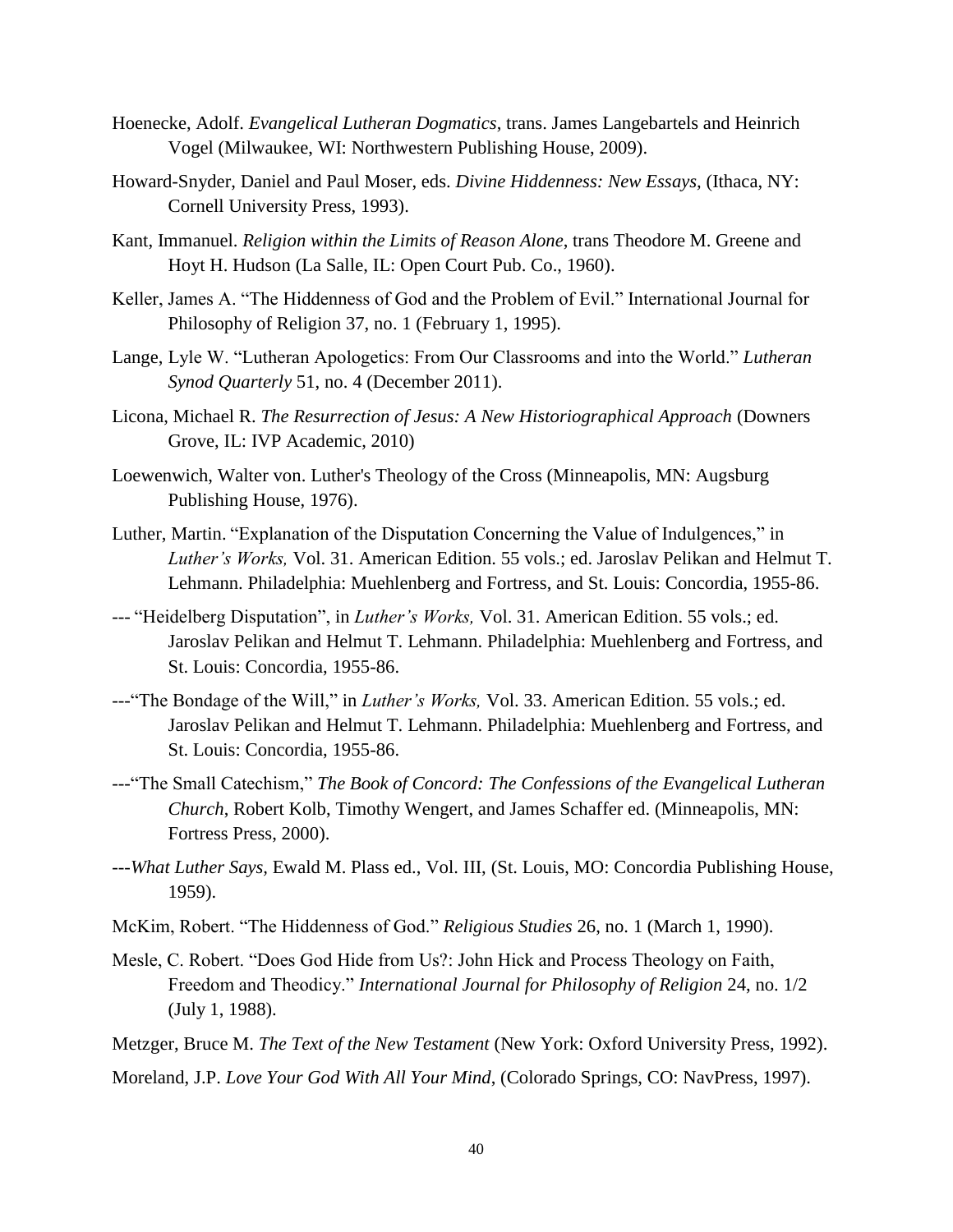- Montgomery, J.W. *In Defense of Martin Luther* (Milwaukee, WI: Northwestern Publishing House, 1970).
- *---Faith Founded on Fact : Essays in Evidential Apologetics*. (Nashville, TN: Thomas Nelson, 1978).
- Murray, Michael J. "Coercion and the Hiddenness of God." American Philosophical Quarterly 30, no. 1 (January 1, 1993).
- Oakes, Robert. "Life, Death, and the Hiddenness of God." International Journal for Philosophy of Religion 64, no. 3 (December 1, 2008).
- O'Connor, David. *God, Evil and Design: An Introduction to the Philosophical Issues*. 1st ed. (Oxford: Wiley-Blackwell, 2008).
- Paustian, Mark A. "Unleashing Our Calling: Today's Christians Find Fulfillment in Their Vocations," Symposium on Vocation; Wisconsin Lutheran Seminary, September 18-19, 2006, *Wisconsin Lutheran Seminary Essay File,* http://www.wlsessays.net/files/PaustianVocation.pdf (accessed 23 Oct. 2012).
- Parton, Craig A. *The Defense Never Rests: A Lawyer's Quest for the Gospel*. (St. Louis, MO: Concordia Publishing House, 2003).
- Pieper, *Lutheran Dogmatics* (St. Louis, IL: Concordia College, 2003).
- Preus, Robert D. *The Theology of Post-Reformation Lutheranism*. (St. Louis, MO: Concordia Publishing House, 1970).
- Quist, Allen. *Many Convincing Proofs A Biblical Approach to Christian Apologetics*. Paul Wold. ed., 2008th ed. (Mankato MN: Lutheran Synod Book Company, 2008).
- Hermann Sasse, "Luther's Theology of the Cross," trans. Arnold J. Koelpin, *Briefe an lutherische Pastoren*, nr. 18, (October, 1951), *Wisconsin Lutheran Seminary Essay File,* www.wlsessays.net/files/Luther's%20Theology%20of%20the%20Cross.pdf (accessed 20 December 2012).
- Schaller, John. "The Hidden God," *Our Great Heritage* Volume 1, ed. Lyle Lange (Milwaukee, WI: Northwestern Publishing House, 1973, 1984).
- Schellenberg, J. L. "The Hiddenness Argument Revisited (I)." *Religious Studies* 41, no. 2 (June 1, 2005).
- Schroeder, Jonathan E. "Our Calling: Christian Vocation and The Ministry of the Gospel," 60th Biennial Convention of the Wisconsin Evangelical Lutheran Synod Assembled at Michigan Lutheran Seminary; July 27-31 2009.
- Shook, John R. *The God Debates: A 21st Century Guide for Atheists and Believers* (Wiley-Blackwell, 2010).